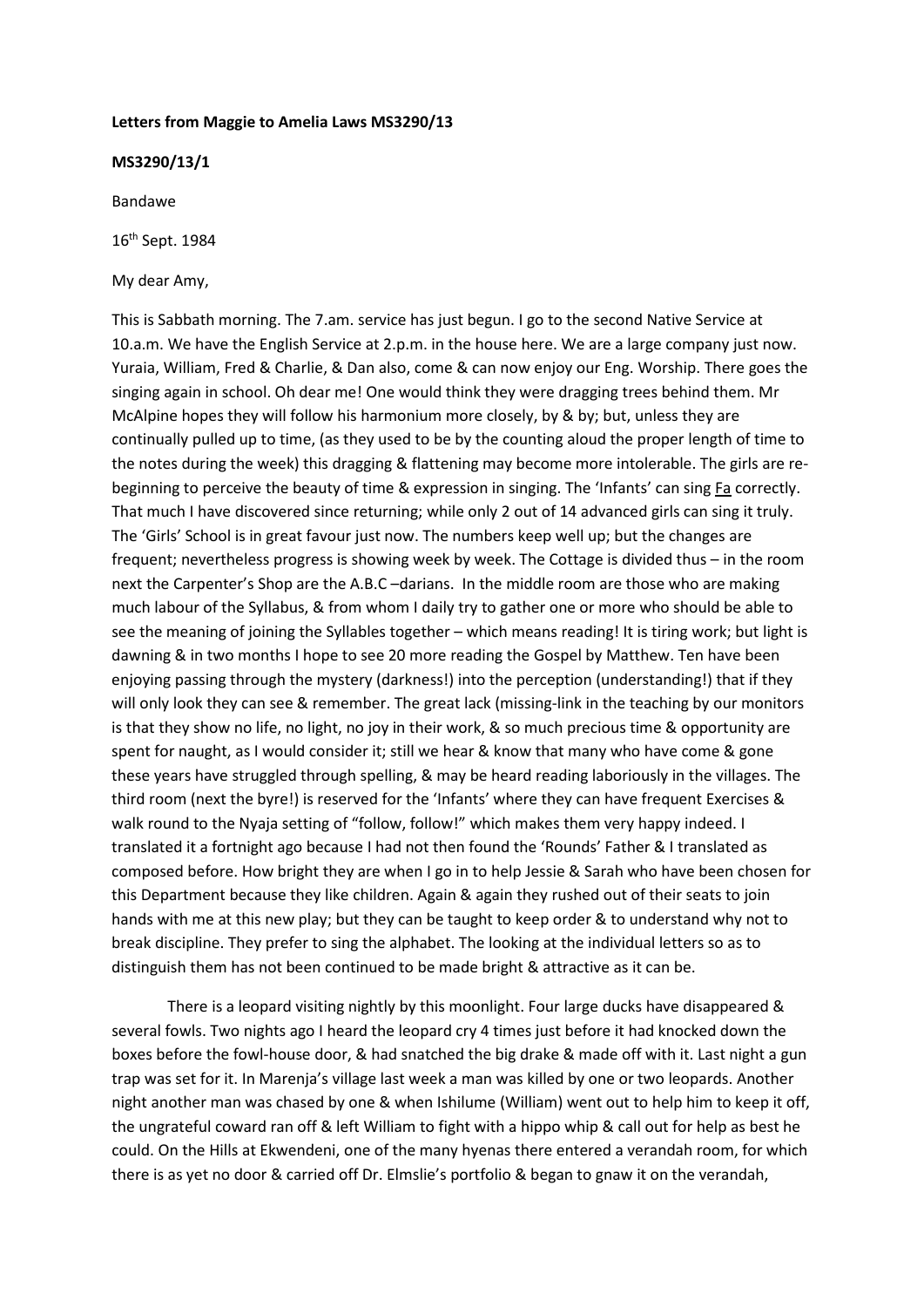which Dr. R concluded must be a fowl or a dog & made no attempt to break in upon its feast; but imagine his surprise when he found his chewed letters strewed all over the ground!

Noon. After Service! On coming in I found Baby Murray quite quiet – now he cries for food; & he can cry. His father is nursing him while his Mother looks after the bottle. My Murray preached very tellingly, to-day, on the words: "Remember Lot's wife.". The women were most certainly impressed by the close application to themselves. Two dogs found their way in as usual. One was secured & carried out; but he returned & remained quiet near the door to the end; while the two (Beauty) bullies & another were yelping because they were shut up.

Father & I are delighted that you like the new set of Exercises. We expect that by this time Counting aloud is becoming an ever increasing pleasure to you. I am to learn 191&131. Here I have learned 322, 499 & 500 (Sankey's)

Afternoon. Earlier I stopped writing because Mr Murray was playing a cornet while Mrs M was playing the harmonium. Many ask about you. We hope you are enjoyed your holidays; that you will be strong for work & happy in it, & in making others happy all around you.

I am your loving mother, M Laws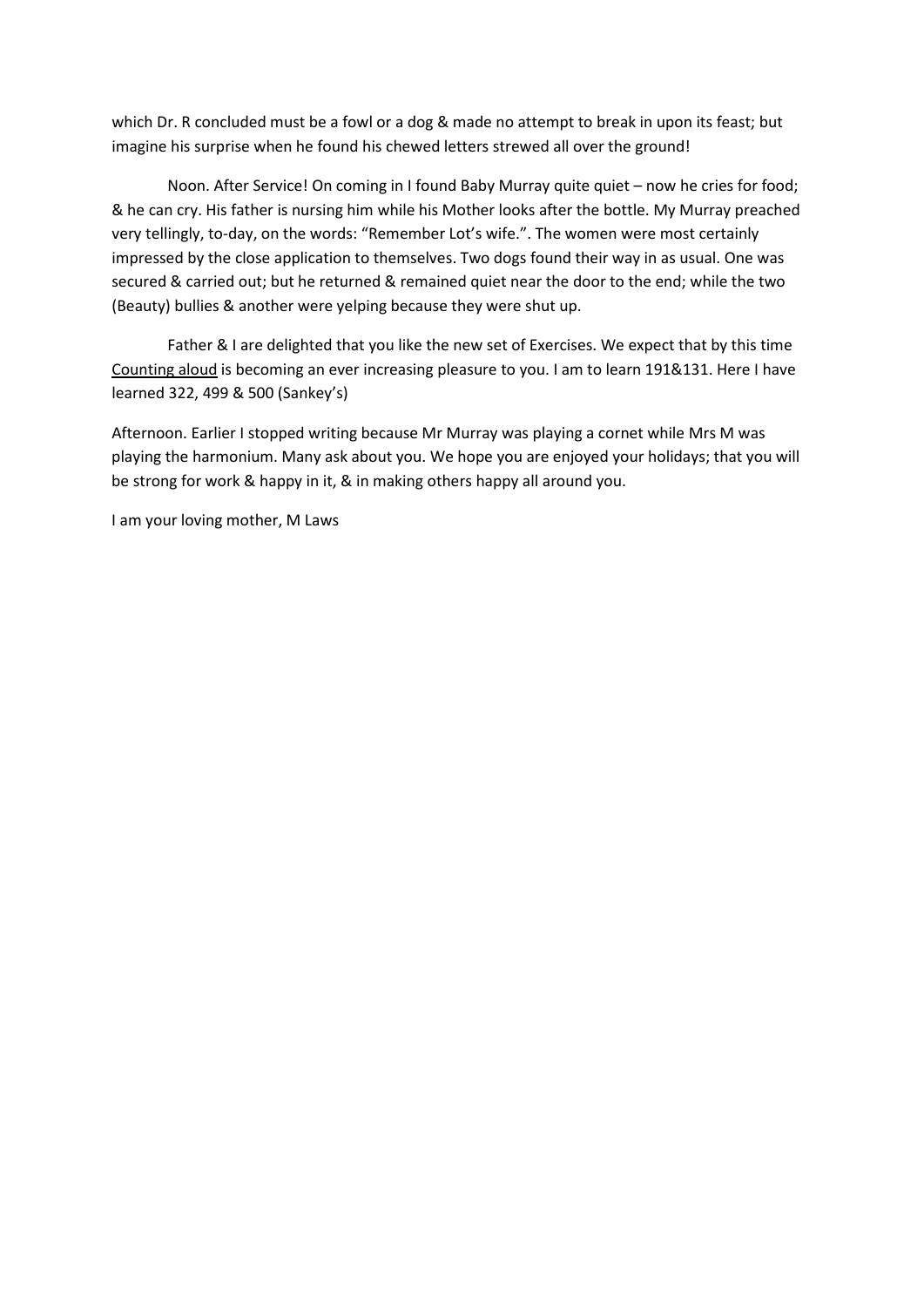Kondowe

9th April 1985

My Dear Amy,

Today I asked Father if he had no linear paper? He found for me this pink colour &, in handing the box, he remarked "That paper is 20 years old!". Are you not surprised that is has not become yellow? I purpose keeping a supply of it for writing you. It is delightfully smooth to write upon. It was a happy thought on the part of Aunty & you to write on the  $1<sup>st</sup>$  January; & it is so nice of you to write all from yourself; because we can just think of you coming towards us, looking up into our face, & talking to us. Mrs John Moir writes me that her little Henry writes his own little letters. Her little girl is growing tall. She understands English, but like you, at Bandawe, she does not speak it. This is a pity. She might speak both & so please her Father & Mother.

We were much please to know that you wished to play the hymn on New Year's morning & also that you played it well. However can I take note of all the many presents kind friends sent to you. Mr Murray, even, enjoyed the picture or your little man on your dressing table. Then the beautiful little box containing all you need for sewing should not be far away. The pretty story books aer often in your hands, we have no doubt. Are the cards too lovely for setting out, & where is the beautiful , floral calendar hung up? & what did you do with the gold piece? Such funnily delicious stockings some children begin the year with these days. With whom did you share the cracker. You who are so rich in friends & gifts, have you something, any of these days, for the little suffering ones in the Hospital, as for the blind?

We are much interested in your progress in every way. You will be quite rich this year through your musical supply. It is a most playful way of earning money & at the same time advancing steadily towards 'Excelsior'. Aunty Mary makes us happy by writing to us of your happy helpfulness & obedience. It is wonderful how the bright rays of a little sunbeam in a house may gladden & soothe what is dark & heavy to bear with.

"Madge" shines in her little corner, you in yours & Sarah & Willie in theirs. All our corners differ – the point is let us brighten them!

Here the boys often cloud my way & days; but I must not becloud those around me. Kande answers to the new name of "Carlo" when he expects this food or a scrap. Poor dogs! They are tormented by fleas!! Sometimes they have been hungry in this past time of scarcity of food. The other day "Jess" had the remains of a skin tied round her neck to punish her for having gnawed at it during the night. The boys thing it is great fun to see a dog standing blinking while the marks of disgrace are being tied on. I would write longer to-night but father has finished for a time & the lamp is needed. This letter may go South this week, & may it carry, to you many kisses & love unbroken although we are far separated . I ever am your loving mother, Margaret Laws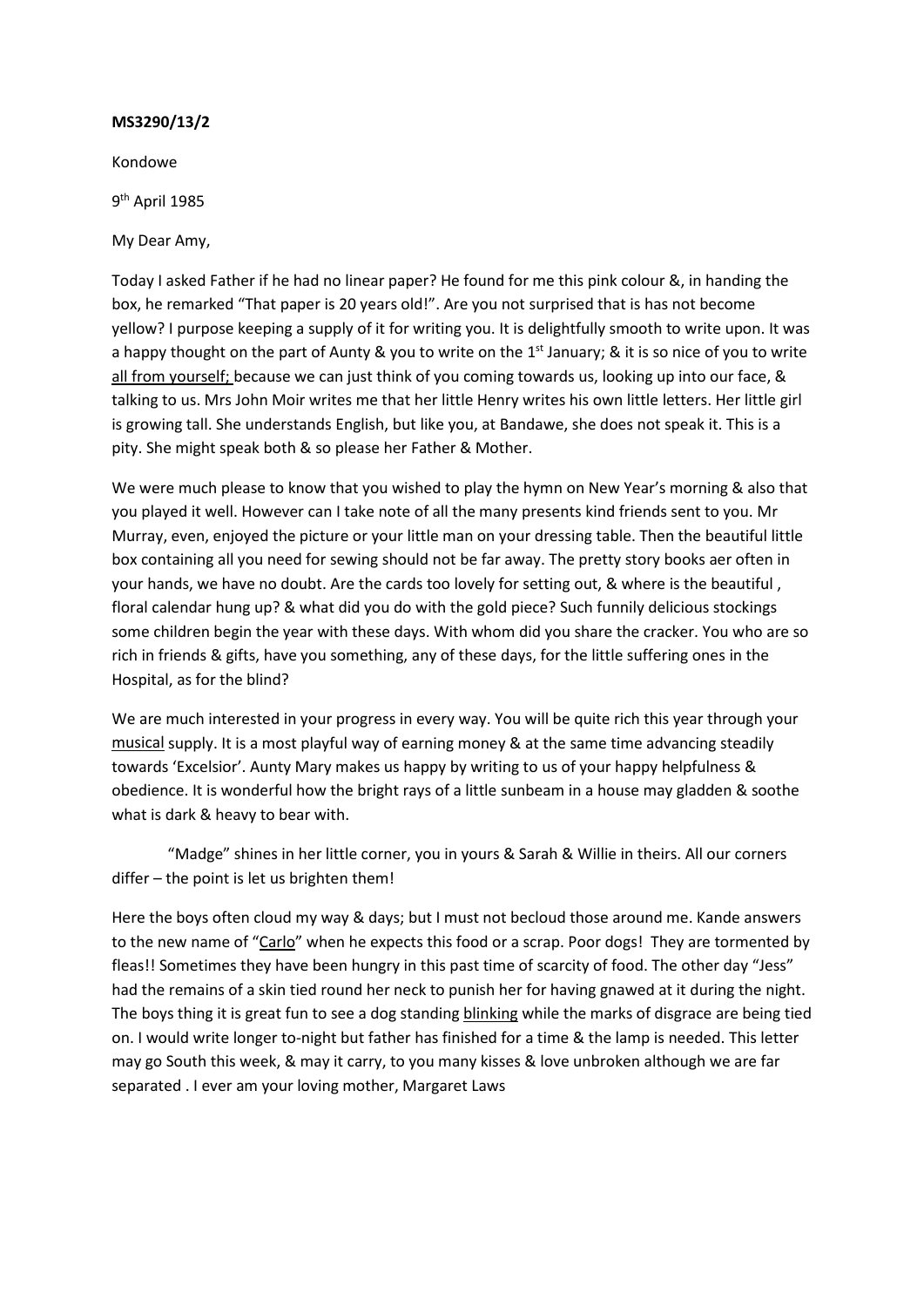Kondowe

24<sup>th</sup> May 1895

My dear Amy,

This evening I begin to write you, (& here it has flashed across my mind – the pink paper is not at hand; but you will rather I proceed on white than waste the writing time on finding it!) What with Literary & Musical dogs & rats we have frequently to remove papers & books: & even the Organ had to be looked into, & turned on its end, & much turned out that surprised us all. Quietly, & for a considerable time rats had been carrying in soft wrappers, leaves of magazines, leaves of Lancets & medicine price lists, & what not on similar lines, until one day the discovery was made. What a turn out there was! There were two sleeves of a lad's jacket which I was sewing for him. Perhaps I wrote about this before. Father & Mr Murray examined the Organ & found that they could put their fingers under the instrument at the ends. As it was a Sat. Morning only a temporary check to this play could be attempted. We counted also on their having been frightened away; but imagine our vexation when Mr McAlpine could no longer bring a sound out of the 'fine-tuned' organ which the day before had been giving all pleasure, tho' becoming gradually stiffer to play. We concluded that a tear in the bellows, which had been glued up with American leather, had become blown off. That was so; but it was most distressing to find that fresh & large quantities of paper were drawn in between the strings, & at some pasts so tightly packed that is required a pen to draw them out where the fingers failed. The rent in the bellows was, this time, first sewed, & plenty of cement may keep it intact now. We were sorry to find that a hole had been gnawed through just behind the key board, so determined had our little enemies been to play at nesting in a musical case.

On Mon. Or Tues. Morning of this week, while at breakfast, Dr Steele called our attention to ("Bob") the dog listening at the Davenport. In a moment all were on their feet to give "bob" a chance of another discovery. There were 7, young & old, in one drawer there was a little damage done to the contents of the drawer, but the two ends of drawers were much gnawed to admit of ingress from the space below. Their mighty are most annoying. Many a time we rise to see what they are working at only to be laughed at by them as the scamper along the rafters & disappear in the thatch as in a hole just at the eaves. (There they go just now in the passage making as much noise as wee pups scampering after each other.) "Bob" has made a good clearance during his visit here. The other morning he killed two in a box. He disdains eating his spoil, & one morning he despised "Kande" for attempting to eat those he had killed & dared him to touch them. There was a big fight. We wish "Kande" would take a lesson from "Bob" for he is a superior dog.

The Organ is in first rate condition again. Mr MacAlpine plays most upon it. Dr Prentice also plays. We have been a very happy party. Had it not been that the organ stands in its zinc case it might well have been voiceless long ere now; for when the chewed refuse was being swept up, & the zinc case was tuned up we found it bedewed with damp from the floor. When Mr Henderson comes we expect him to be able to play. Father plays an occasional Voluntary.

Did I tell you of our having two small frogs in the house? They eat only a few of the cockroaches that come from the steamers in our boxes – even in the mail bags they lodge & sometimes even these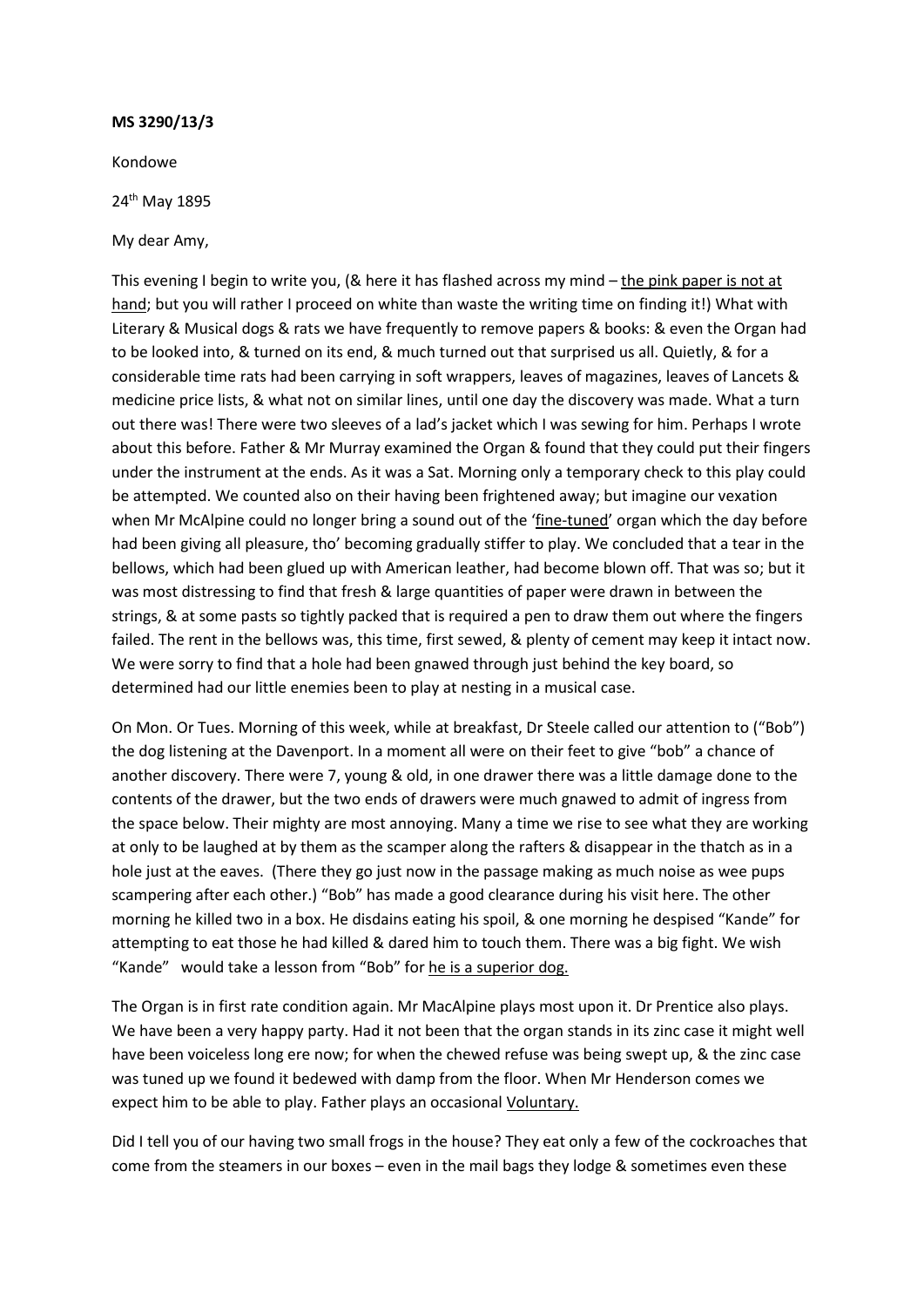bags are opened outside! "Frogie" sometimes croaks when there is singing going on. As for "Kande" he has been howling his "baritone", accompanying the organ, stupid dog! While the learned & accomplished "Bob" made himself happy in a box of magazines, & "Gyp" was snug at our bedroom fireside – dreaming it may have been of Walter Elmslie, & the land of milk at Ekendeni which he had left at his master's request to accompany Dr Steele so that is any wild beast came near at night "Gyp" might at least warn him of its presence. Then there was the donkey on which Dr Steele rode over. Oh it was slow. Poor animal! It delayed the Council meeting for days. Its hoofs were in bad condition. It was frightened of the others.

Dr Steele entertained us highly with stories of his adventures by the way. At one place both fell. Dr Steele had a narrow escape of being crushed. He arrived here quite worn out. Many men at work here had never seen a donkey before. Such amusement there was for them. When "Ned" heehawed men & boys imitated – our two dogs rushed out at the foreign sounds, & "Bob" who knows all about donkeys at Bandawe & horses at Home, rushed out barking to silence all. Such a stir there was! Then 2 nights ago a pretty brown calf was added to our stock. While all around us are heard stories of lions eating men & women, not one visit have we had. We all are more astonished at this because of our having the cattle. How delightful it is to see the cattle feeding & to hear the swishing of their tails among the much enjoyed grass. Just now we have our table beautified by large, white flowers of the Rhododendron order with the brown leaves of another shrub contrasting charmingly. This season also brought large purple Iris flowers & their pale shade against (common) bracken also graced the table most pleasingly. The beauties of nature are broadcast & compensate for many discomforts. It is one year to-morrow since we sailing from England; & one week more since we kissed our farwell to our little darling girl. To Aunty and to Grandma... Your loving mother, M Laws.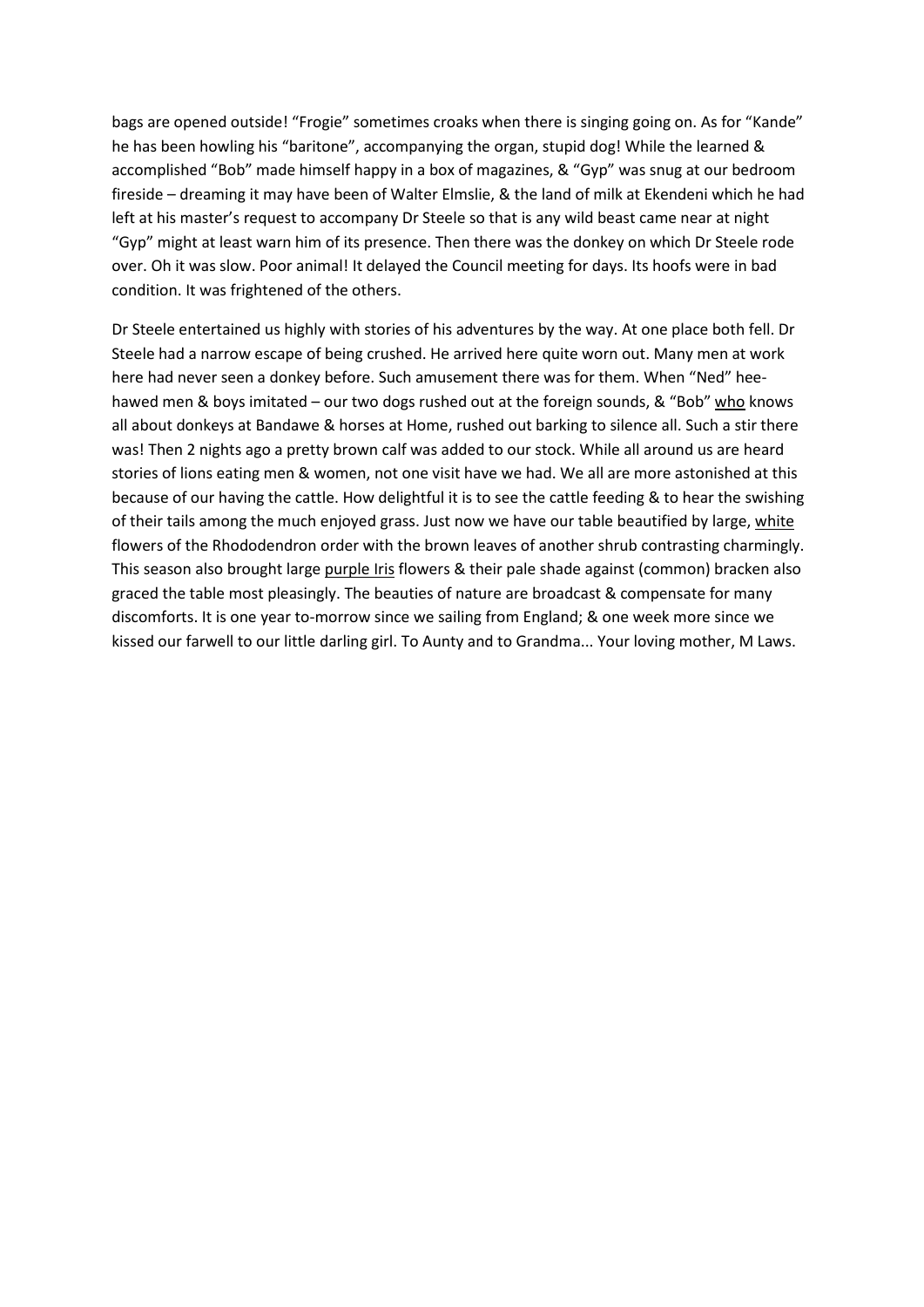Kondowe,

Lake Nyasa,

Sat 10<sup>th</sup> Aug 1895

Our dear daughter,

My pen seemed to be ready to form the word little; but, on this your  $9<sup>th</sup>$  birthday, & you growing so tall, my hand restrained it to picture you reaching the measurement Mr Henderson brought; & also to picture you as dear Aunt Mary described your new grey dress & the beautiful buttercups in your hat. How very tasteful & complete you must be in your rain-mantle. These are excellent lessons in taste, & thoughtfulness, & care which Aunt Mary is instilling into your young life. We try also to have a glimpse of your inner self from your own letters & also from Aunt Mary's little sketches of your having brightened Grandma's closing days; & of your daily shining alongside Aunty – every clouded day surely has beams of brightness, even as, indeed, 'Every cloud hath its silver lining'. At Craigo you had had a golden opportunity of playing the Sunbeam, even although Janet's sun had set, & left a little shade for one & all to pass through at first. It is just possible that your little rays may have added brightness to Miss Carnegie's far reaching light, & warmth & growth in, & for our one work out in the darkness here, as well as in the many shaded paths of life & work at Home.

Then, at Grandpa's, we hope your stay there left a large, bright spot on his heart into which he can look during the Winter months. And did your voice & gentleness light up dear Mrs Longmuir's face? Did you read any more geography to her? She lives on the Borderland of Heaven. By & by her veiled eyes shall beam in the Happy land – just beyond! Miss Longmuir, Barbara, & all the kind friends we hope, have had reflections from Craigo brightness & beauty, both of spirit & nature – because it is well for us to remember that all junctures of life are not alike, while we can all shine in our own little corners, & help to smooth down the harder (substances) circumstances of both young & old, & especially of the sick ones we meet.

Your happy letter of 22<sup>nd</sup> May is well expressed & carefully written. The garden party you must have enjoyed. Ella Sandford, & you also, must have felt as if you had already met. You also having happy times; & both Father & I are made happy by your telling us of them. Such nice gatherings of little people. Mr & Mrs Thin love the little folks to be about them.

Does the canary sing? A few singing birds are settling around us. We hear them in the morning. There goes Judy! The puppy!! Rushing out from among the ashes at the back of the fireplace where it lies to escape from its many tormentors – the fleas!!! Judy is a wise & obedient doggie. Mr Henderson trains her in the mornings on how to behave; but during the day her cupboard love for me binds her to our quarters. "Jess" condescends to play with her at times, but "Kande" – it as too late to call him "Carlo"! – objects most decidedly, &, with low growling, tolerates any approaches from such a lively piece of impudence.

Yesterday you & Sarah & Willie would have laughed at a little yellowish, brown hen searching for a nest – all the corners were tried & scraped – the potato box & the box for the shavings were examined, & found unsuitable – while its companion, Dick, was equally interested, &, was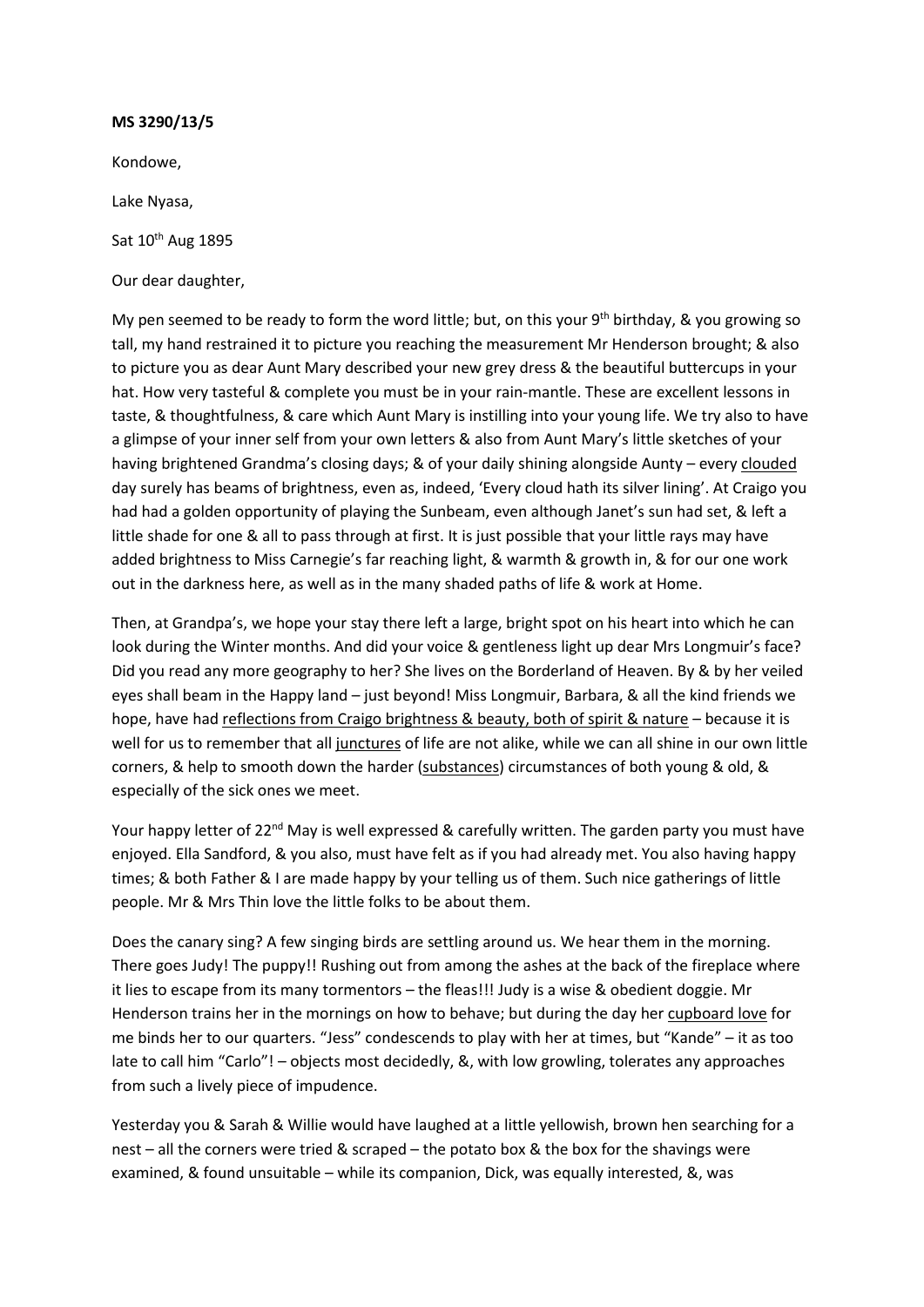encouraging in every possible way to settle the difficulty. One point was certain, & that seemed to be that the nest must not be in the fowl house, where they are wide enough awake to see that fowls have their annoyances. It was amusing!

Pastor Brown's dog Bruce may know you & allow you to be friendly. Another time he may receive me kindly for the sake of his master & mistress. Give my pleasant memories & best wishes to Both.

How are Miss Whyte & Miss Clark & their nephews? Also Mrs & Miss Richardson? I sometimes pass along the Drive & see them all as they were in -94. Now three mothers are missed there, but found above where we all strive to meet, 'Never to part again!'

Soon Aunt Mary & you may have a visit from Uncles James. May you have a very happy time together. Aunt Bella & Amy may be writing from some lovely retreat in Switzerland, which beautiful country you may visit someday. Languages are necessary to the fuller enjoyment of travelling, & so it is desirable that you acquire the habit of listening to & repeating a few familiar phrases as you may happen to hear them from time to time: it is amusing & it is easily carried about with one. I will be interested, increasingly, in our additional acquirement at St Margaret's College or wherever you may be placed this Winter. We would very much prefer the newer way of acquiring French & German. Aunty knows what I'm referring to. Here we have been longing for the expected "Series" "Gouin" published or was to. We have been trying to teach Eng. to the boys here on that same system & it will be a success. They grasp it & soon they may use it readily. They still have the idea that our language is ornamental for them; but is it to become ordinary all round. 'Sambo' my present cook, is of an inquiring mind: he'll get on!

My Murray fails to picture you with your hair tied up. It just occurs to me that you may be photographed when in Abdn. I hope so. With daily prayers, & every good wish for our loving & beloved little darling, & with many kisses through dear Aunt Mary, I am your loving mother M. Laws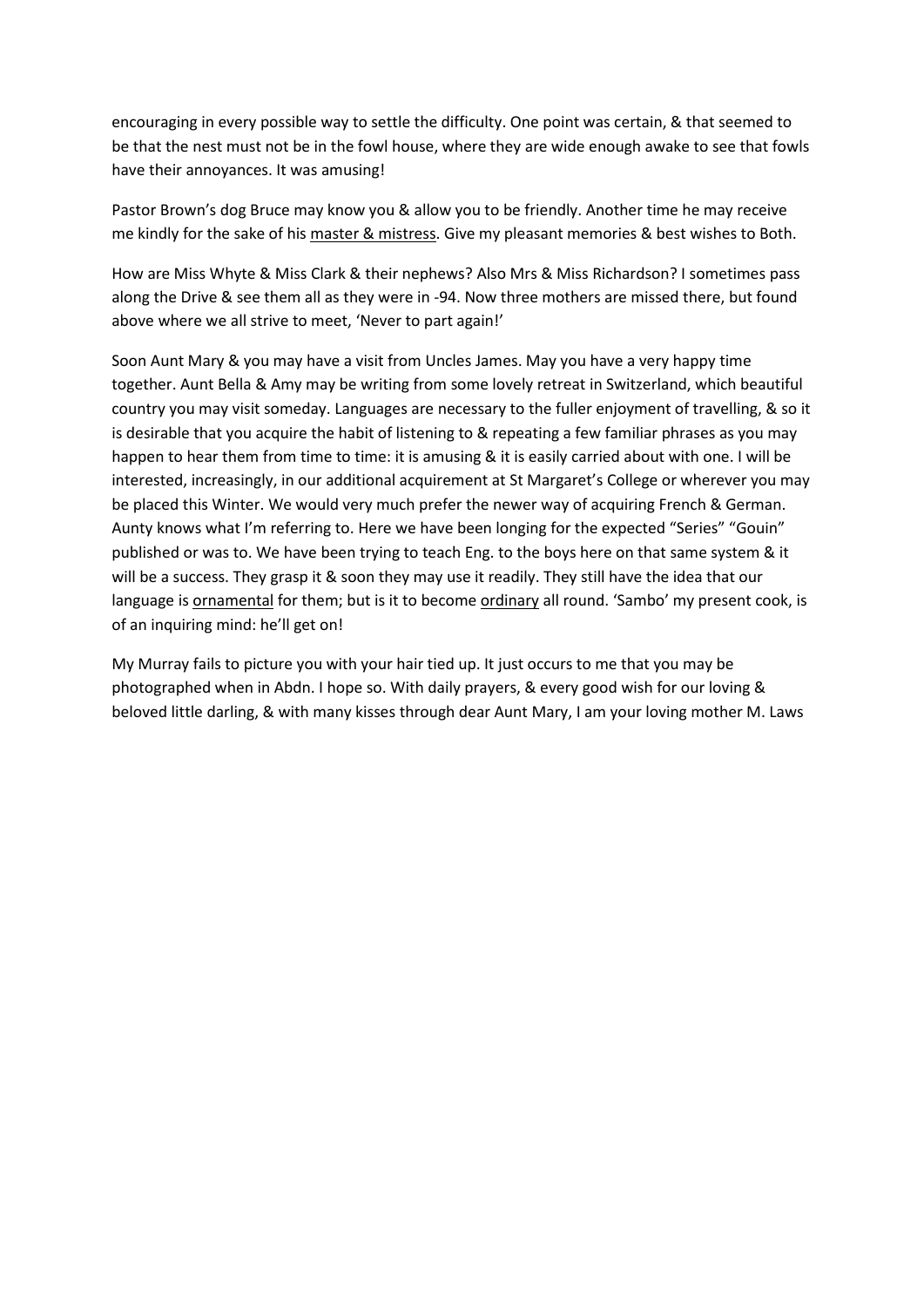Kondowe Lake Nyasa Sat 7<sup>th</sup> Sept 1895

My dear daughter,

This afternoon was set aside for writing you. Sam, the cook, had washed his jacket, expecting me to line the shoulders for him; but, as he had just bought the last of Mrs Strachan's goodly checks, I put him off till Monday. It is now 3.30p.m. We did not rise from dinner until 2p.m. to-day. The paying of the workers takes some time. Now it is very quiet. A young man, who was very ill this week with severe pains in his chest, was here now, & able to beg for salt. I told him I considered him better indeed when we could come to beg after I had sent him some nice soup.

Since then I have been feeding pigs with potatoes, & the 'dishwater' which is kept for them  $$ much to the boy's amusement. Judy, the wee dog, does not understand them at all, at all! She tries to catch hold of their ears or their tails. There goes the heard for the tin! The calves are lowing & their mothers are answering!! The sheep & goats add their sounds!!! Were you looking around this afternoon you might think you were visiting a farm-steading. It is a goodly sight to see the cattle coming in. We expect some 20 more from Ngoniland. – They came!

How lovely our surroundings are! To-day it was clear, & we saw the silver-shining river on the other side Nyasa. Father & Mr Murray are at the Lake shore to-day. It will be warm down there these days. Many men have gone with them to build a house for receiving goods, & where one may sleep a night or two on occasions of necessity; for instance, if the Steamer reached Florence Bay at an untimely hour for fining men for starting up here with loads, etc; or if one wished to catch up the steamer from this station; or, most likely of all, if a lad or two begin to teach there, it will be necessary for them to have a strong construction in case of wild animals – all the more so as the house should be apart from the village for fear of fire. Of these matters again in the general letter when we know what has been decided on & where. Meantime I might feel lonely were it not that many rats keep me company. Although, as I have written before, they are literary & musical, still they are ordinary rates in that they require to search for food! (There goes a duck flying like a bird!) Now, where our rats show themselves to be extra-ordinary is in their choice here, when they do not mirite themselves across to the store. Fancy your tooth-brush, your nail-brush & your sponge, gnawed & nibbled at! Stranger still, Hudson's Soap Powder Wrapper has been enjoyed for two nights. A little water after that might cause a fizz!(?) A vulcanite pen-holder has been shortened & one of my pretty tortoiseshell hair pins (which Aunt Bella gave me) cannot be used until father smooths it!! A Hymn Book, on the back of which I had pasted American leather, was a dainty morsel. Even a flower cannot be left uncovered all night. A basket (native 'ntanga') must be put over it. The marigolds are picked clean! The green onion tops are tasty, & sweet tomatoes are a joy to them. (we are beset on all sides\_:) Mr Moffat brought up from the garden 10 small potatoes – not sweet! To skew the ravages of a king of white any or worm which is destroying a few of our very promising potatoe plants. In Awm the rates demolished the "tatters". In fact, I cannot turn my back for an hour or so without finding a nibble or a dibble somewhere!!! Not I must go to the door to be refreshed.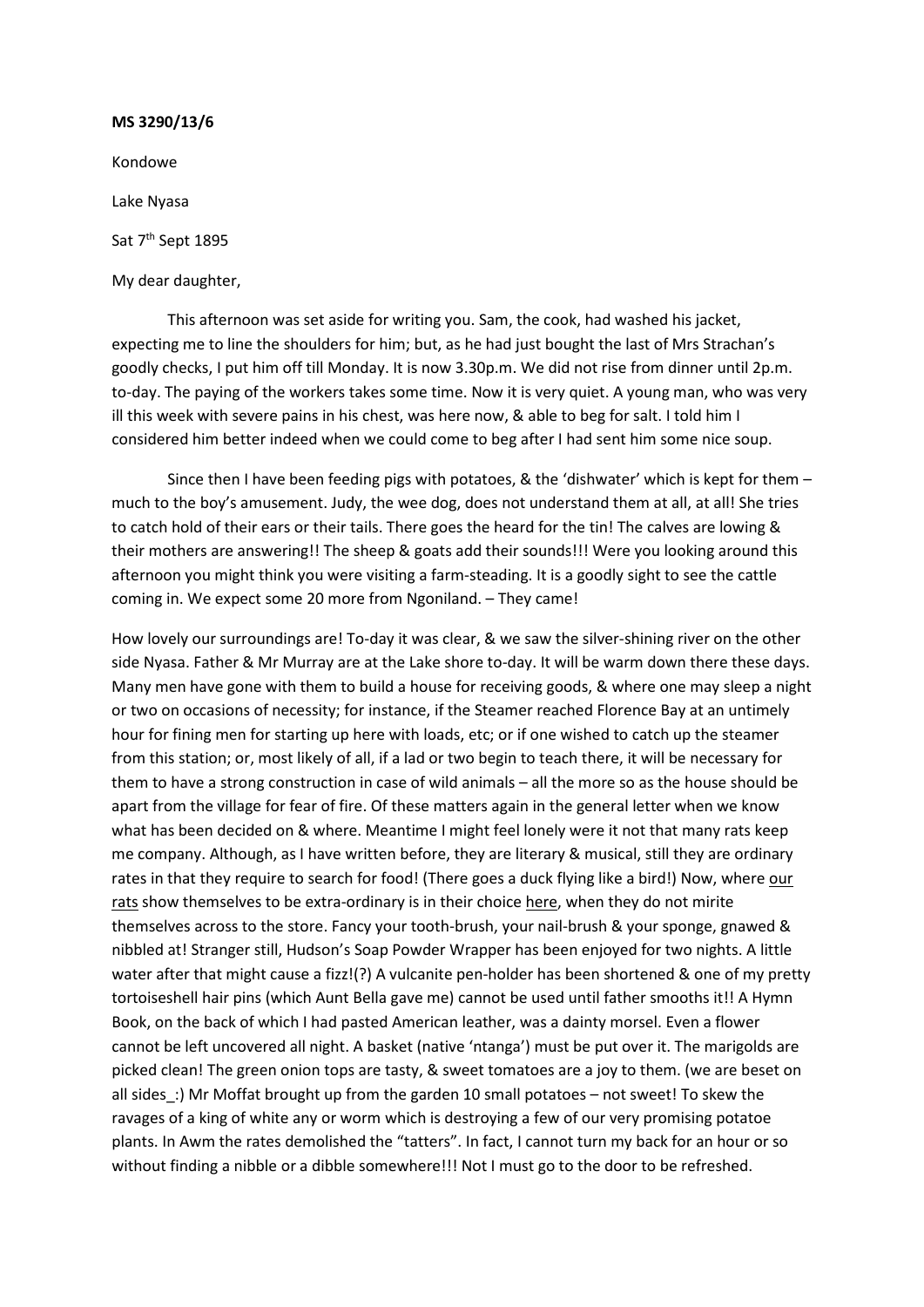Monday 30<sup>th</sup> Sept. It seems even long to me since I ceased writing to be revived by a little fresh air: & it must cause you to question why? Well it is the good old reason – work, of all kinds, crops up & I try to do the duty of the day in the day. Soon after Father returned from the Lake he was ill & very weak for 5 days. Then he went to Ngoniland & is now at Bandawe, I suppose, where he may have to wait a month, as the "Domira" cannot be kept back this trip to bring up many things from the workshops from work here. Then 4 lads were helping me to sew their heavy twill trousers, & I finished off Domingo'es  $4<sup>th</sup>$  pair within a year. I also made a garment for the herd's child: & so on. We have now 3 lambs, I think, & several calves. There is an abundance of milk – beautiful cream & rich butter. My churn is now in operation twice a week. To-day I have two pounds of butter – the greater part of which I will send to the steamer as we cannot use all.

The flowers here are lovely! Mr Murray gathered pink convolvuli & purple iris flowers while we were out a little stroll yesterday; & many hued leaves are a joy in themselves to look at, which are springing up from the blackened ground, (after the burning of the grass), & especially those of the 'sugar bush'.

"Judy" is growing – extending & distending - she is a ridiculous picture after a fine lapping of milk, sitting like "Frisk" with neck stretched – nodding & blinking, & with legs well extended for fear of rolling over. The day that Kande left with Father I tied "Jess" to the washing stool by my side. How she did tremble after her exertions to get off with them. After a while she set to chewing the cord & succeeded in cutting it through but too late to follow up. We are the better of one day to give the alarm when a wild animal is near. One night the lions were near as the garden. The cattle are frequently restless. The cry of a fox sharply awakened us one morning. When he was looking for the hen roost it was supposed a leopard was at the back of the kraal & Mr Henderson was out looking for both. Mr Murray also was up. He, Mr Murray, happily surprised me, by sending you a card & note with the German Steamer. Some time you may write him shortly. By & by I expect to hear how you have enjoyed your holidays & also how your music progresses & what school are you now attending. Father & I send our kisses thro' Aunt Mary.

From your ever loving mother, M.Laws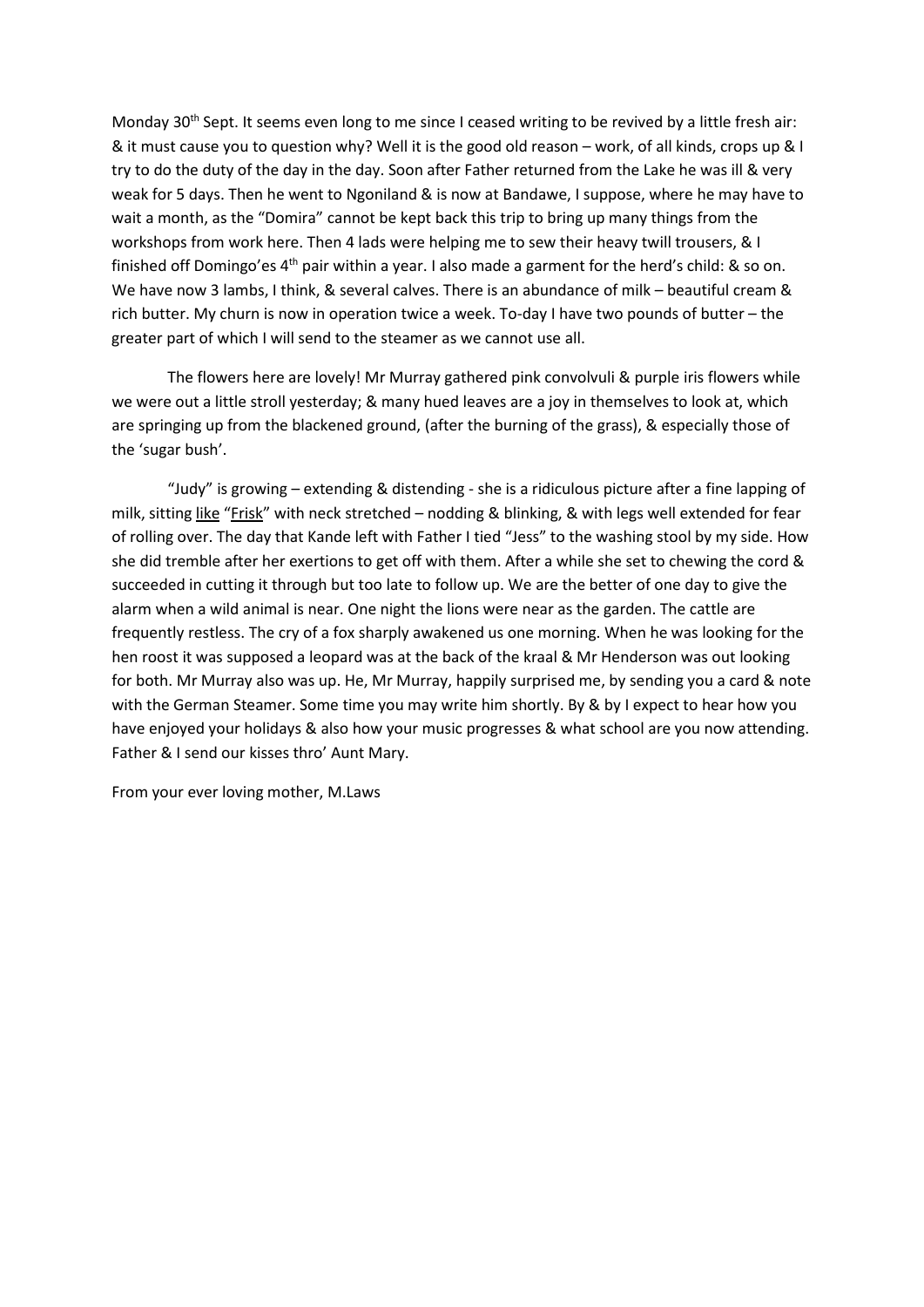Livingstonia

Lake Nyasa

14th Dec 1895

My dear Amy,

A fortnight ago Father expected a mail to go from this but the "Domira" passed South in great haste. Now we look for her return soon with more letters from the Homeland. Sometimes we think you would like to take round here to see the great number of animals all about the Station. There are over 60 cattle- one of them is known as Amy Laws' cow, as it was the calf of your very own cow at Bandawe. The goats do not thrive in this district. We have yet to learn the cause of their sudden departure. "Brownie", the beautiful goat Mr Swan presented me last Xmas was well in the morning & dead by sunset. The sheep provide us with mutton when the fouls are scarce. The pigs trot out with the calves. Of the latter there have been 15 or 16, I think, & so we have meantime, a pail of milk twice a day. Cream, milk & butter are the order of the day now for those who dare indulge in them. We all enjoy our porridge. Watery puddings are of the part. We have good health because of all the good things strengthening us from day to day. Some days we are very tired because of the steaminess of our surroundings. Even my sleeves feel clammy when preparing work for the girls along with Miss Stewart. We have many ducks – large & white as well as greenish black. We have many chicks in the kraal – some in the fluffy stage, others just showing a tiny tail, & others crowing & strutting about with their mothers. Father has told you about Kande. Poor dog!! Jess & Judy showed great fear for some time & made desperate efforts to sleep inside houses; but they are beginning to forget their fears. We must have them outside because of the company ever attached to them until they attach themselves to us. The three puppies, Jackie (Miss S's doggie!), Spotty (Mr Moffat's) & Grumpy – because of his temper so called! (Mr Murray's) all three are like little barrels with legs moving them along. Poor wee creatures! The 'jiggers' pain their toes very much. Last night Mr Murray removed several of these pests from the toes of each of the three while Father & Mr Moffat held & soothed them & blew upon the cut parts. While we all pities them we were greatly interested in the manner each showed its temper & power of forbearance under the painful treatment. "Jackie" was patient tho' groaning like a human being. He made two starts forward as much as to say – 'Ah, but that is more than I can bear'. "Spotty" was a model puppy – after a pathetic look all round he closed his eyes & bore with the manner of grinning & bearing. As for "Grumpy" he showed fight from first to last & required his head held fast. How they did enjoy their milk after! I close with haste, Your loving mother Margaret Laws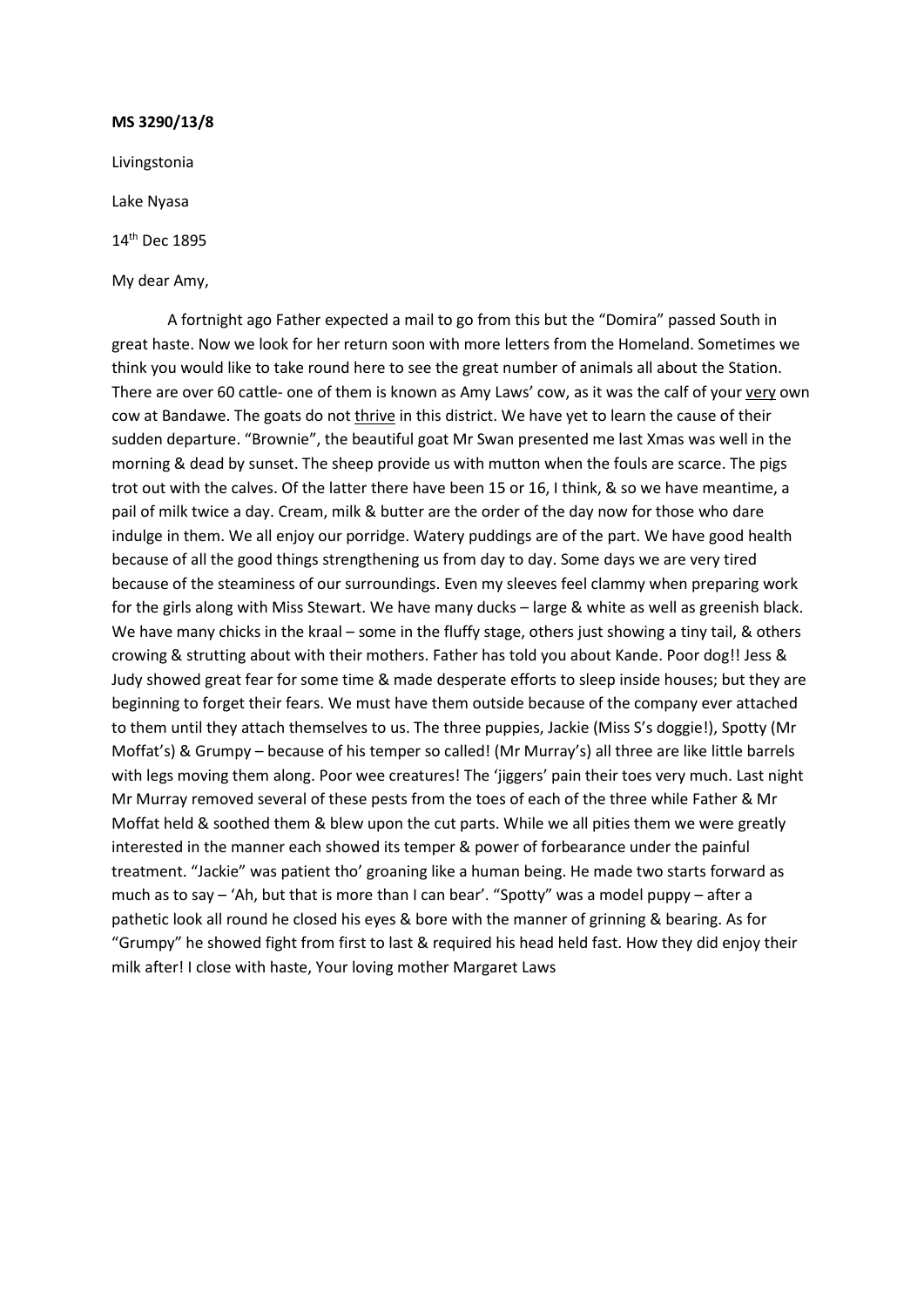Kondowe

3rd June 1896

Our dear little Amy,

Yours of 26<sup>th</sup> February brought us much pleasure. We rejoice with you in the results of your exams. Do not strain your abilities. Indeed, you'll have no occasion to do so if you apply yourself happily & at the right time to your tasks. Aunty is the best judge of the time to be given to the different subjects. The more you practise now, & the more carefully you do so, the less shall it appear difficult – & far less, drudgery, when new pieces are given out.

Had I been at Home I think I would have given you another six pence because you spent Aunty's one so well.

Here I find myself smiling again at you writing 'our friend Mr Waddell'. How he in turn, must smile at you a little sister from Bandawe, binding him to Nyasaland & at the same time attaching him to school-days & so Little Folk's interests in the Animal Kingdom.

Such a pretty picture you drew of Aunty & Sarah & you carrying off Willie for a walk in the sunshine after such a dark cloud for the bright-eyed little fellow to have been under.

Miss Selford & Mr & Mrs I T Thin are all specially interested in your welfare. Aye, your very happiness makes them brighter & happier.

We are very sorry to know that a little play – fellow of yours had been killed by a car. How did it happen?

When Mr McAlpine was at Mwenzo , boys brought 2 leopard cubs for sale. They were each in a box when brought here; but not there are in one box- a much larger one. How they grew in two weeks. They were being fed on a foul each per day; but Mr Whyte who was fond of leopard pets when in India long ago, said ration gradually withdrawn & rice, with a little soup poured over it, given instead. (He was vexed to find that the cup kept in a cage at the Resident, at Zomba, have been fed on flesh for a time. Now it is so tame that boys can go in & clean out its cage.) Our little dogs were puzzled when they heard the growls & looked into the box. Our cats also had a look through the cross bars but they were not so interested in their wild cousins as the dogs were. There are 4 wee puppies about just now. "Jess" & her two were taken out to the kraal because she made 2 large holes in the kitchen walls for egress & ingress to suit her convenience. "Judy" & her two were put into an old pig sty because she was digging up holes in the floor of the passage. They do not like these changes for they think there is no milk for them because they are outside. Milk is scarce just now for or calves are dying. We are thinking of making a "Tulchan" – (please look the "Dic" for the meaning!). We have 6 more ducklings. No chicks this year. We are using all the fowls the people bring. Soon we hope to rear fowls on the Station. The natives are trying to do so.

It is late. I must chat no more to-night on paper. With many kisses ever am your loving mother Margaret Laws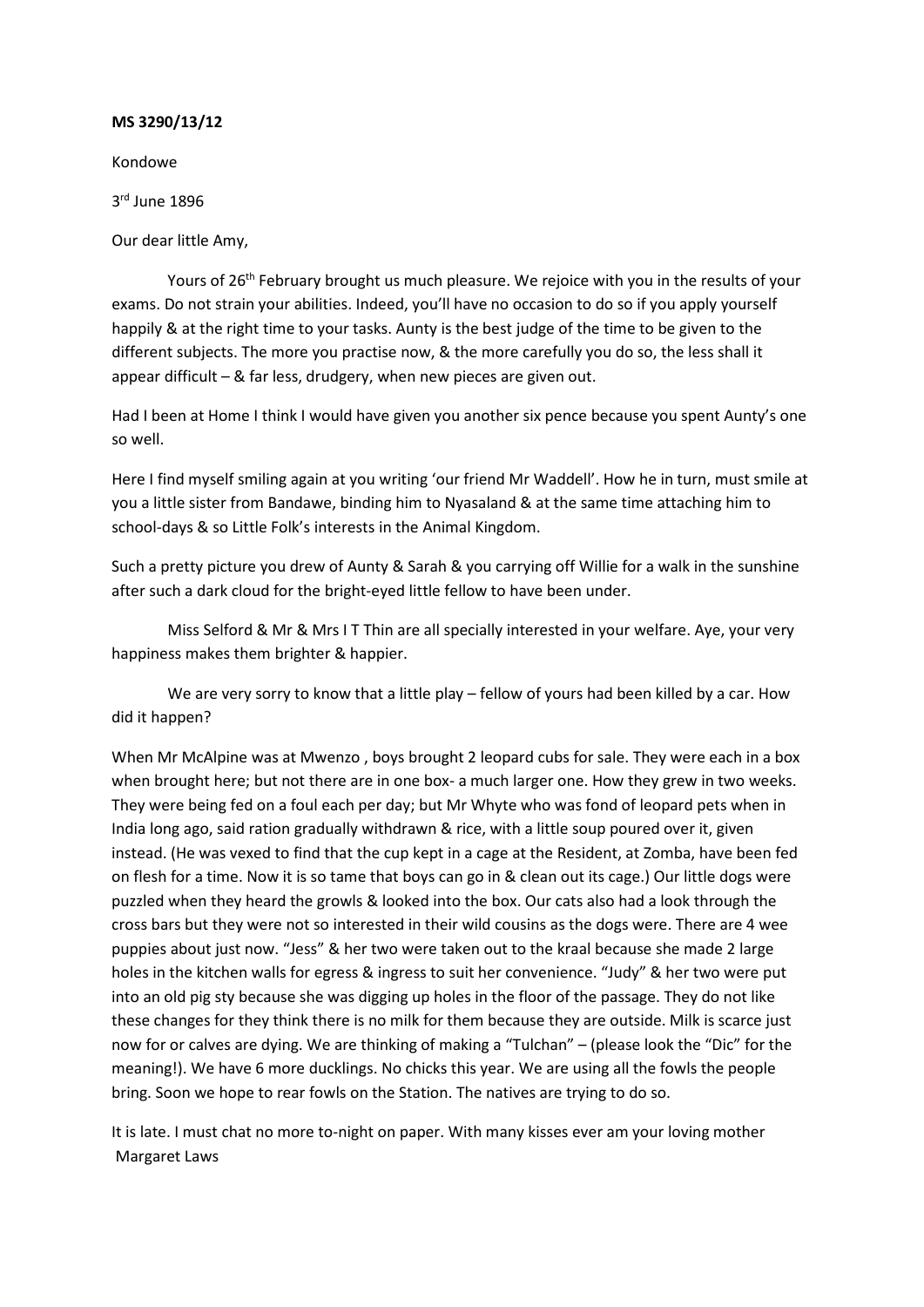Livingstonia

Lake Nyasa

11th Oct 1986

My dear little daughter,

This is Sab. afternoon. I would like to acknowledge your happy, happy letter, of 14<sup>th</sup> June, before to-morrow when the pressure of household duties & general writing might push you into a corner. Dr Prentice is with us these days. He hears of you from Miss Brotherston & was telling us what others think of your success within a year, at 'College'. It is very gratifying to us that you have talents and that you are burnishing them while they are brightening your path & may shine along the path of others less gifted with so many good things from day to day. Here goes "Kitty" climbing up my back to claim attention although she may be half the day at me when passing by, the moment I sit down to sew she comes to catch the thread; & if to write the sound of the pen is as entertaining to her as if is annoying to me. Often she has had to be shut up. The monkey "Jako" has been very , troublesome lately, stealing eggs both in & out-side. Everything has be covered up & made secure in case of breakages & that is not easy without conveniences. "Jet", Dr P's dog has brought much jealousy, mutual growling into our meal hours &, as usual there is much praising of individual dogs.

I found reading your letter that I have already hurriedly referred to most items per last mail. The Hymn Tunes I turned up to-day. With only one -274- am I acquainted. Several of the others seem specially pretty. I hope to practise them by & by. Now you must know a great many more than I. It was a great pleasure to me to read that you had learned a Classical Piece at Home, & that quickly, too. To master one so means that many more may come under the same smile & pleasure.

Where do you sit in Mr Currie's Church? Do you remember the children's tea-party at Miss Gobbons when the little Curries, & the other little boy were all propped up at the table - & how they all enjoyed the games after tea? Please give my kind remembrances to Miss G & to her nieces & to their Father & Mother when you meet any of them. Also to Mrs Currie. And to all the kind friends who do not forget us tho' absent.

Charlie Domingo has begun to learn to play on Miss Carnegie's organ, along with Sam Katena. Charlie is far in advance of Sam as far as they have gone but as they are not allowed to practise, it is slow work – much to Miss Stewart's regret. Perhaps soon now, when Mr MacGregor comes from Bandawe, we may persuade him to mend up the bellows of the first organ you handled – that which the Brothers Moir presented to the mission, & which our enemies the Rats, have again & again, destroyed. Mr Murray, Mr Thomson, Mr Aitken & father have all done their best to been is sounding but for a long time now it has been silent. 5 o'clock! Mon afternoon. We had gone out for a short stroll & before our return at 3.30 the mail had come. Your letters via Zanzibar were a most agreeable surprise. A 'Fortnightly Review' should shorten time & distance very considerably. Your journal may now be reduced ½ sheers not to burden you in your increased preparation of studies. How would you like the plan of jotting down in pencil any item of interest which might be enlarged upon or shortened as you feel inclined or had the time for? Your photos brought much brightness last night. Many happy & affectionate remarks were made by all after the service.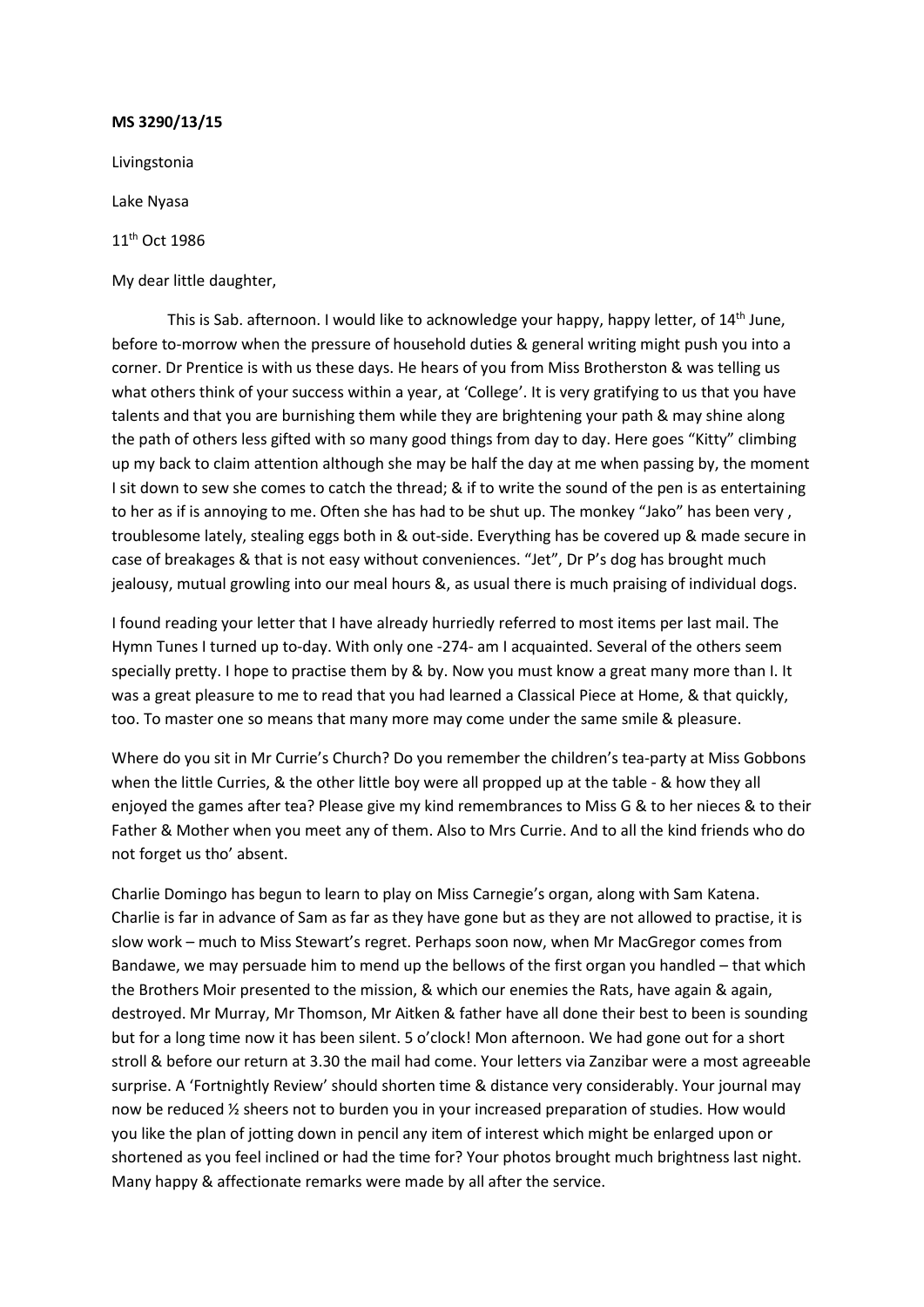Six prizes & 1 certificate do undoubtedly certify many surprises. How pleasing all these merited delights are. Have you handsome books worthy & pretty names? There came a blank page from you which caused me to wonder about their titles & what your thoughts might have been of the Senior Exhibition which you mentioned. It passed by with a wave of the pen!

How did Mary Grant surprise her mother? How funny about Polly Findhorn. "Brother Alexander" trains you in most pleasant practical ways. How good & kind all our friends are to us. Much love & many kisses to your bright & sweet little self & to Aunt Mary. From your loving mother M. Laws.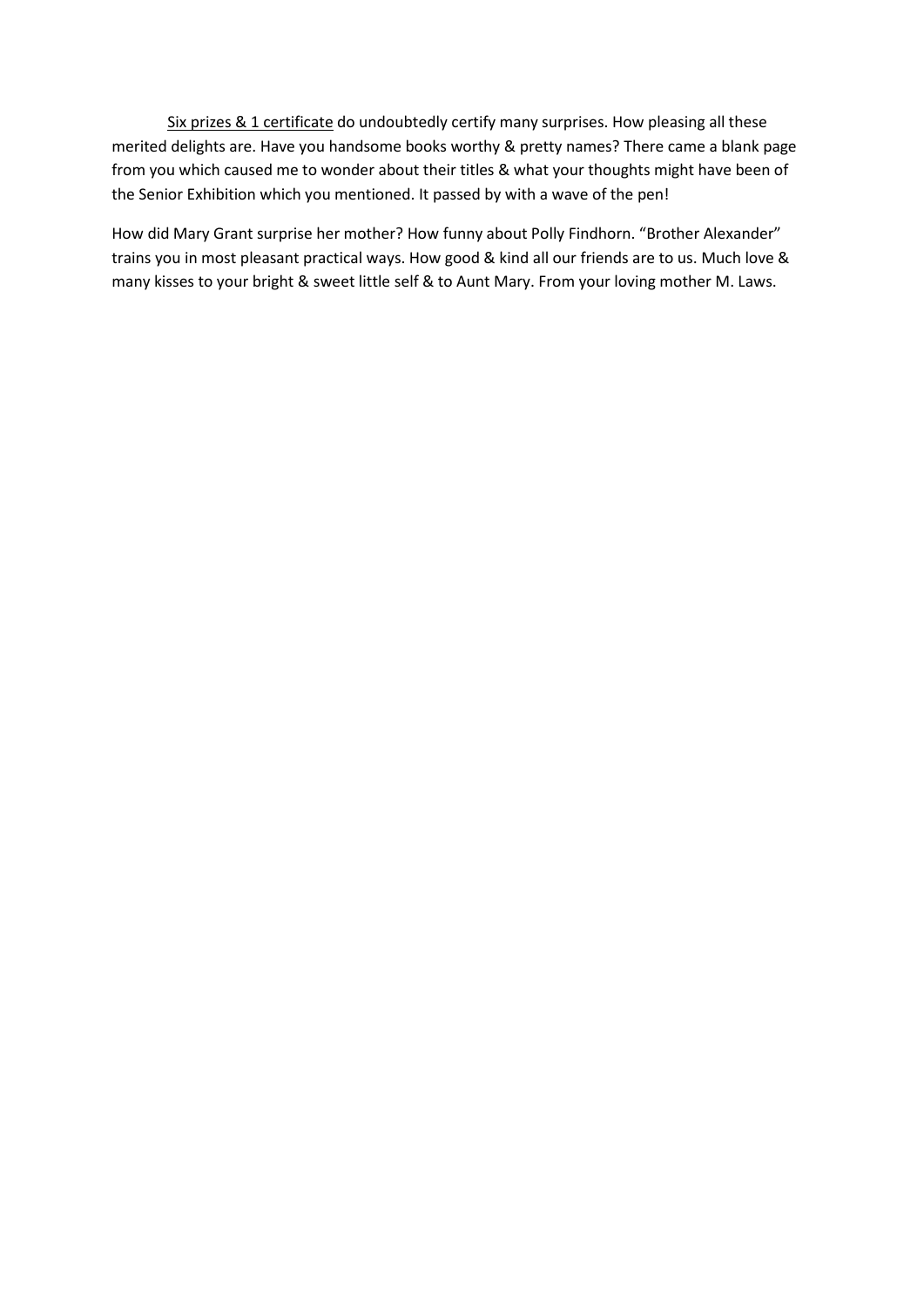Livingstonia

9th Nov. 1896

My dear little daughter,

It just occurs to me I may address you so, until you are the height of Aunt Mary; so please keep me informed of your growth. This note may well be short – your letter arrived yesterday & the mail is just being closed by Mr Moffat, who has much trotting up & down on account of "Father's" foot which he dare not set on the ground. He now sleeps well & we hope all shall be well before we write again.

Walter & John Elmslie are great curiosities to the boys & girls who have not seen white children before. Walter can speak to them & is a great amusement to them. John is a handsome children. You would like to run backwards & forwards with them I am sure. There is much I might write about them but I must leave you to picture them until you may see them in Edinburgh. Your very happily written letter has given pleasure to us all. The items I must not refer to singly or else no one else may have a line written except yourself. Your birthday must have been a joyous day for you. May you have many of them. Walter espied me in here in the dining hall & was walking: hence my mistake over the leaf. I already look forward to your next letter. I am very sorry about Miss Fotheringham's illness & also about Miss Carnegy's cares & anxieties. It is a very happy thought to know that you may help Miss Carnegy to look out for hidden sunbeams.

With much love & many kisses & with every good wish for your steady going progress I am your loving mother M.Laws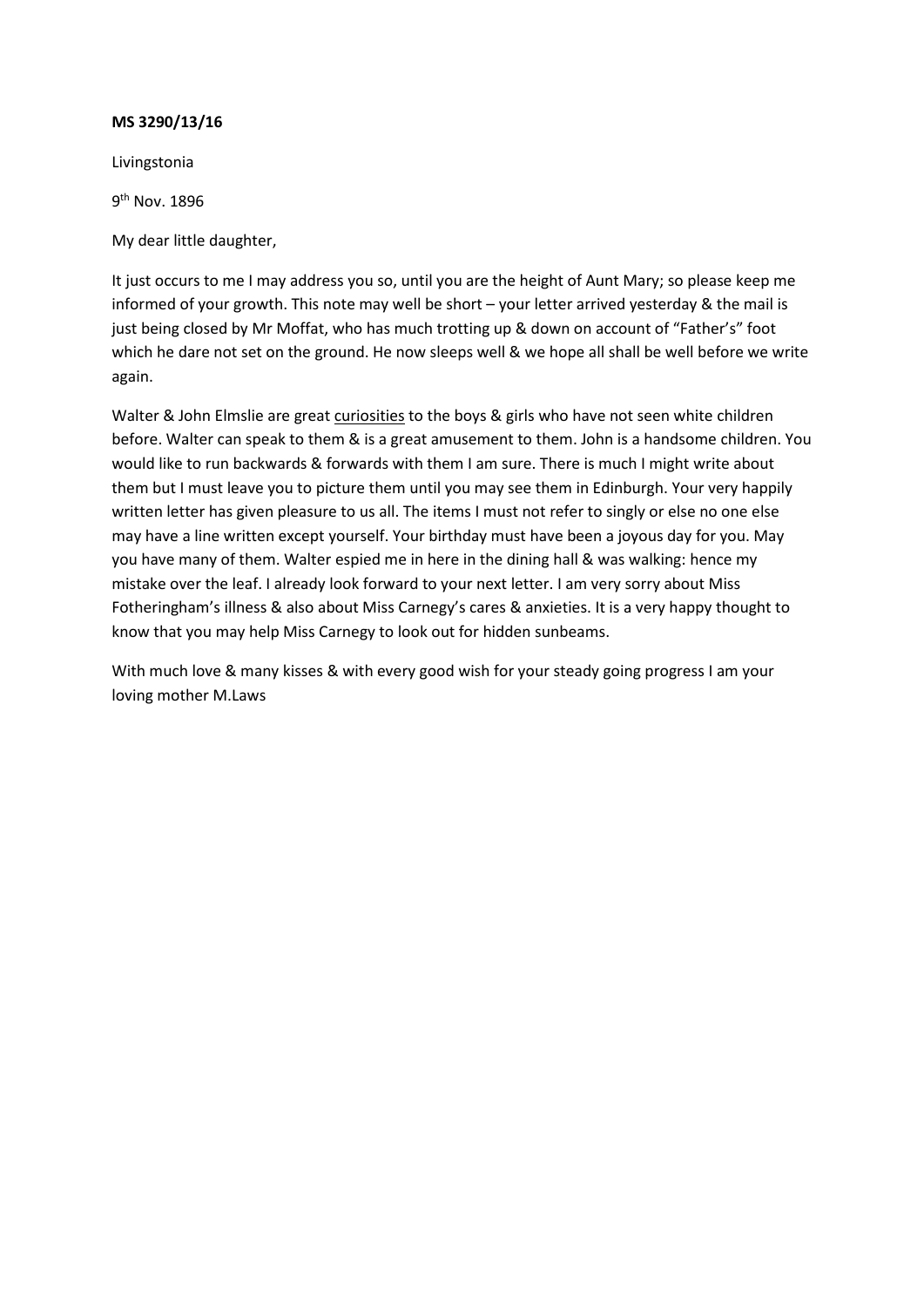Livingstonia

Lake Nyasa

Mon. 30<sup>th</sup> Nov. -96

Our dear little daughter,

Last night Father wrote you. This afternoon I write because I am prevented going & coming freely as the middle room is being laid with bricks. Such a turn up again! Afterwards, however, it will be clean & comfortable. This room, our bedroom, may be done immediately afterwards if the rains hold off. One more dry fortnight would permit of much desired additions & improvements being rapidly advanced. The new brick school (& church combined) has risen, like a mushroom for time, but not for substantiality! Hundreds of people, chiefly men, carried the bricks from the field & prepared the (clay) mortar; women carried water, & tied up the grass for thatching; the school boys handed the bricks to the European builders & native lads who have learned to build; & so now we look with pleasure & great gratification on as school room 80 feet long secured from the overdue rains – one class room ready for thatching & more being added quickly as material can be handed. Such a great but happy noise there was in the schoolroom this morning. All the little boys have been helping to gather & throw in the broken bricks to make a firm floor; so, while they and others were breaking them down, they sang, shouted & whistled tre-men-dous-ly! At 2.p.m. it was so different & so pleasant to hear them singing 'Jesus is our shepherd'. There was a strong pull to begin today this new session. The accidental burning of the small wattle & daub school hastened on larger premises. Some of the little children are giving promise of learning the 'three R's' easily & well. They are very fond of seeing pictures & of singing hymns. They are most attentive under religious instruction: hence we hope for early & good fruits this year & every year. There is one little boy in whom I am sure you would be interested. His name is Alexander, which unfortunately is being shortened to "Lsander". He is a manly little fellow of 4 or 5 years of age. In every way he excels his older brother, William, who however, is improving in every way these months. They are the brothers of wee Mary Penelope Gill. Their father, Jakobi, is one of our most helpful & successful evangelists. Their mother is still very young & has gratified us all by throwing off her old sulky ways & by cheerfully trying to read the Gospel for herself. She & Martha, the wife of Jared, have striven successfully to improve their opportunities. They other married women are self satisfied & lazy.

Baby Thomson continues to thrive well. She enjoys her 'bottle', & already knows when her bonnet is being put on for going out. Her beautiful, white bonnet. And I will sketch her cot for you to colour. Her Father & Mother took a large packing-box & padded & lined it with pretty striped cloth. Outside it is draped with cretonne with golden ground & brownish flowers, traced & trailing. A tiny halftester pole shoots well up & projects to form the beautiful canopy of spotless mosquito netting which falls gracefully over the bonny wee sleeping child under the tiny snow-white coverlet. You'll be interested to know that Baby's education has already begun practically. When she says O: I say A. When she says A. I say E & so she is learning the vowels. She does not cry as yet! How happy you must have been at the farm.

With many kisses I must close. Ever you loving mother M Laws.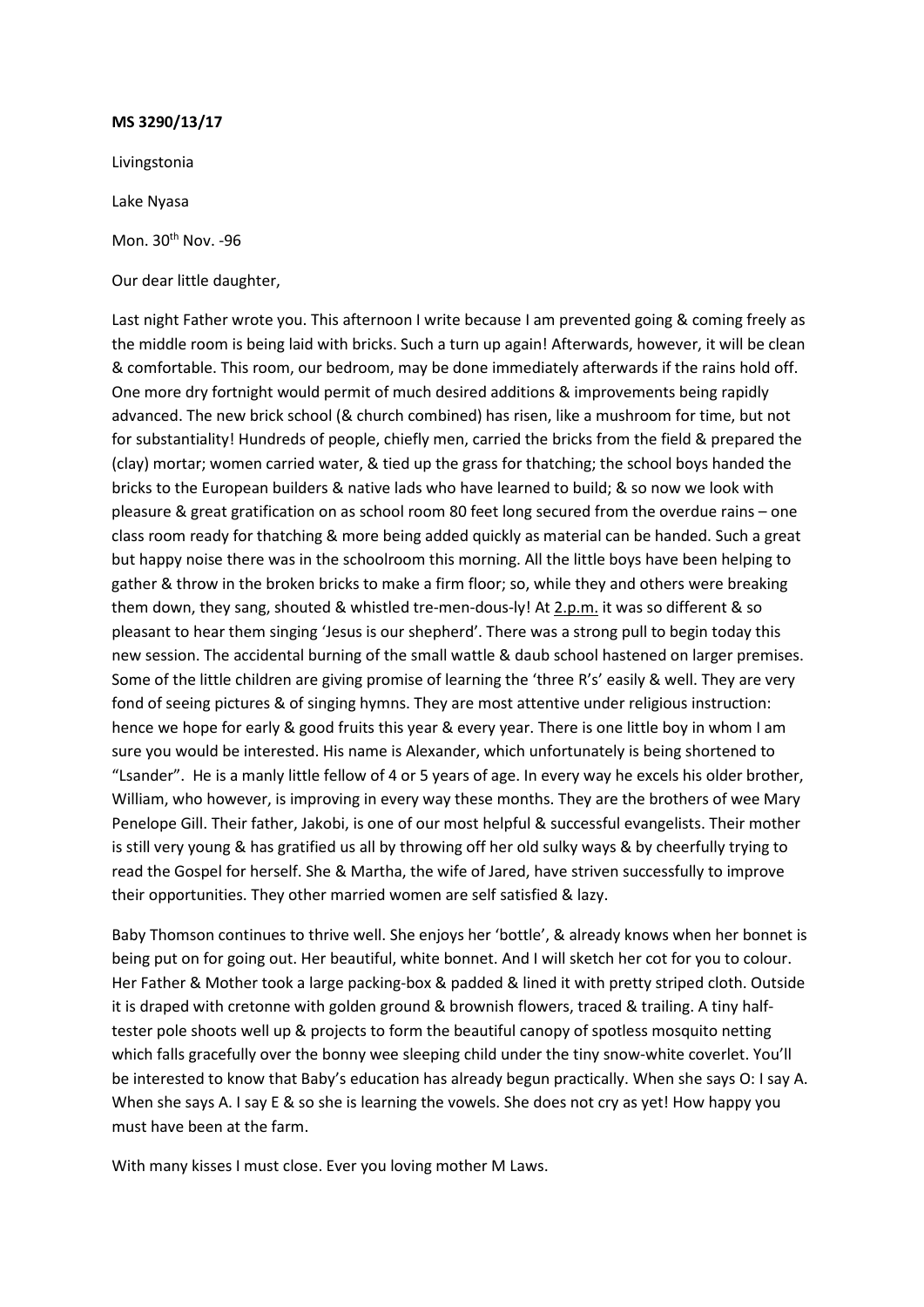Livingstonia

Lake Nyasa

20/3/97

Our dear little Amy,

Your closely written long letter of 30/12/96 brought us much brightness direct from the Xmas trees & the many other Home lights & joys of your young life. "Santa Claus" favours you highly. Your description of every gift was a gifted pleasure to us. May you be well to enjoy all, & may you be led to share with other in the good things that fall to your lot. We followed you closely from party to party: we even in advance saw little Madge receive her friends & you may tell us, by & by, of a very enjoyable time spent there.

Miss or Mrs McTavish we met in Stirling, at Miss Stein's, the young lady who sand & played "Can you sew cushions, can you sew sheets?" We remember her well. Her playful message of love we most earnestly return, should you meet soon.

Miss Marwick we also remember well. Her mother you also saw at Mrs Johnstone's Portobello. After that I visited at their at their house. Then Father knew well the son & brother in the Old Calabar Mission. You may from time to time, meet with many I may or may not remember so well.

It was specially kind of Miss Orr to present you the three companion copies which her beloved sister & our much loved friend had given a place on her book shelves as pleasant, wholesome reading; which many books are not these days.

Miss C's half sovereign, I wonder how it was laid out? The Lady's Companion will remain to assist you in many way. The "Napkin Ring" may be 3 times Daly with you & memories of the skipping in, & amusements of the parrot at 17 Park Circus Drive may be wound round it. The Candy & the Chocolates found a good place, did they not? The Books & the Baskets are for different stores & storing.

Little Madge Erksine's Father I met at Mrs Blaikie's Students' evening, before he left for Africa. Father knew her Grandpa well – if not her Mother also.

We were very sorry about Pearly Moir having been so ill. We trust that she has long sinced recovered.

# Mon. 29/3/97

Henry must be a tall boy ere now. I will write Mrs Moir by & by. It was Mrs Fred Moir who made your first bonnet. It was she who was at Mandala House at that time & who has received us with open arms – not in the least afraid of the extra work with us in our helplessness. She was so fond of babies that she was rejoiced to handle & fondle & care for you. Both Mrs J & Mrs F Moir are very kindly remembered by those - & they were many! who enjoyed their warm & kindly hospitality & care in the days of long ago. There have been very many changes in the past 5 years; & many are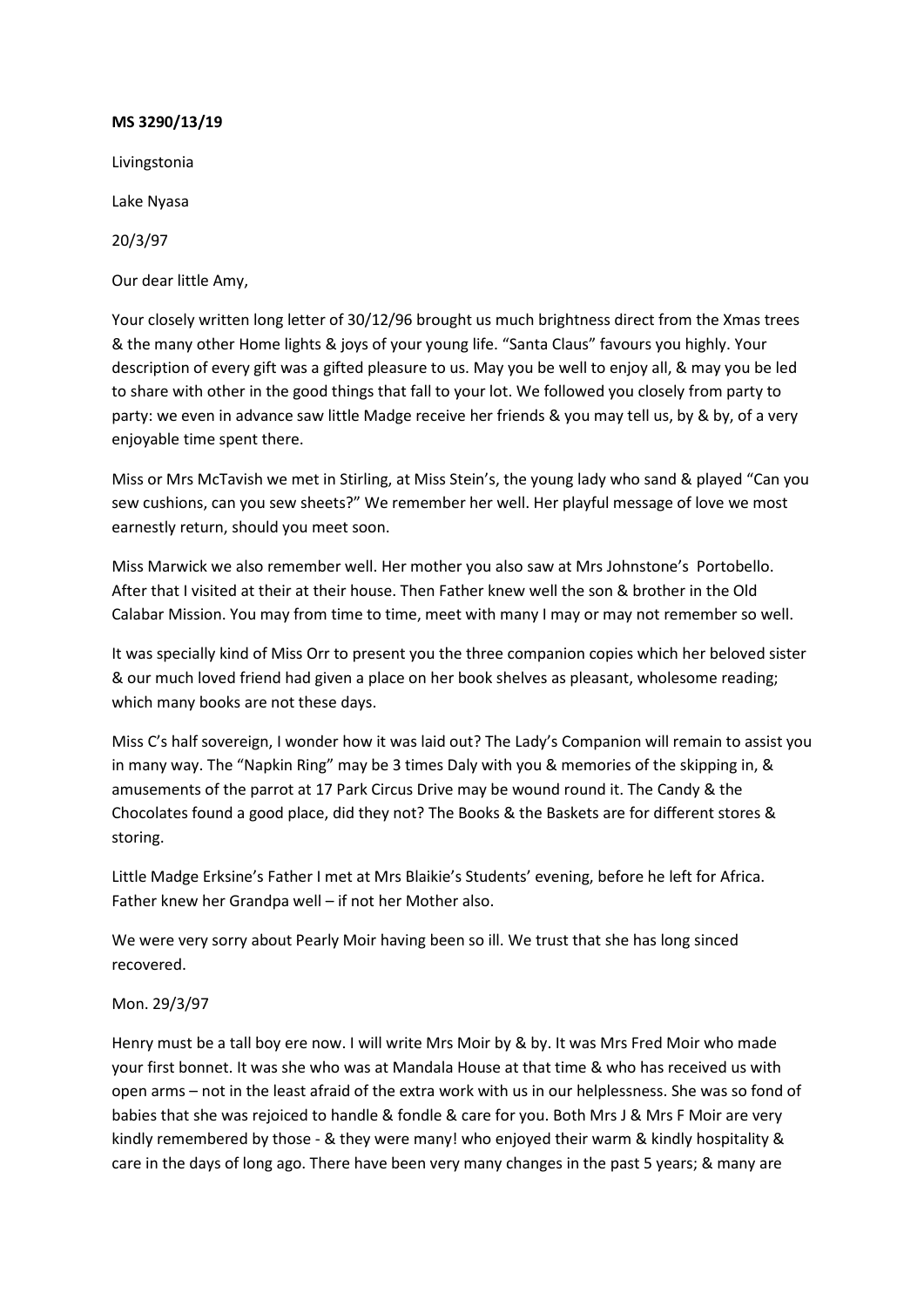rapidly following in the Shire' Highlands. There are names of people settling there quite strange to us who used to know everybody who came. Even altho' we had not seen all we heard about them.

Agnes, the daughter of Albert & Jessie Namalambe is about your own age. In many ways she is far behind you; nut much less shall be required of her. She promises to do well from her quiet, yet frank manners. Her brother, who is younger, shall have good opportunities of learning steadily here. The out-schools permit of great laxity in attendance & great diversity of progress – while here the very youngest must climb up to a standard - & equally, or much more so in all the 3 R's than Agnes seems to have done. She says she cannot write. Miss S has likely tried her to-day. She came only on Fri. afternoon & was very homesick – that night after the toilsome pull up the hill & being placed amongst so many girls strange to her. She is also feeling the Hills cold as compared with the Lake Shore – especially at Cape Maclear. There are two or three specially smart little girls in the  $1<sup>st</sup>$ standard. Miss S's brightest hopes are in their rising to help to teach others. Already, Puziri has a little class in the morning to prepare her for teaching next session. She is delighted at this. Now I must close with many kisses from your loving mother M. Laws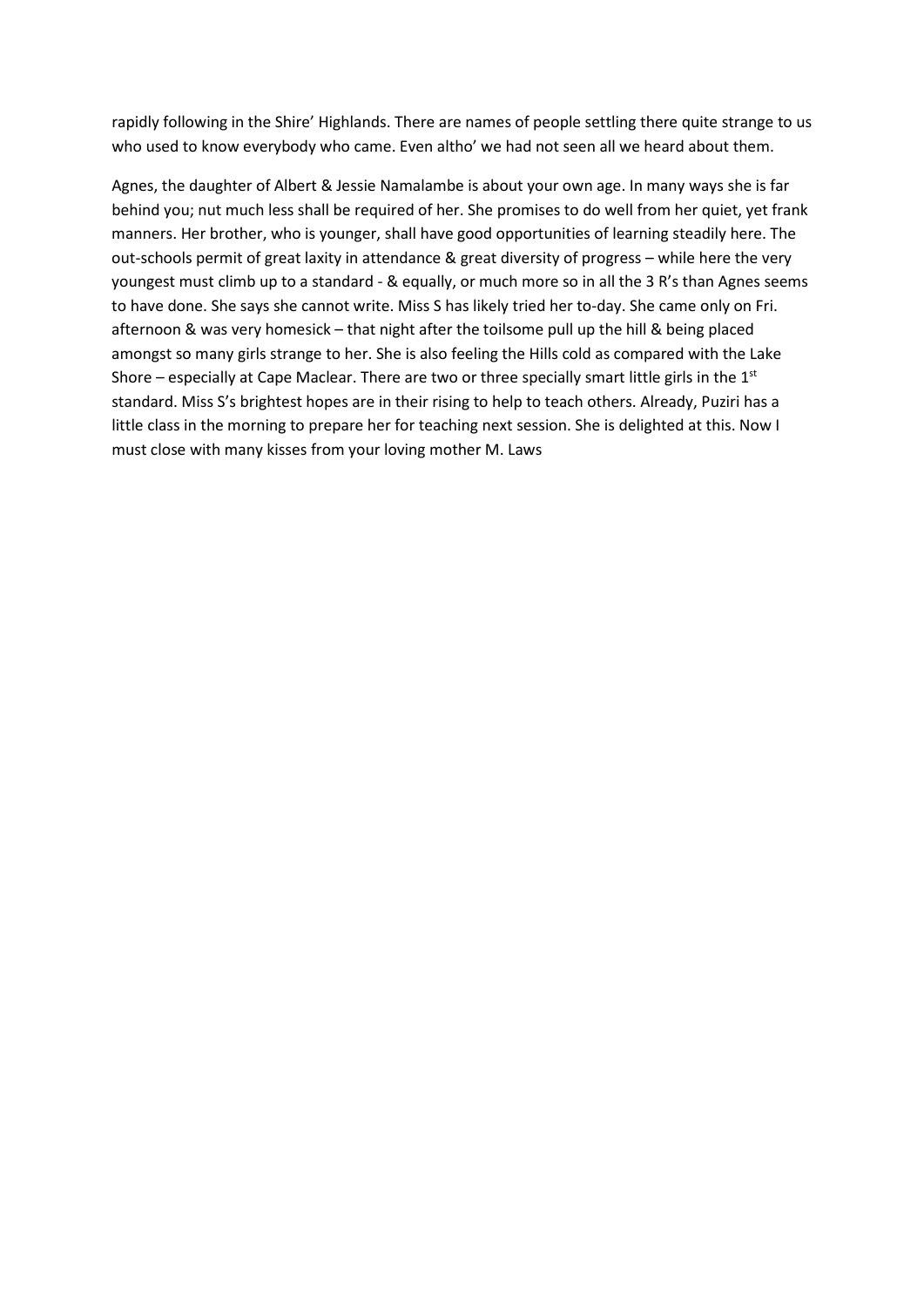Livingstonia Lake Nyasa 20/7/97

Our dear little Amy,

Last mail carried you a letter from father & a promise of one from me. Mow I mean to try to fulfil that promise, however shortly or uninterestingly, since no letter of yours lies unanswered; & as we are on the "qui vive" for a mail arriving perhaps to-night, as a steamer was seen to enter Deep Bay, yesterday.

On Sab. morning I took the little boy, Kachinombe, into my bedroom to wash his face & to bathe 'a cut' from which I wished to take a very much blackened bandage by wearing of which he seemed to consider himself quite distinguished from his little playmates. Certainly our remarks singled him out these days. On showing him his face in the mirror his eyes instantly glanced up to me whom he recognised. Fear, at once, passed off &, instead great wonder filled his eyes as I drew the towel across his neck to dry it better which action of mine he saw in the mirror while he felt it alone to himself. He quickly & feelingly touched his head to convince himself of his being that very same boy standing before him.

Wed.11.20am. Now I have a few minutes before dinner. I had just finished about that amusing little scene above when father brought Aunt Mary's letter & yours of May 2<sup>nd</sup> & 5<sup>th</sup>; so I had first time to run over them before supper. Later I re-read & took notes so that I might hasten forward acknowledgement of them to-day. We are very very thankful to know that the "measles" have left no "sequels". Your appearance – so healthy, stout & rosy! is a happy reality to yourself & to those who can & do appreciate such good things; while to us, the picture is very gratifying indeed. The thinner times come to us all sooner or later! You have not told me is you have al.E badge? Mr Fraser possesses a gold one with which he has been presented. We have not seen it. We are very pleased to know that you love, & are loved by your S.S teacher, Miss Cowie – even that bond between you may draw others out of themselves & warm then within an ever increasing circle of love & light.

How very vexed we were immediately on reading that miss C had been suffereing. The former letter had brought bright tidings of her visit up & yours down. We trust, however, that the summer weather has restored dear Miss C. to good health & more & more fitness for service of her & Our loving master. I must run!

Afternoon. Brother Alexander has practically given you a very good lesson for future guidance. You will now be very careful not to express wishes, lest he should gratify them before the great gift of patience has come to you. The 'Ruby Spec-Case' gave father a laugh at my expense because of a denseness clouding my thoughts at the time. By all means have a ruby dress before you are much older. I was about 12 or 13 when, together with Aunt Bella, at a school exam; ruby dresses were worn by us. Aunt Mary will decide about it.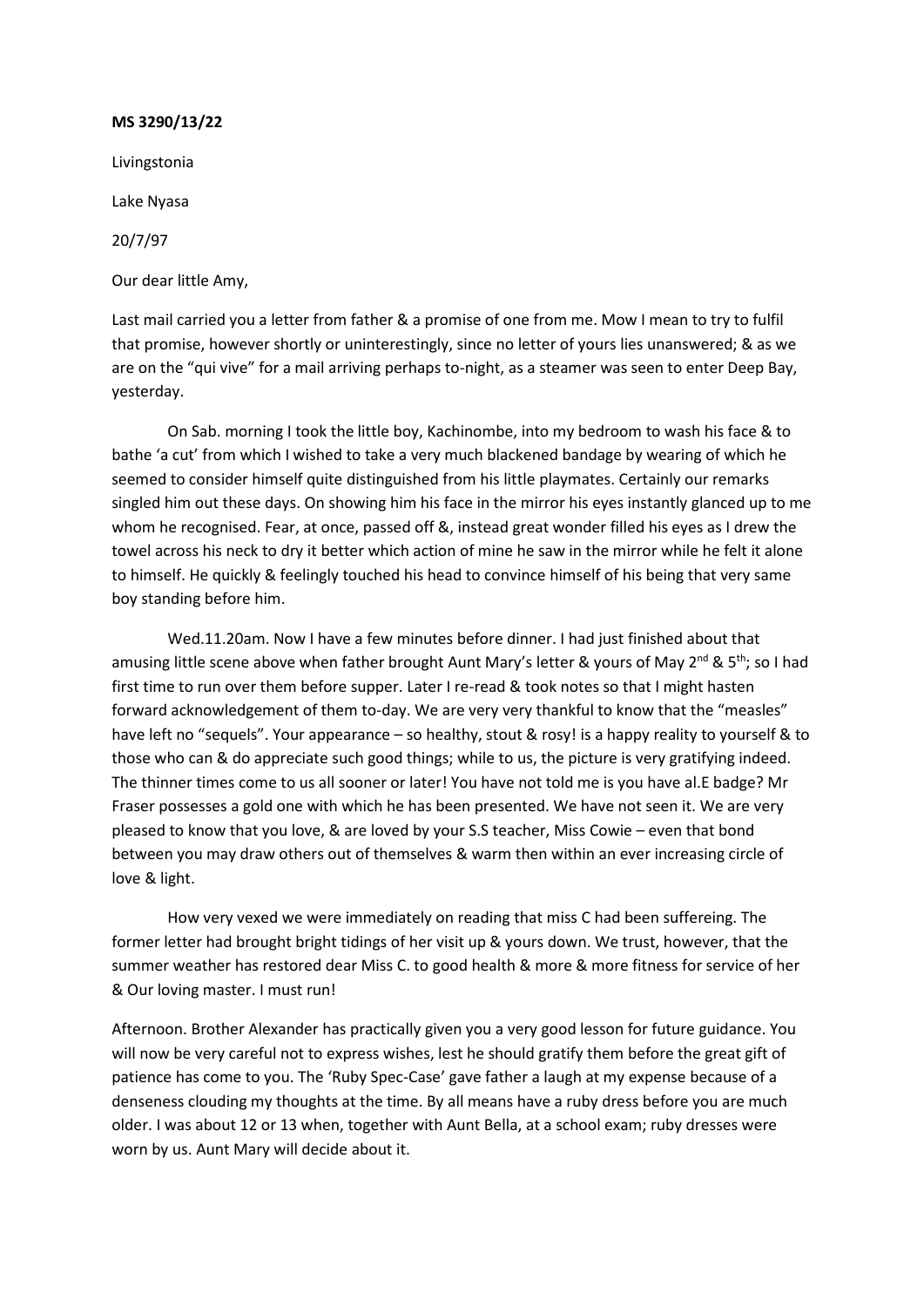Miss M's dog would not be inclined for a steak off the huge buffalo shot last night. Great excitement on to-day because of this event: also because the Angoni visitors & some of the carriers attached to Mr Fraser's 'journey' are starting. No girls' school this afternoon – in much haste I close. Ever your loving mother M.Laws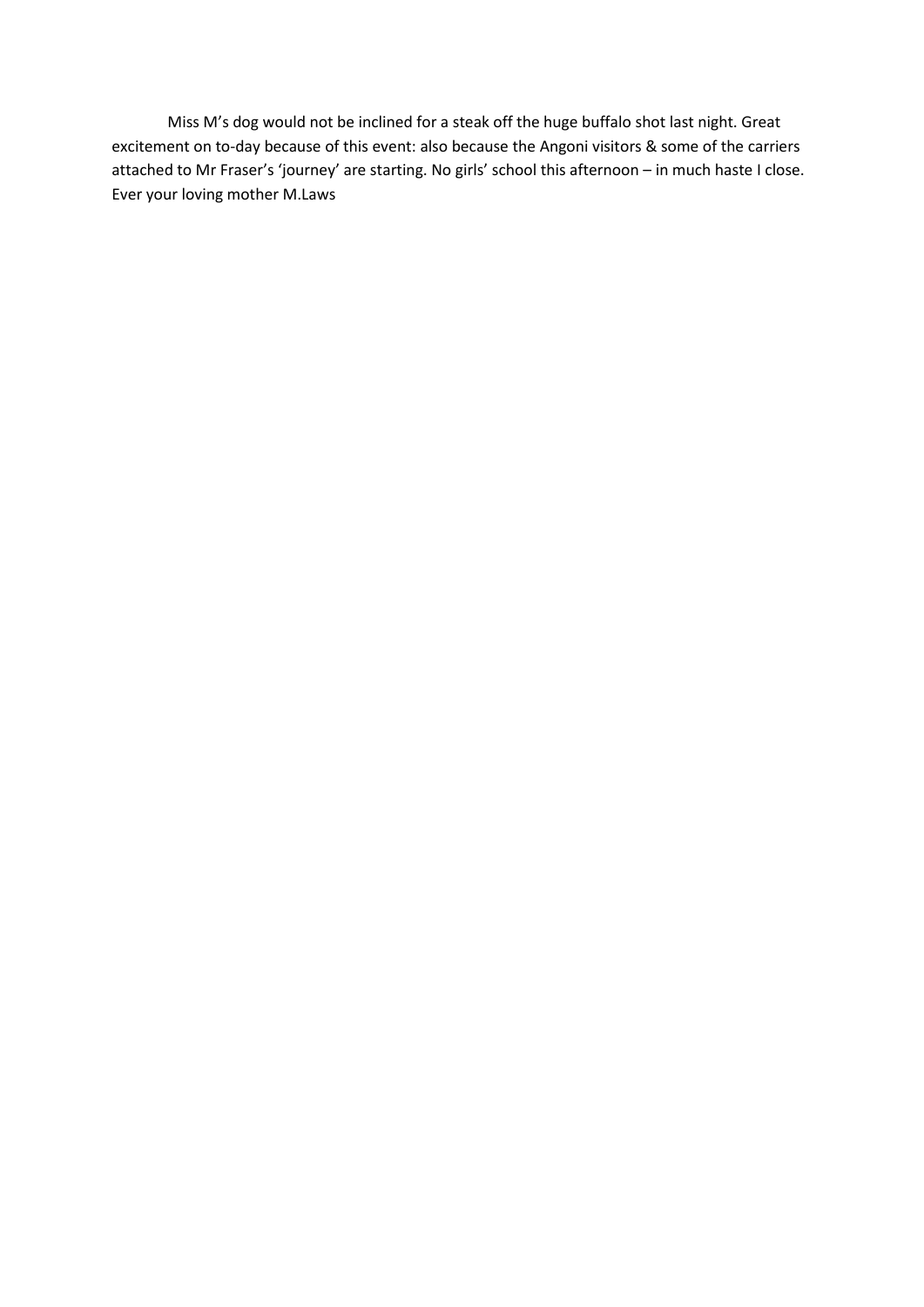Livingstonia

Lake Nyasa

Sab. 17<sup>th</sup> October 1987

Our dear little daughter,

Four of your letters are before me showing no sign of "Ans" in the corners; so as I seem to be so very far behind the times it may be best to take "Father Time" by the forelock until I first of all, refer to your midsummer illness from which you were recovering when you wrote. We are so glad, also grateful indeed, that you were so carefully and kindly relieved from suffering & trouble. How very loving & attentive Uncle James & the Aunties have been. Daily you can repay this debt of gratitude by "loving obedience" into which two words you can read & fill in much of your young life.

All the Drs (& they were many!) soothed & relieved you in diverse ways. Mrs Elmslie with "Grapes Again" also added her quota of comfort & delight & many ore who may not recur to me in writing quickly. Sir John Cowan's gifts = that most elaborate Mission Box (which you described so minutely that I can picture it in all its details); & the Jubilee medal which you consigned to the future for its merits & greater value with a few passing words are full of interest. I think I asked you to describe the medal. May your Mission Box be largely filled up by yourself. Aunty Mary will guide you as to how & when you may bring it before interested friends, & also non-interested who may be pleased to have a new outlet for their generosity to extend by.

Your remarks about Mr Rose & his daughter were very interesting & some of them amusing. Here I have blurred these words by adding to the above unsatisfactory sentence.

You would love Mrs Goldie of Stirling were you to see here. She reminded me very much of Mrs (Prof) Calderwood. Such a number of Missionaries & Missionary Children there must be in Mr Currie's Church. Rev Douglas' name is quite familiar. The Praise, Missionary, Flower and Curio gatherings are all very good times for the "Little Folks" of these days.

It is gratifying you find yourselves comfortable in your downstairs pew. The playing on the violin is a real pleasure to you & your progress is certainly astonishing. Brother Alexander will continue to look for improvement as your time & health permit.

It is a very great pleasure to know that you are knitting stockings for me; but don't scruple to give them to Aunty Mary first as she has sent me many pairs for years to come. Miss Carnegy has knitted much for the good & comfort of others & she knows the pleasure of it. While I could I did so for others: now I many not without harm to my hand.

Father was shaking his head over your discovering his eye.

We were amused over Prof. P & his remarks. We are sorry that Mrs. P. Suffers from rheumatism. Sara has excelled in Music. Her parents are doubtless very pleased with the results. Polly's weet voice made us do more that smile. Your visit must have been very happy. I hope to send stamps to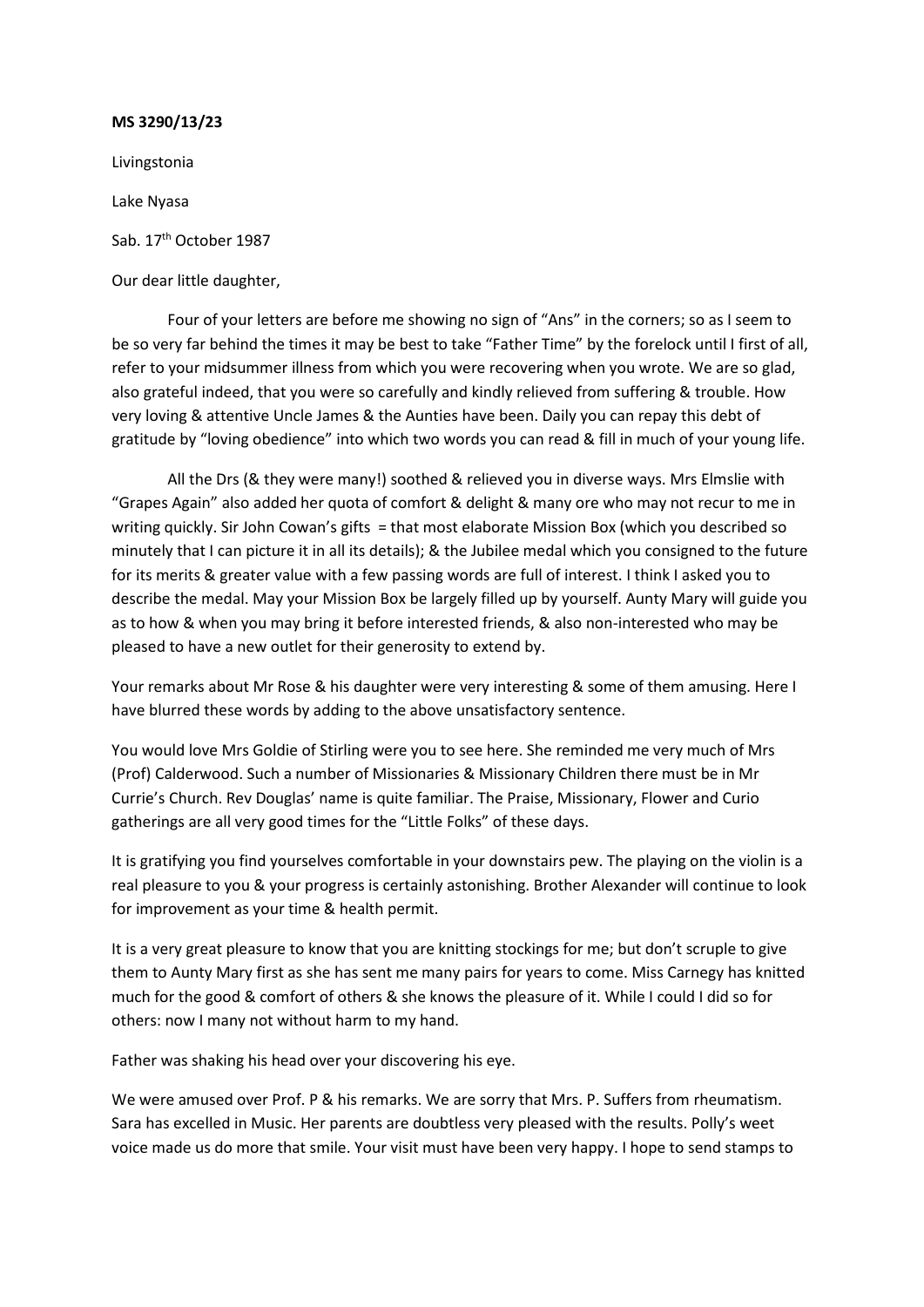Mr Lochhead for present mail. I think I mentioned before that Mr L & Mr Fraser are cousins. Mr Fraser would be immediately attached by you as a "Big Brother" were you to meet him.

Again I have had a walk with your from room to room in your new house. Your outlook also is very pleasing & your description sounded very poetic!!!

A gas stove I may long sigh for in Africa. Coal even is distant. Yes! I think your dress is pretty & well chosen. Your first button hole in school is very finely & regularly done. It runs in my mind that you tried your hand at button holes at Bandawe – I may be mistaken having taught so many! The winter school term has begun ere now. We hope if you have resumed work that you are able for it, if not don't fret but be happy in being occupied as circumstances allow. Do not press before older girls who are working hard to keep or hold their position with other ahead of them. There is good time for acquiring lasting knowledge.

Now for the 4<sup>th</sup> letter! which is practically entered with the foregoing 3 as is refers to your times of pain & recovery. Again & again we are grateful to our Heavenly Father for restoring you to health & freedom from pain.

Your prizes, 6 in number, had brought you a keen joy after your hard times of sorrow & crying & disappointment at not being present to receive them etc; but your enjoyment of Uncle James' little speech & the sight of the handsome books had brought sunshine again into your prospective school life.

As to your beautiful curls being cut off I confess to a great sinking of something within me while reading your having just enough left to make a boy of you. I have looked since at your photo curls. They many soon grow again & meantime it must be a great relief both to you & Aunt Mary that pulls are of long ago.

Two firsts are first rate results. Your Parchment certifying that your that you are distinguished in all subjects made us all laugh heartily. You may say why? It is because all of us consider you to be so young tho' not little – O, no! I go out now for a stroll.

I am trying to fancy you with your hair tied up!

It was far more easy to fancy you rubbing up furniture in the Spring cleaning. Jeannie could not have known till then what you could do. At that busy time the porridge must have been quickly disposed of, as cleaning time & Springtide wait for no one. Now you go early to College, even before Uncle James did & we desire you to come out of it as a good girl as dear Uncle James is a good man. Mr Murray is delighted with your little messages. Think of him keeping your 'buttonhole' of Bandawe days. I learned this lately as he was placing a small blue flower one Sab. evening. He is sad these days. News came now telling of a sister's death from inflammation of the lungs.

A little calf came a fortnight ago & now we have more milk. A little kid came a week ago & to-day Mr Moffat brought it to me – to be amongst my feet – because it was found yesterday under a basket to save the lazy heard boy looking after it. Of the doggie there should be more to tell next time. It was pulling my dress today & trying to catch the boys' feet & legs which they do not like. Good night & dreamless refresh you for each new day is the wish of your loving Father & Mother. Ever after yours in love. M.Laws.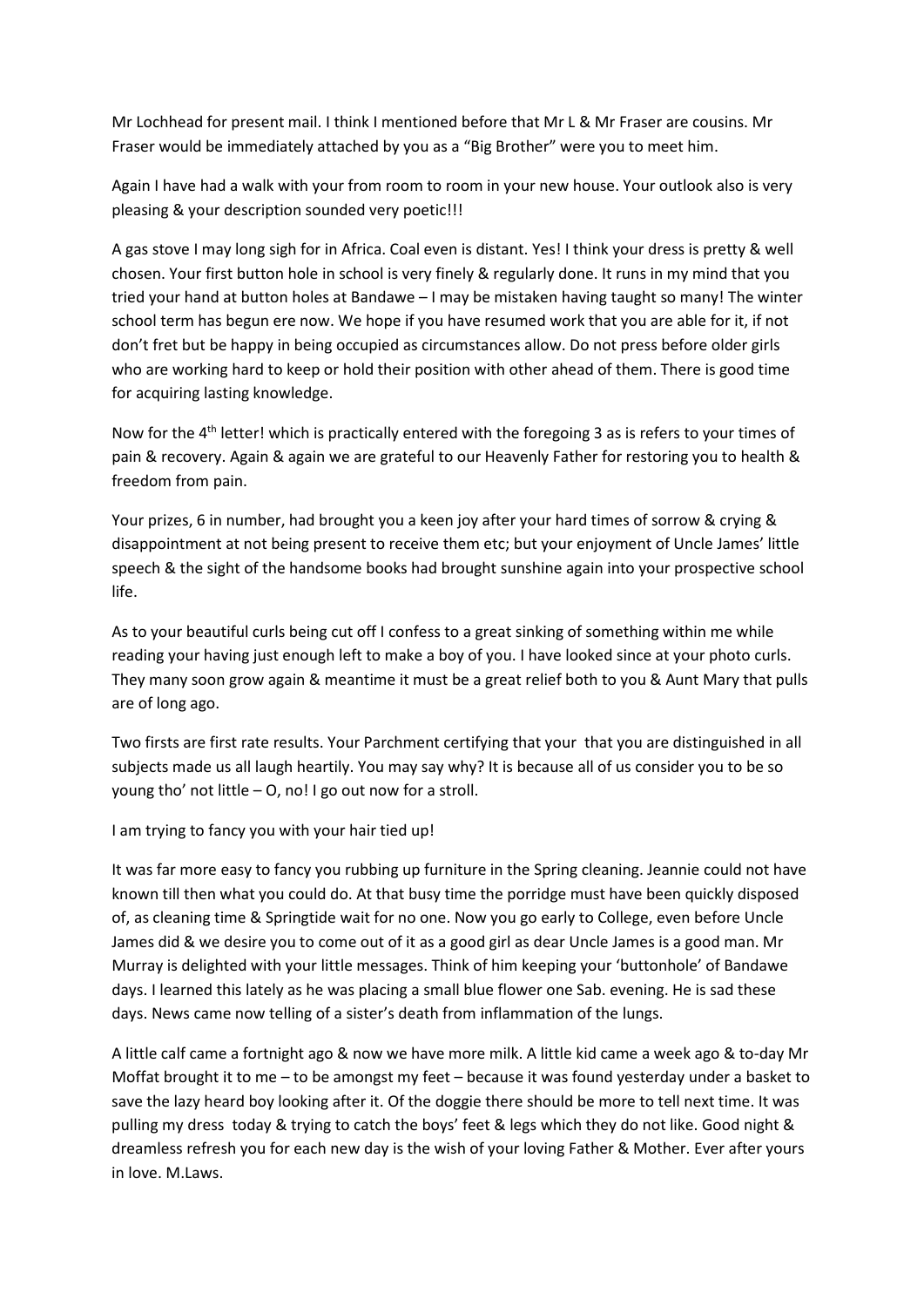Livingstonia

Lake Nyasa

23rd Dec 1897

Our dear little daughter,

This evening I devote to you as this is the last mail for this year. It is impossible to refer to your letter, just lately to hand, further than that the bicycle is granted. I do not know what Father may write or if he has time at all for a scrap even to you, as his hands are full of business from day to day. He seems far away from me even over in the office as compared with the study in the house at Bandawe – standing now no longer! I may not know whether he has written until the mail has closed & gone. We are pleased you have your roses restored to you & that you are enjoying full mental & physical vigour. Do not strain after more than you can easily accomplish of what is required. Happy & speedy preparation is a goal to strive after under all circumstances even when bucling (Whatever is that word I have written? I meant bicyling; but the noise of excruciating singing in the girls' dormitory is becoming intolerable. Miss McCallum is our nursing a case this evening & very soon I will command silence & all may be quiet for finishing this letter). This mail I expected to have had letters long & many for several friends; but circumstances have again prevented me carrying out my good intentions.

As soon as this mail passes I will take up the notes waiting for extension. I do not, at this moment, know where they are & cannot spare time to look for them.

Many many thanks for all the beautiful cards you & Aunty Mary sent just in time for distribution. It must take from you some time & thought to choose & to arrange all. The art calendar is a beauty – it will replace the former in the office as Father can see it well from his table across to the fireplace. Mine here is purely ornamental. Aunty's cards are reserved for our new bedroom. We'll often picture you & Aunty cycling along over the roads & far away. What does Miss Carnegy think of all this. Father says that at this rate he would not be surprised altho' I took to it on my return. The trio might tri. Here I would like our donkeys to be ridable; but that may not be for months as, last week, two colts came, one the one day & another the following day. They are fine, frisky creatures. Their Mothers have been taking liberties there days by destroying our fine apples while the herd was off with the goats, sheep & pigs. Some rare times there are.

Now peace reigns & I will try to write a little more to Aunty Mary. With every good wish for you in the coming year. I am ever your loving mother M.Laws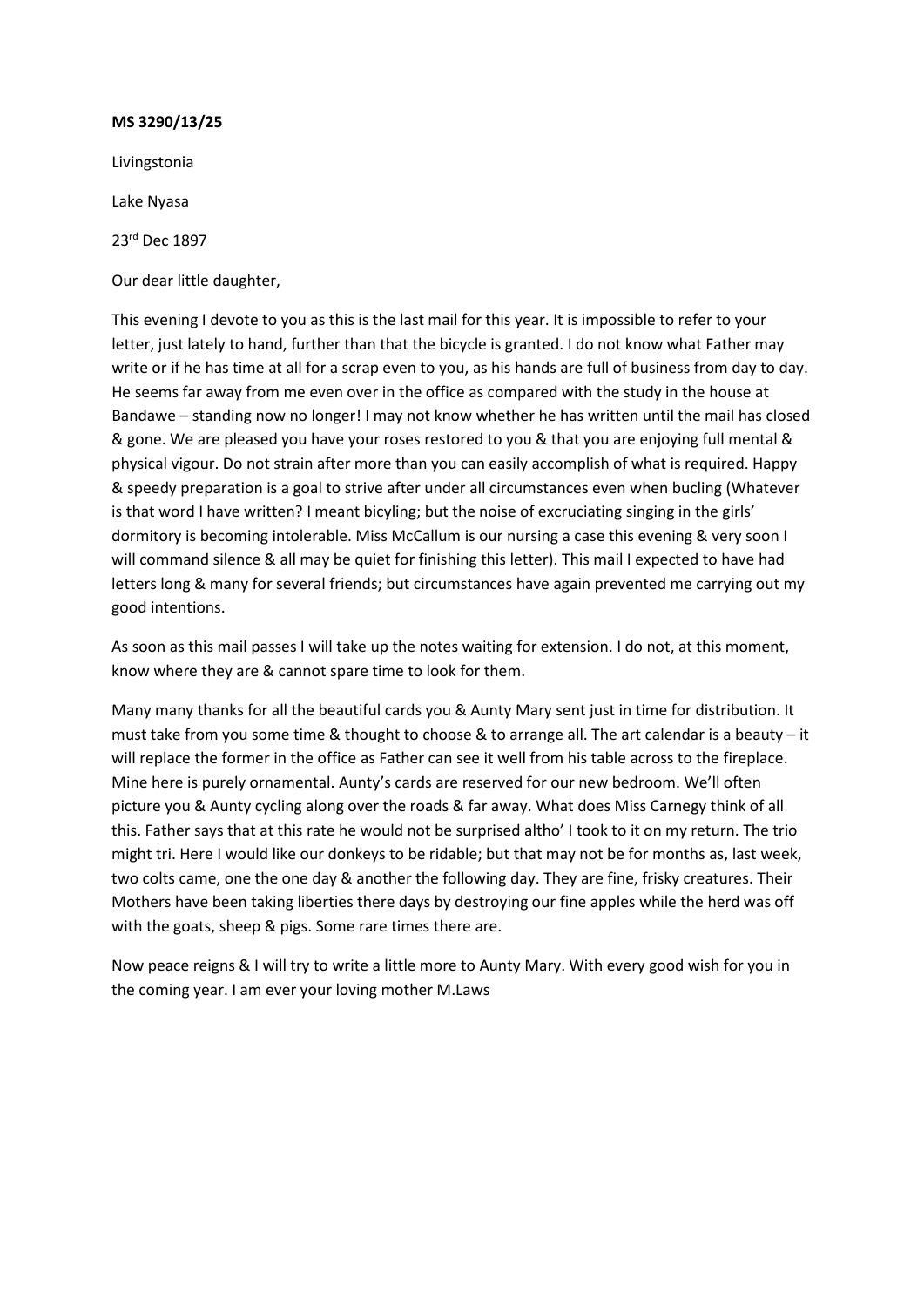Livingstonia

Lake Nyasa

Fri 21/1/-98

Our dear little daughter,

It has puzzled me to remember whether I had already written from the notes I am so sure I jotted down for you, or whether a most luminous intention impressed them in my mind only & not on paper at all.

Two nights ago I reread & noted items for reference. Now I write an Extension of the same. How strange it is to be reading your regrets regarding your leaving East Linton when already your Xmas holidays are past & your Easter holiday may be near ere this letter reach you. We were indeed glad to know that your roses had come back – may they stay. They are somewhat rare in Cities.

I was greatly amused over your reference to Uncle James cycling. Certainly he would be very much more so over my learning it; as Father says he would not be at all astonished at my attempting it even years hence. We are very sorry Miss Carnegy had been suffering as you write. How good & kind of her to have kissed you twice. May she know that you are always trying to so the right, just as we wish & hope for.

How happy all your New Books have made you. May you pleasure in them have prevented any dilatoriness in preparation, which saps the sweetness from the Home Branch of the Tree of Knowledge – which Branch as tended by Aunt Mary, is a great & sure feeder of your whole trunk.

"French without Tears" at first made me smile but later on I remembered one special occasion on which Mother had to plead with Aunt Bella to help me with an Exercise.

The tile seems attractive. May the contents bring smiles & much pleasure.

The E.Linton heather is on the mantelpiece altho' it looks dry. Miss McG brought a plant which died. It was very good & thoughtful of Aunty & you to gather & send to Mrs & Miss L & Miss B. Here, honey has been more abundant this year – at least, more has been brought for sale. The bees pass overhead frequently when warming. From some cause or other I have missed seeing the C's Record with the extract from letter. Some time I may ask it from Mr Thomson who now collects & sends round all Public Papers etc. The "Helpmeet" with enclosures I have - also the "Prospectus" of the Y.L's School, Rome. It is flourishing & ought to.

I am wondering if I have met with Mrs Thomson of Kirkcudbright. The old lady of that name whom I met there lives directly opposite the Robertsons who were so kind to me. You will remember Beatrice who called at C Drive one day.

We hope Uncles James has been fortunate in reducing the debt on the Chruch. You will have missed him very much; but he may soon be with you again & so renew Sweet heart travelling & sojourning in a Paradise such as East Linton if not there.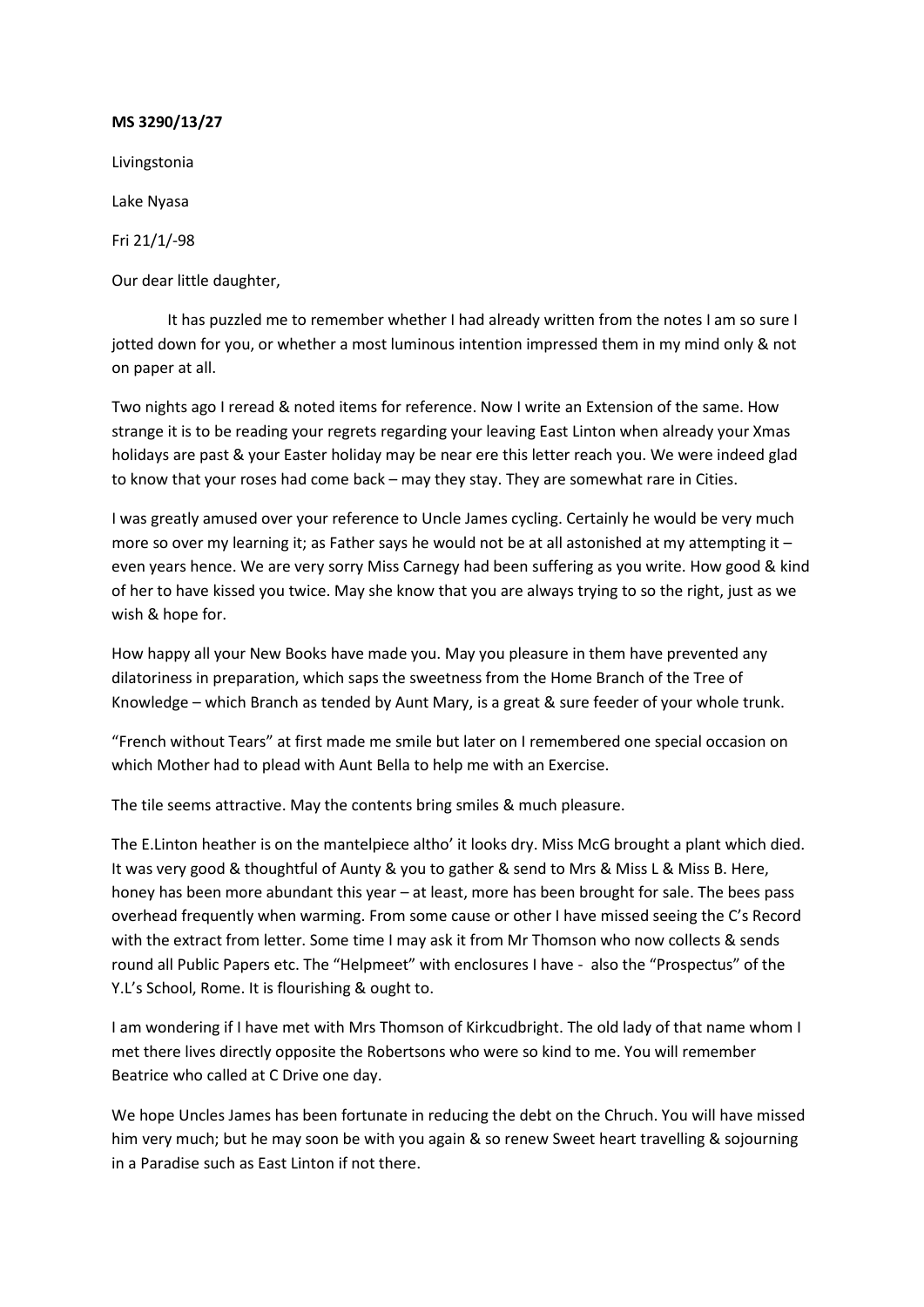Mr Crockett's Book has not yet reached us. Mr Moffat & Rev. Hendersion receive many new Books & they kindly send them round.

How my stocking must be growing even tho' you were trying to take it in. You must be gaining your shillings more & more easily for 'Pieces of Music' now that you are advancing in the knowledge of the requirements for Practice & with Aunty to simply lift you over difficulties.

We hope your tooth is no longer troubling you also, that your ear is quite better & has left your hearing sound.

2<sup>nd</sup> letter of date 26/9/97. Your story of Dicky & your providing for her - ay, even buying the sand was very amusing.

I have had two bigger boys looking into the mirror lately. One day I was dusting after the weeping & for a moment was not aware of Swalema & Georgy standing by me when I raised myself from a corner. It was a high farce! Georgy had been there before, probably frequently, as he is chambermaid but Swalema, after one or two grins or twitches of the mouth to prove that he was looking at himself turned quickly & looked at G. & compared him with the image in the mirror. Then we all three looking in & had a good laugh after which they had much to say.

The singing is over & I go to set bread.

3rd Febry Thank Aunt Mary, please for all her long, chatty ketters & accept the same expression of gratitude for your own dear self. I tore off a half sheet frm Aunty's letter as there is not time just now for filling it up. Letters of Nov. & Dec. Came together. We read them late last night. The Bag goes to Deep Bay first: hence the short time for referring to them. We are so pleased all had been so well & happy. Of course both Aunty & you have missed Uncle & Aunty Amy. Such lots of beautiful presents Aunty Amy has given you. Are you in turn giving away what you have outgrown, & which might carry some little pleasure to Lesser Folks! Your Essays are well done & neatly written – also the sums. The two last letters are even better then the former. Your style of expressing youself seems to have given you far less trouble & much more easy pleasure. How we did laugh over your expression regarding the two watches & also over your remark about Aunty's first ride on the Road!

The mail closes at 8 o'clock. 7 has struck & I must go to look after the boys & the breakfast. Little Baby Thomson has been in better health altho' he needs it all in this very trying weather. We are so glad that Miss Carnegy was able to see for herself the brightness that have been given to you to enjoy.

Wishing you every good gift & true happiness & with many kisses. I am your loving mother M.Laws.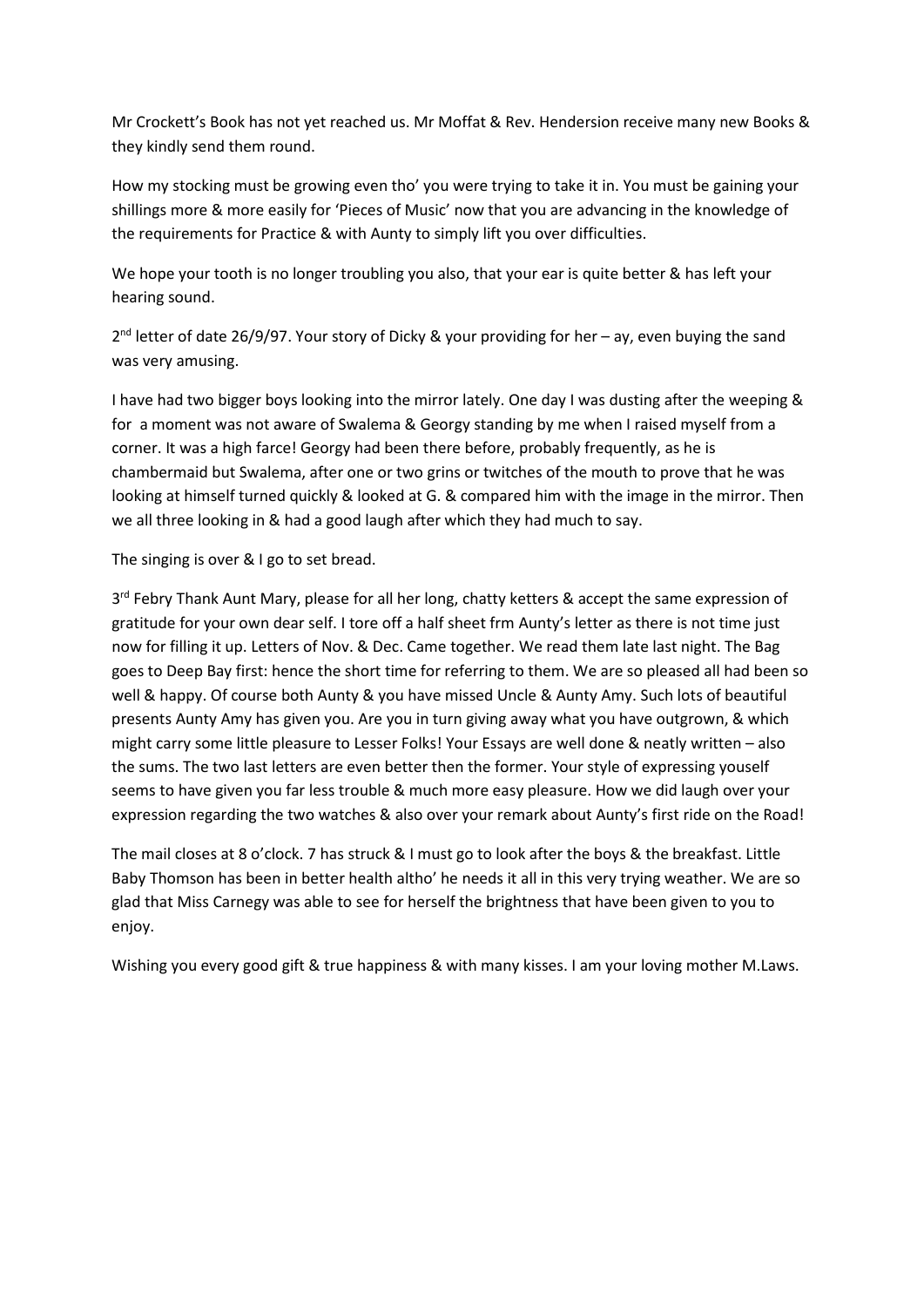Livingstonia

Lake Nyasa

4th Febry -98

Our dear little daughter,

To-day I came upon the notes for your letter which could not be found because I did not recognise the paper on which they were written, altho' it must have been in mu hand when searching. It was a 3 cornered cutting off a lamp shade – shaped as you may remember we did at Bandawe.

 $1<sup>st</sup>$  note – Xmas dinner! We had a jollification in the usual Kondawe quiet way. Mrs Thomson had presented me with a duck as large as a turkey: & it was enjoyed, altho' it was known to have been one of the waddlers & puddlers on the Station. It use to be very amusing to see the large family of ducks & drakes setting out & swinging along from Mrs T's to the kraal & to the place where the girls pounded maize – which feeding they enjoyed very much. At sunset they returned in a line – a funny sight! The singing has commenced again to-night & I am alone & free to write. Last night also there was a practising because Tues. night was all out of order on account of Miss Jackson's arrival. This evening Father has received very disturbing news from the Karonga Station. Dr Ramsay is very ill & Father has gone to talk over his last illness during which trying time Mr Murray was there building & helped care from him. Mr John Henderson is still with him. The letter was brought in 2 days through many swollen streams. We must hope for the best. Later on I will refer to the care of Dr R as circumstances develop.

Rev. J. Henderson gave a dinner to his teachers \* some ½ dozen of the girls – betrothed & favourite! The Europeans also enjoyed the novelty. Later we joined the party at the Concert – which was a great success as showing the native talent. I hope to send you a programme which has been 'forgotten. The little brick platform was decorated behind & in front & quite delighted all who saw it (Sevelar Behold that word & note the hard struggle some of the pupils have with their interchanging of I & r; & the ugly impression it leaves not only on the mind of a teacher, but on this occasion, on the paper too! You would not be surprised if you heard the strong singing in the dining hall & the chattering of some of the wee lassies left to wash up the dishes & clink, clink at the spoons. A few plates have fallen – luckily they are iron else our hearts might be broken & the purse strings at Home cut off from connection with us))

Several mottoes were written & others were made up of printed letters slid into a grove (which RE used for word making by the very youngest ones & also by the very stupid ones!) & these mottoes peeped from among the beautiful leaves & flowers which Miss McG, Mr H & the older boys & girls brought & arranged.

The Games on New Year's Day were a much greater success this year. The Exhibits were few, but my cook had excellent bread & Mr Moffat's had made his with honey, so it turned out to be a cake; therefore could be no competition, & so both received a good prize. The porridge was ? & the maize was so good & so highly commended that Mr Moffat ate heartily of it & was handing it all round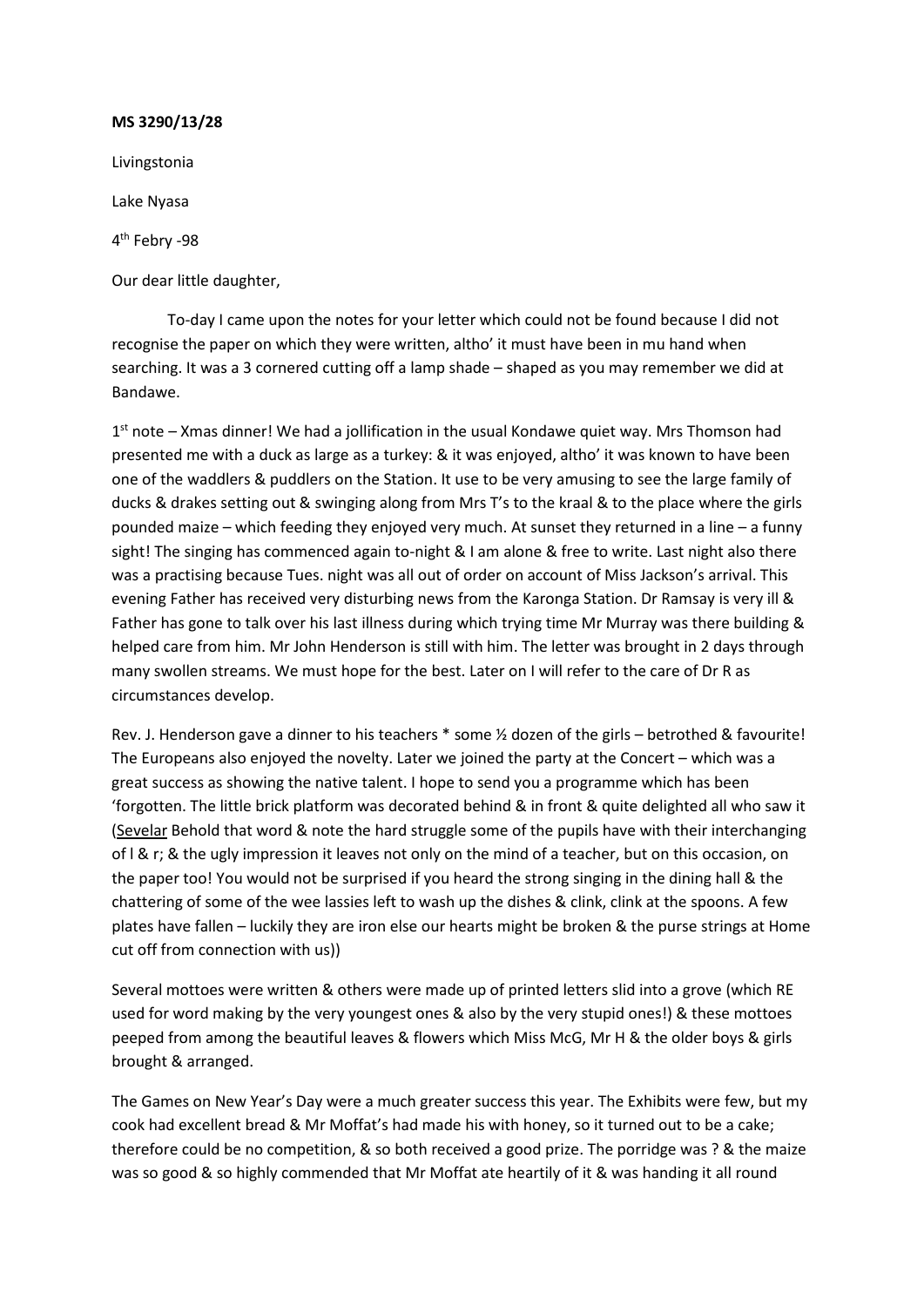amongst us to try it when someone laughingly said ' there'll be none left for the husband & the bairns'. There was a general laugh & Grace was called forward to secure her prize & her maize. Jakobi is her husband – a good main he is. Their 2 little boys are very clever & giving great promise of being useful when trained in the years to come. Their little girl Mary P. Gill has a most decided aversion to look at Europeans. She will outgrow it soon, we hope. The 4<sup>th</sup> baby is quite our infant & was baptized Amy. Mrs S. happened to be present & was much tried in waiting the close of the service.

Mrs T's wee boy was baptized last month. His name is Thomas Marshall.

Some time in Dec. I was prevailed upon to accompany the young people to Mount Waller. They all enjoyed it very much; but I was quite vexed with myself because giddiness prevented me acting like the others, & it seems so fussy to have one & all taking entire charge of one who dare not look at the heaights, depths & grandeur on all sides! Oh, I was glad to be able to walk down part of the base & to return to the bower where the Rev. Henderson had has a grand spread before ascending & where there was tea agin before starting for Home. The road seemed long & fever came on to add to the length of it. One or two of my men were dancing characters & their grotesque movements in the dim moonlight were more than funny. Such a pull up they had to bring me here; but they would not hear of my coming out of the machila. They all were very kind. Henceforth I can very decidedly refuse to go to pic-nics where climbing is required.

Such lovely roses are on the tables before me. I call them 'picture roses!

Father has come in & he has decided to wait for another message from Karonga to-morrow.

Tues 8th Febry. On Sat afternoon another message came with the news that Dr R was worse; so in a little more that 2 hr & 1/2 , men, tent, canteen, food & necessary clothing were all ready for Father to get into the machila before 7pm. As usual, Messrs Moffat & Murray were very helpful all round. That evening all had engaged to drink tea in honour of Miss Jackson at Mrs J's. She very kindly waited to accommodate us in the circumstances. Father enjoyed his tea, pudding & pancakes before he left (of the latter he pocketed some much to the amusement of Mrs J) & the men were so good & considerate in their knowledge of Dr R's illness that they went on late in the moonlight: & Father wrote a note at 2a.m. saying they were again starting – just beyond Lion Point – after enjoying hot water & milk & the pancakes. At such speed we have calculated that he must have been with Dr R on Sab evening. May he have been in time to help him.

Dr R may bring you a monkey skin.

Your much enjoyed letter of 28<sup>th</sup> Nov to hand on Sat. I will not refer to is at this time. All items are most interesting. M L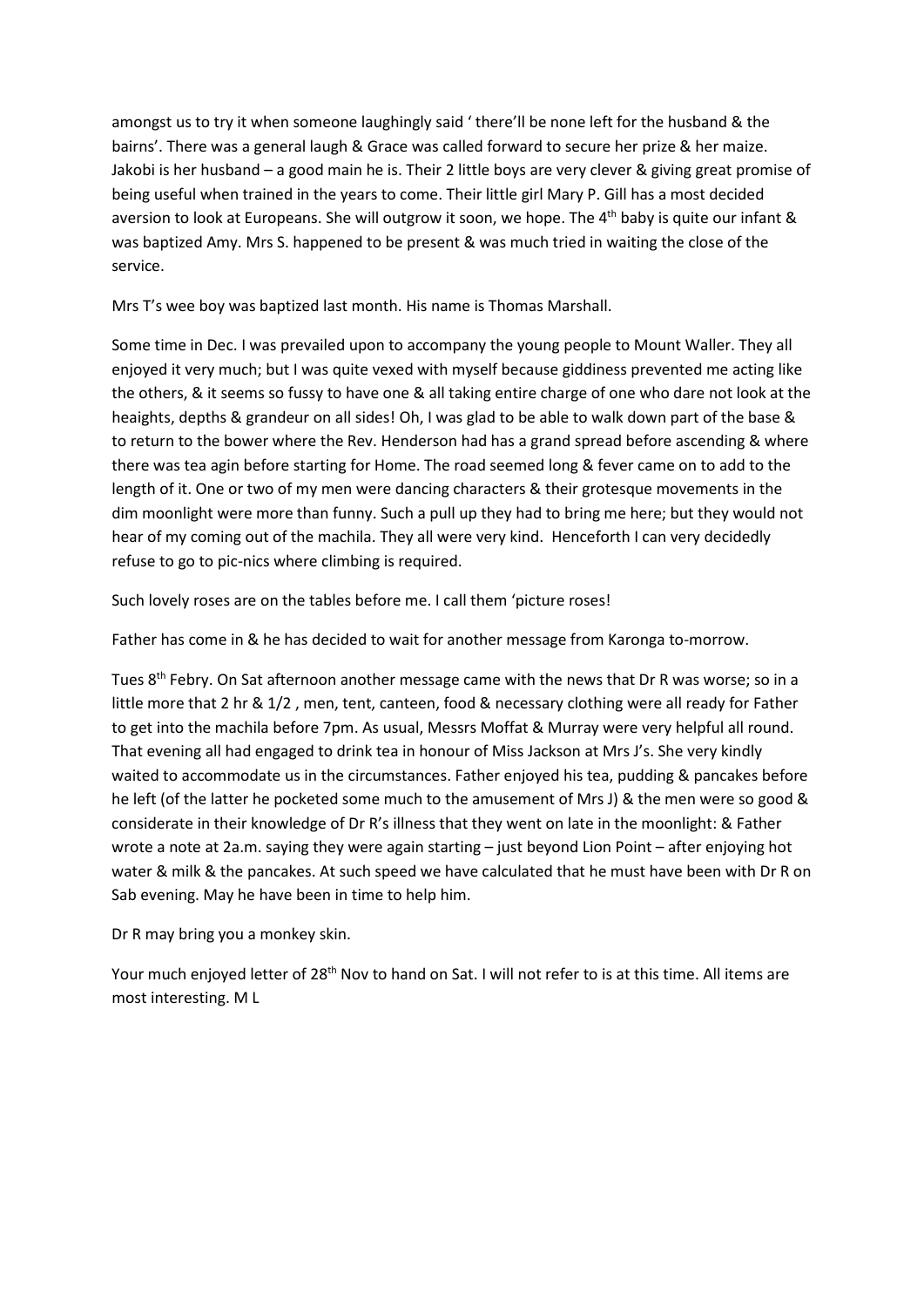Livingstonia Lake Nyasa 15th May 1898

Our dear little Amy,

These few days I am sure you would be very much interested in little Baby Aitken's little ways. (Here I must pull up & write more slowly & consequently less than I would have liked to have written you at this time; but the Steamer may be back soon to carry to you a larger letter, since I have not had or taken an opportunity of culling notes from your last one of Febry). Notes. On Sab 1<sup>st</sup> May Baby Aitken was baptized & named Eva Sophia. The latter is her mother's names. The former is the name of a little daughter of Dr Glover, of Abdn, who was nursed by Mrs A. All your items were of great interest. Your progress, & the good will you enjoy along with it are sources of great pleasure to father & me. Do not strain!!!

My ducks are now great, big waddlers. My fowls have ceased to die in large numbers. Five chickens remain of the brood of seven – one more was killed by a frolicsome boy. One puppy has been taken by Miss Jackson. It gives much amusement down at the girls' house. Mr Henderson may take one or even two at once & I will be very glad to get rid of their yelp-yelping etc. Flora, their mother, has been troublesome because I turned them all out to a tumble-down shed where she does not consider them safe from the hyena walking around the house at 3am in the waning moonlight. Two nights ago she barked so loudly & long that Baby could not sleep; but all the same she was not frightened, for she cawed & good for about an hour where as we failed to quieten Flora who was in desperation until the hyena, after crying out with anger & disappointment, cleared off. Father said it must have been a heavy animal from the noise is made bounding off round the house & into the grass after he went out with his gun. How cold the morning was. We brought in one puppy & she settle down after some growling & restlessness.

The Box! Oh, it is long in coming; but, when we hear of some who have been very short of food – now relieved happily! & when we think of our own great & past wisdom in ordering oil for our lamps long, long, long ago, & would have been in darkness (not total!) unless Karonga had had cases of oil to spare – we can all the more patiently wait – for clothing & other good things – of which again!!!

There are many wee boys for this session. My two boys are reading less laboriously. How hard it is to wait for them to discover the simplicity of their phonetic language.

Georgie had had a rousing opportunity of going to his home for a little time. Mr John H's house boy had wished, again & again, to come down to work with me. When I told G. that Komaso wished his work his very jaw fell (I only meant that I did not mean to have an idle boy in a third: and when I wished to pay him he was breathless declaring that he was coming back. All right, I said, come back when you are tired playing. He will not stay long away.

Mrs A's cook Yosam, who learned under Henry & me at B. Is here now & has given great satisfaction to Mrs A as he has turned out exceedingly under further training.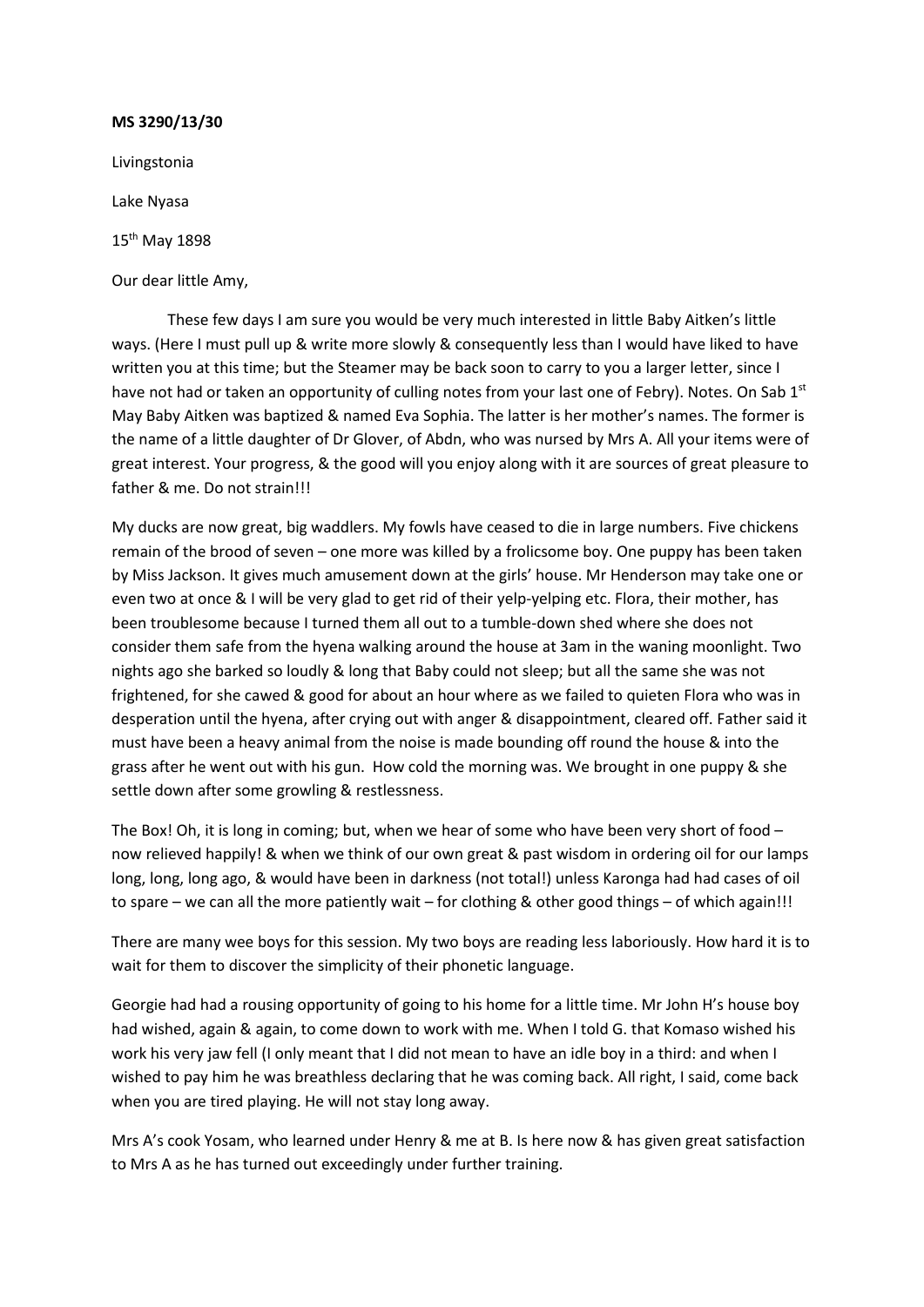Bah-wa! What a turn up of fowls flying & cackling etc. – a hawk swooped down & as I stood up, I saw it rise with a fowl dangling from its beak.

Your sewing is very neat indeed. How happy you must be in all your classes & work. The cycling is of great service to you at this time. We are very glad that you have benefited by it & also that Aunty Mary is renewing her youth in accompanying you. Now I must turn to matters from No 36 & with every good wish & many kisses through Aunty Mary, I am your loving mother M.Laws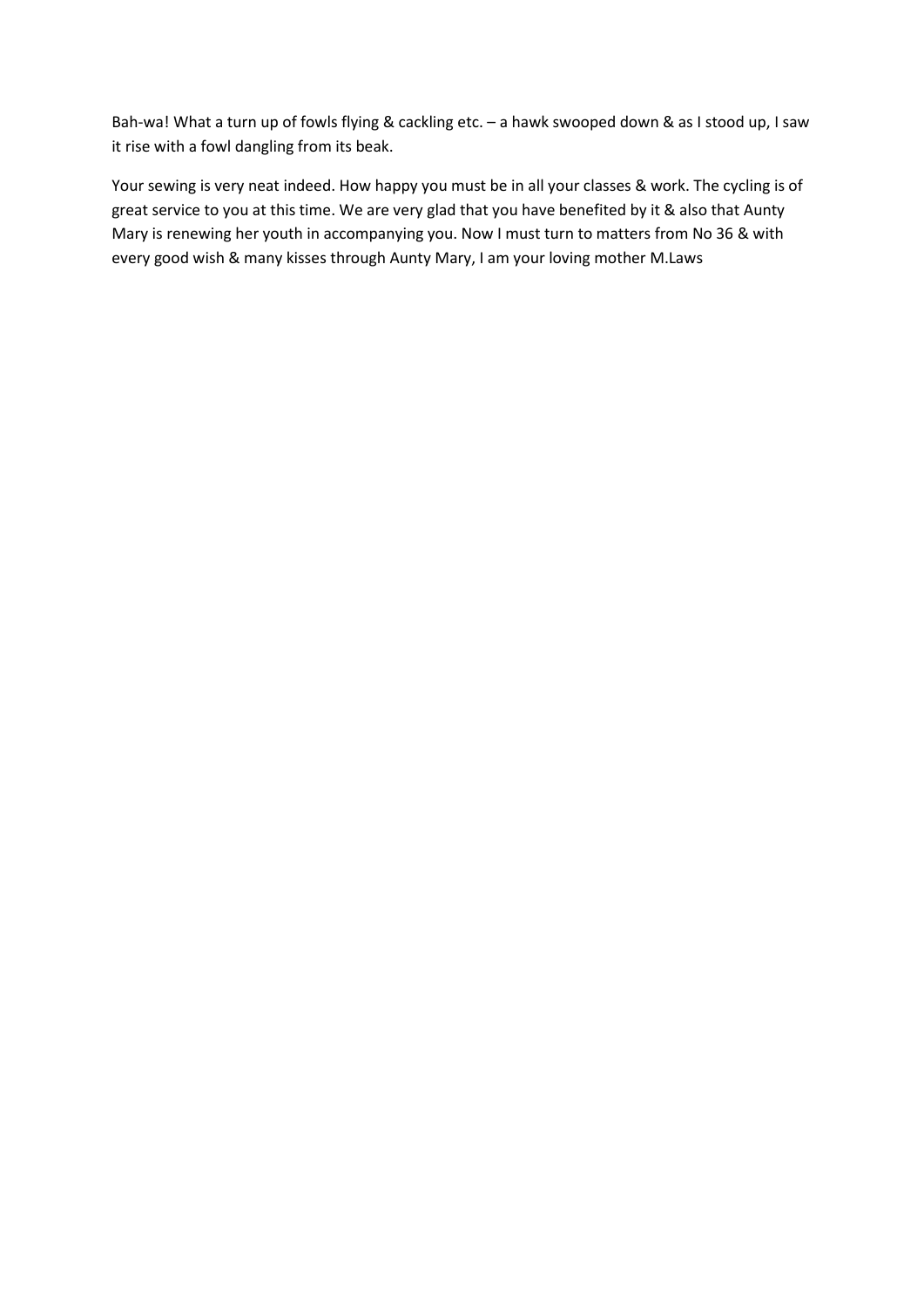Livingstonia

Lake Nyasa

19th May 1898

Our dear little daughter,

This afternoon I will fulfil part of my promise in taking up yours of Febry on an early opportunity. This is Thurs. The steamers went South only two days ago.

We are sorry Mrs Geddes was far from well when you wrote.. What of Mr G? And the bright wee lassies, are they growing up fast as so many of them do in less favoured circumstances of life! Poor Phemie! The lives of some are hard! She needs sympathy in her surroundings. May she get it!

The life of Mousa was pathetic – her story equally so. It reminds me of Aunty Mary's pet canary which was encased in a match box & buried under a tree far far north in Aberdeen.

Again I refer to your excellent quarterly results – daily work done patiently, perseveringly, faithfully & honourably brings due reward sooner or later to all. We are very sorry that Miss Carnegy had been suffering. We trust that the better weather has brought brightness & strength for longer service. How delighted Miss Carnegy would be to see the boys waiting their turn to practice one her much admired organ. Miss S had taught several & Mrs Denver had also prepared a few for continuing with Miss S. The few Europeans who have enjoyed the privilege of playing on it are delighted with its richness of tone. The boys have been well told of its cost in cattle' so they are wonderfully careful of it. In the near future we hope the young Africans may uplift the still younger & at the same time, give pleasure to the 'Old folks at Home' in their now peaceful villages, by singing & playing on instruments removed far above the tom-tom for their midnight dances, now largely becoming a thing of the past. The last concert here was a surprise to ourselves even.

We hope you enjoyed your Easter Holiday to your heart's content. In your next you may tell us all about the Concert & the results.

Rev H has chosen two puppies. 3 still remain – fatties they are! How fond of potatoes they have become. The sweepings of the wheat were fusty & they turned away from it & all the more so as milk has been very scarce for them.

Thurs  $2^{nd}$  June. It rains! And the mist looks like a snow storm. It is cold & raw for us. And so you have already been 6 years in dear old Scottia! How the Birthdays follow us, ay even chase us forward into the unknown future. We may soon have a 'Notice' from your pen of how you have observed Father's last birthday/ We are quite in your C.Book in your Essays & in your letters. Carefulness & neatness are written largely on the face of all. Your sums are also very creditable. We write in the strain of praise occasionally just to encourage you to persevere. As to the Local Music Exam, Aunty may either have been able to coach you in the very short time your teacher allowed after their decision that you should go forward or she saw it to be more prudent to deter you for another year. We'll see. Exams come to be easy & easier when the day by day application becomes part of oneself. Your 1<sup>st</sup> Class results of "Quarterlies" are most gratifying. Let there be no strain to keep place if it is to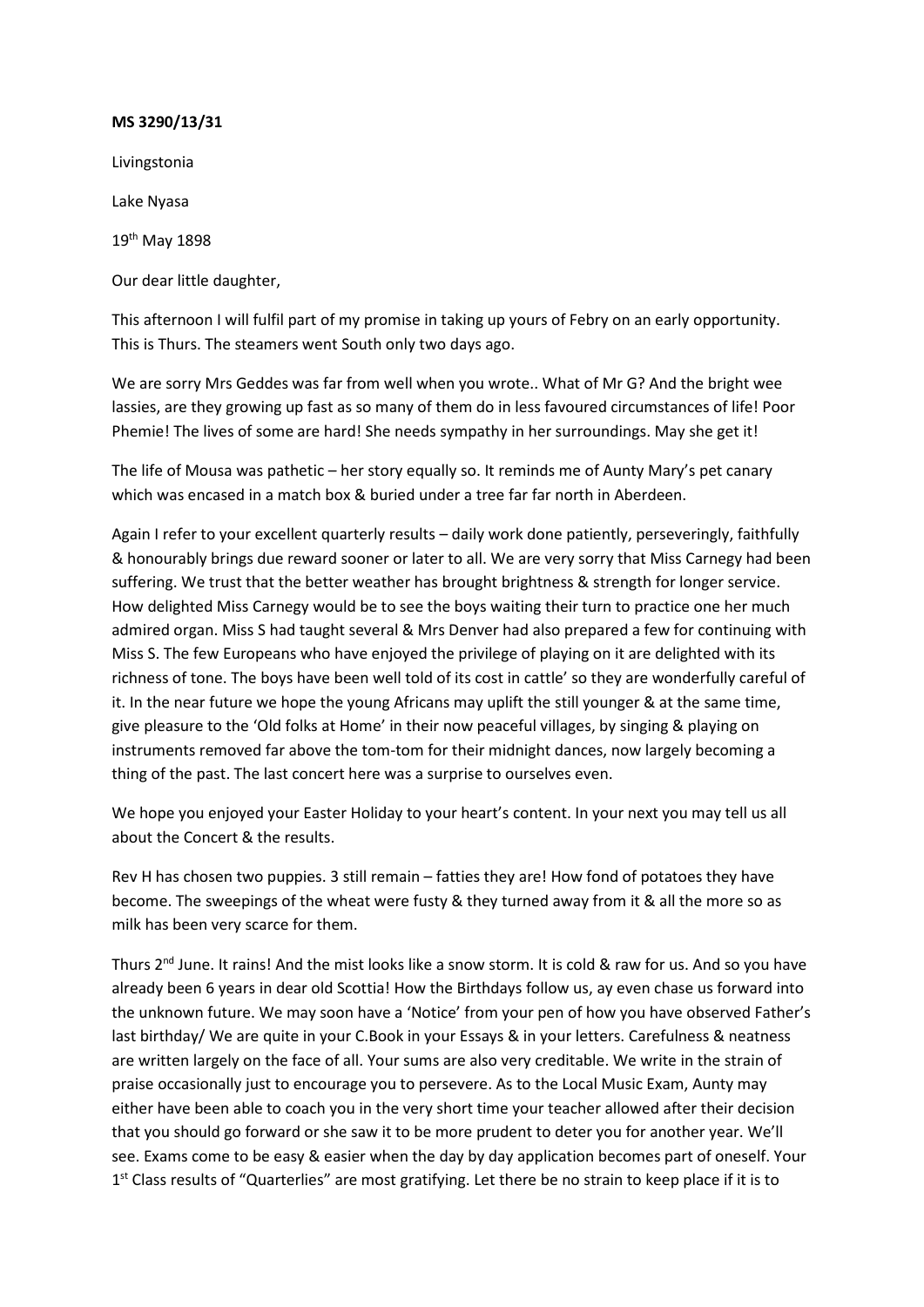hurt yourself & others. Be very careful to heed Aunty's training & warnings. Were you coming in just now you would laugh & exclaim "Oh Mother!" for I have risen to put on my helmet to sit at the davenport altho' the sun is forcing itself through the mist now it is approaching noon.

How pleased Father & I are that Miss Carnegy has been restored. In your next you may tell us you have seen her able to enjoy the beautiful flowers at L.Bank.

Poor Annie Binnie may be a great gainer of her short stay while Aunty may have been a loser for a time. Such changes go on revolving!

The soirée, & the Bags of Cookies etc, brought up many young thoughts long covered over. The Cycling gives both present & prospective pleasure. Good health & many a ride together to both Aunty & you.

Do you remember the ugly hyenas in the Zoo? Fancy my standing in the dim moonlight looking for Father hearing one bounding in the grass & crackling the branches a very short distance beyond the house. It knows there are puppies on the station =. As yet Flora, our dog, & Gispy, Mr McGregor's dog & perhaps others have kept it from doing mischief to them or to people. Now I must see after dinner. Many kisses & much love from your loving mother M.Laws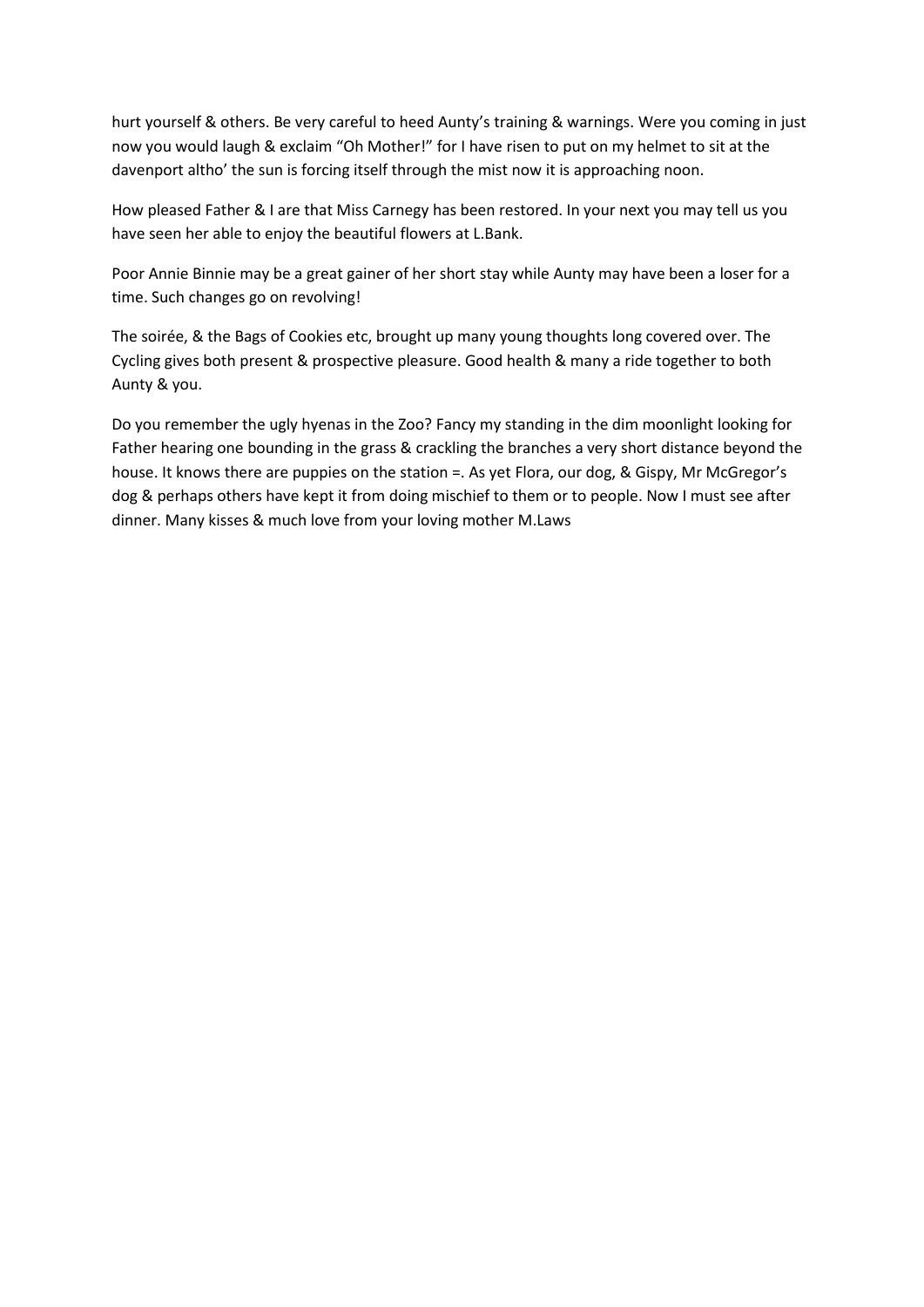16/7/-98

Our dear little Amy,

This morning a box of Rose plants has been set down at the door; but I told the two lads to leave them & I would pot them after the mail leaves.

I write you 'these few lines' in order to keep my promise.

Very soon now you may be carrying off your rewards for good, steady labour. We would not, on any account, that you should at any time over strain your abilities – physical & mental.

May you enjoy thoroughly the coming holiday. I can picture Aunty Mary, & perhaps Aunty Amy, cycling along the good Edin. roads I know. Then where you may go for more change we'll know later on.

You may be surprised to learn that I could not discover you in the last class photo. Father discovered the brooch & then all was plain. Are all the 49 in one class?

Last night the little boys read with much & comic expression. To hear the grown up men reading their Ngoni was a special pleasure.

Many kisses & much love for the  $10<sup>th</sup>$  Aug. The Cap. is to bring you a white ivory ring when he sees you.

I am your loving mother, M.Laws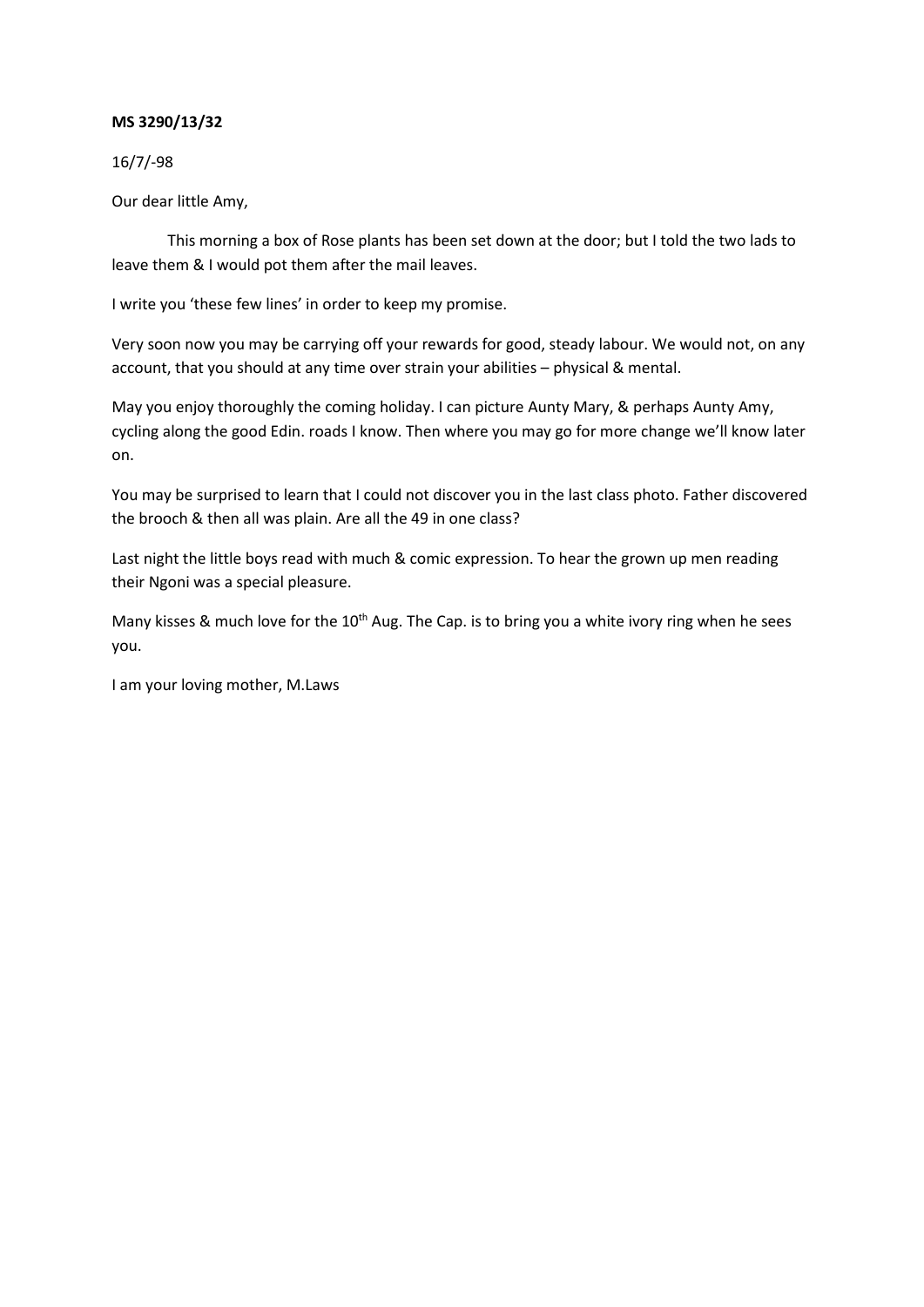Livingstonia Lake Nyasa 7th Aug' -98

Our dear little daughter,

This is Sab. 8.30pm. All the Services are over & we wish to have a chat with you. Father is ahead of me, from the remark just made regarding your thankoffering. It was a great pleasure to us to talk over your motive for giving it. We will not forget your action. We know somewhat of your trials at school (& of the fightings within at well); but the letter of J.S. was a revelation which to other side lights could have thrown on the circumstances. We are very sorry for her – in a manner ore so that for you, because your conscience is dictating the right to you, while she is twisting & blurring hers. We will remember you both in your difficult positions. I would like to know where she is in the class photo.

We are very pleased that your steady work secures you continuous high marks. All these hundreds of bring gratification to all concerned in your welfare. Your awards may be many. May you have had the great pleasure of receiving them personally this year. Last year had its peculiar trails for you. We are truly grateful that you have been given the enjoyment of good health in the past months.

What grand times for cycling the holidays should give you. Of the exhibition Awards & holidays – all in good time!!! Your letter from W.Lintion was doubly valued because you found the time to tell us of your pleasant rides & equally pleasant reading . "Uncle Tom's cabin" and "the Lamplighter" carried me back to my school days. The latter I do not recall to memory at all clearly.

I fancied seeing you polishing & rubbing down your 'iron pony'.

Of Miss Kemp's parrot we expect to hear some amusing remarks another time. We most certainly agree with Aunty Mary in that you have earned your marks & your holidays. We also with you acknowledge Aunty's care & help in every branch of your training & the best return you can make to her is to love her & help her by your ready obedience day to day.

Mon 8<sup>th</sup> Aug. Last night, after Father read his sermonette, all my lighter flow of thought dried up & as we have to rise early we retired. My little dog is going with his Mr Croft when he goes away able for his duties again. "Charlie" is feeling the cold up here very much. He has been accustomed to the sea & fails to realize that tho only 40 miles from Karonga where it is hot, our altitude maes all the difference. We all laughed at his brisk exclamation re. the distance from Karonga. We had remarked that Mr Murray had written that the heart was already felt at the L.Shore.

Mr Eyre relates splendid 'yarns' of his early sea life & travels. How he sometimes keeps us laughing! We encourage this because it is well that Mr C should see & enjoy life at a Mission Station, where some young men might think that Christians, especially Scotch ones might not see a joke, - far less have a jolly good laugh over wholesome, true stories.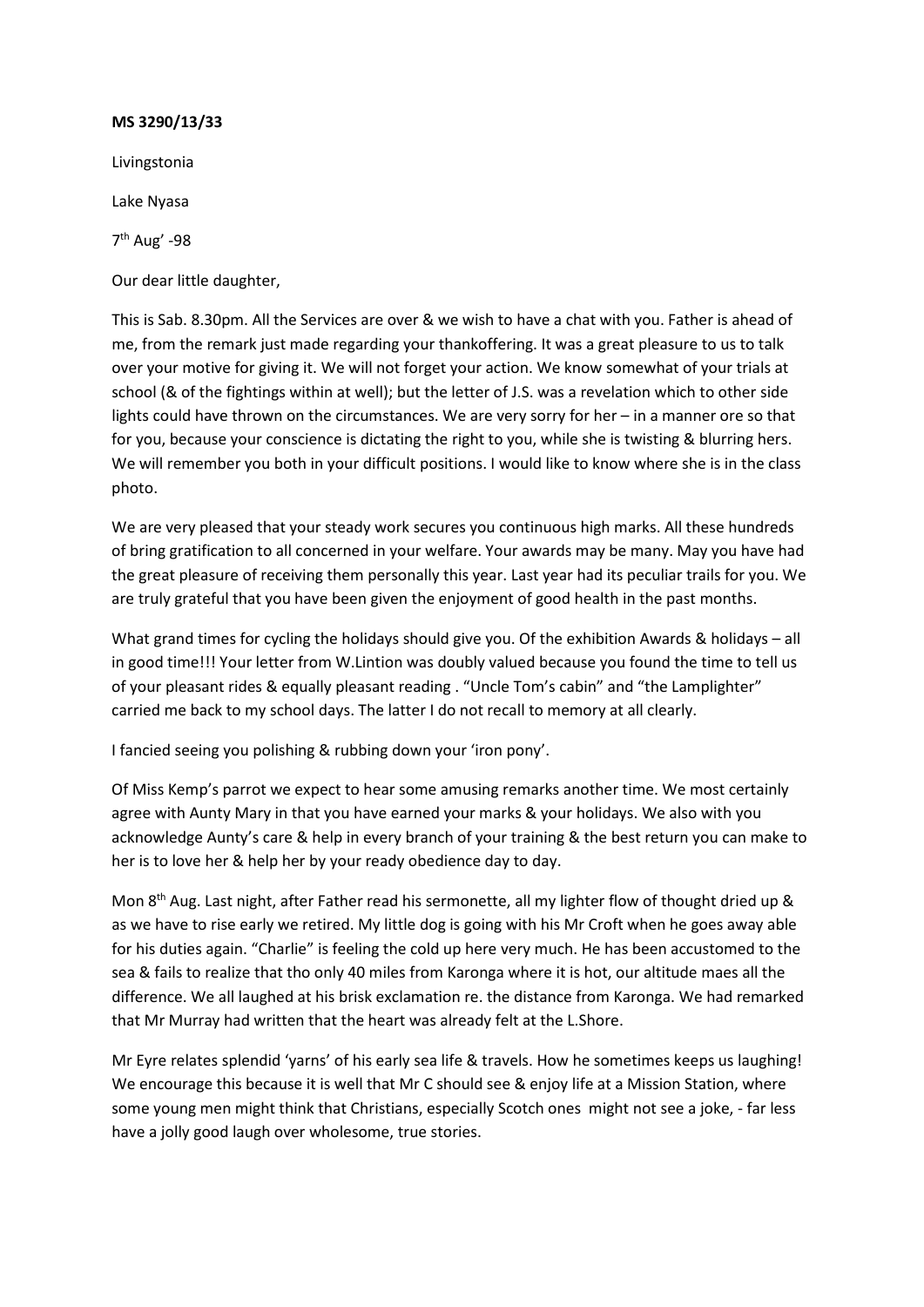Have just found more 'notes' for Amy – Raleighing her Father!!! Keeping it in view from all sides may secure it for you; unless another "Sally" with an "Osoeasy" saddle comes riding up in front of us. All the items of your letters are very interesting, always. Teh other night Father was going down to the Station when a fox, or a young leopard, (more probably the former, because one took a fowl at midday last week, & we know they prowling about.)

How wise you must feel to know Father's age. Yes, we were both amused & interested over your Miss Box. We trust many more of your thankofferings aer to be dropped into this year. What about your Music Pieces? Are they much more difficult now? And that does Aunty say about the cheerful practicings?

This morning Aunty has enjoyed your loving kisees for her birthday. Of course you were "Proxy" for us. On Wed 10<sup>th</sup> Aug. We will not forget you tho' far away. With love & many kisses I am your loving mother M.Laws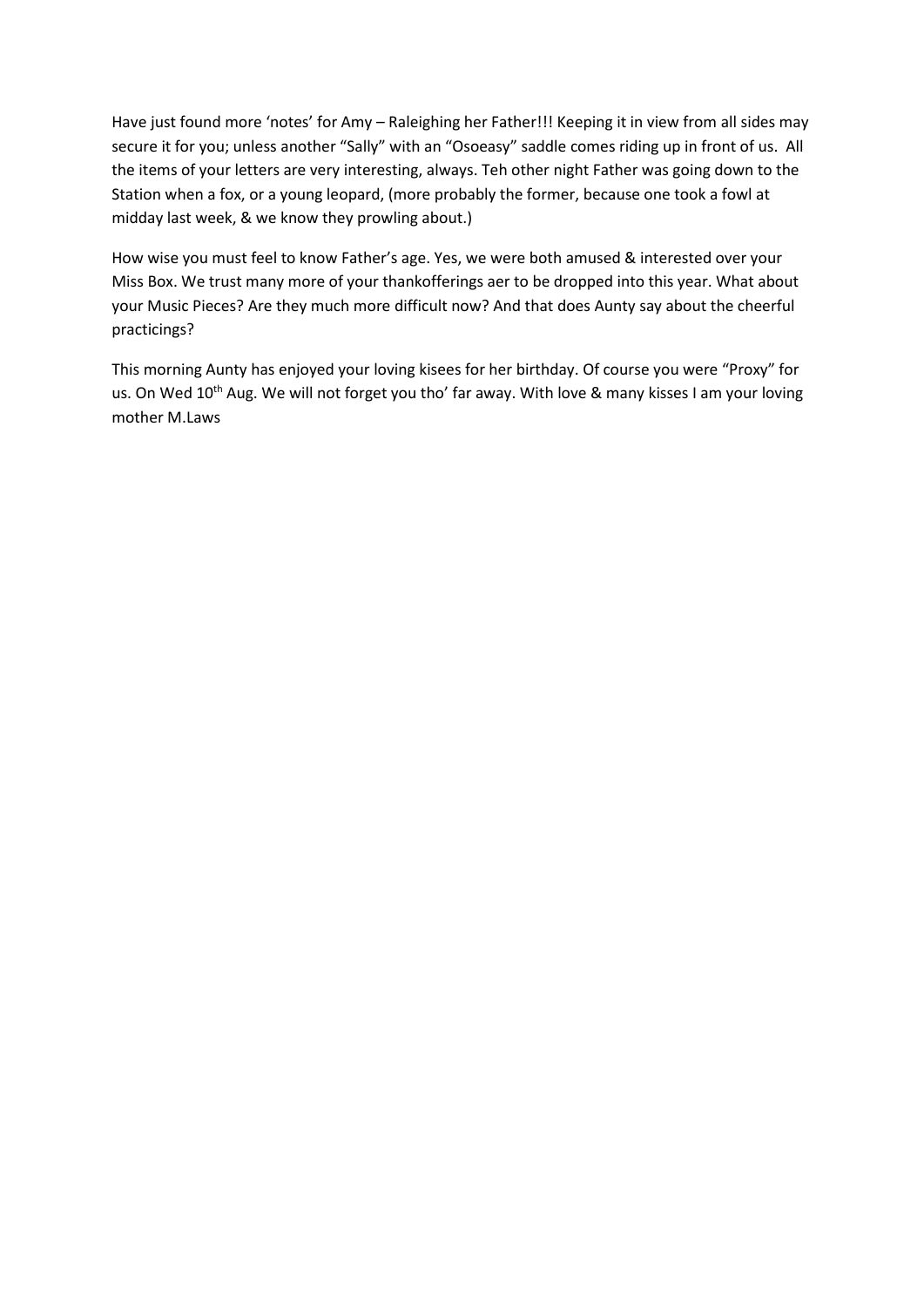Livingstonia

Lake Nyasa

Fri 16<sup>th</sup> Sept -98

Our dear Amy,

To avoid adjectives big, or little, or even growing, I have this time, chosen the "dear" one. Yes, I saw the e after you had drawn my attention to it. Thanks.

Aunty gathers much information from African Travellers & Workers. It must sometimes be amusing for her who has behind the curtain when similar scenes have been rehearsed.

And so Aunty Amy found you in bed! Well, well!! Henceforth you will help greatly to rub out this  $3^{rd}$ rate mark against you by scoring a 1<sup>st</sup> rate mark every morning, as we all would like to see you, not only aiming at, but most happily acquiring day by day. What a pleasure it would be to Aunty Amy to think that she had aided you in this most admirable of beginning the day with delight in the new energies of the day: & for Aunty Mary to be free of vexation & worry in the morning duties, so that she & you may enjoy the morning together, & both of you part happily – she to think often of another good morning, & you to bound along to school full of the happiness of having helped others to be happy - in a word to act the "Sunbeam". Shining in one's corner means reflecting rays into the other corners. As you grow older Aunty can tell you how very difficult are the surroundings of many who desire in vain to have only a share of the good things which have been given to you to enjoy. This is no sermonette! It is a reflection coming from my sunsetting which is still very bright, as yet! Father & I are very early risers, however late Father is in retiring. An hour in the morning is worth two later on. Her Rev Mr Eyre is afraid of becoming lazy; so he rises & has a stroll all alone if he has no other invalid to take out of his bed. He took Mr Wright & now he sometimes takes Mr Darrah, who is not always able.

We were very please indeed to know that Aunty Amy was so strong as not to be overfatigued with her long unbroken journey. Of the cycling all together we expect to learn of great adventures & travels.

With a good laugh we accepted the ready payment of kisses for pounds!

We also enjoyed your pic-nic to C.Castle through your pictorial description of the scene.

The half of Sept. is gone! We trust you have enjoyed your holidays to the full. I noted all details about dress, sash, mits & stockings, etc. Perhaps we may receive a photo(?).

Aunty Amy's gift for you was very considerately chosen. What a number of pretty gifts you must have. Some of them you may have outgrown & may have passed on the pleasure of looking at & possessing them.

Craigo, one more! How very king of Miss Carnegy to share with Aunty & you the beauties & luxuries of her dear old Home. This visit to Craigo is a special pleasure to us out here, & for many reasons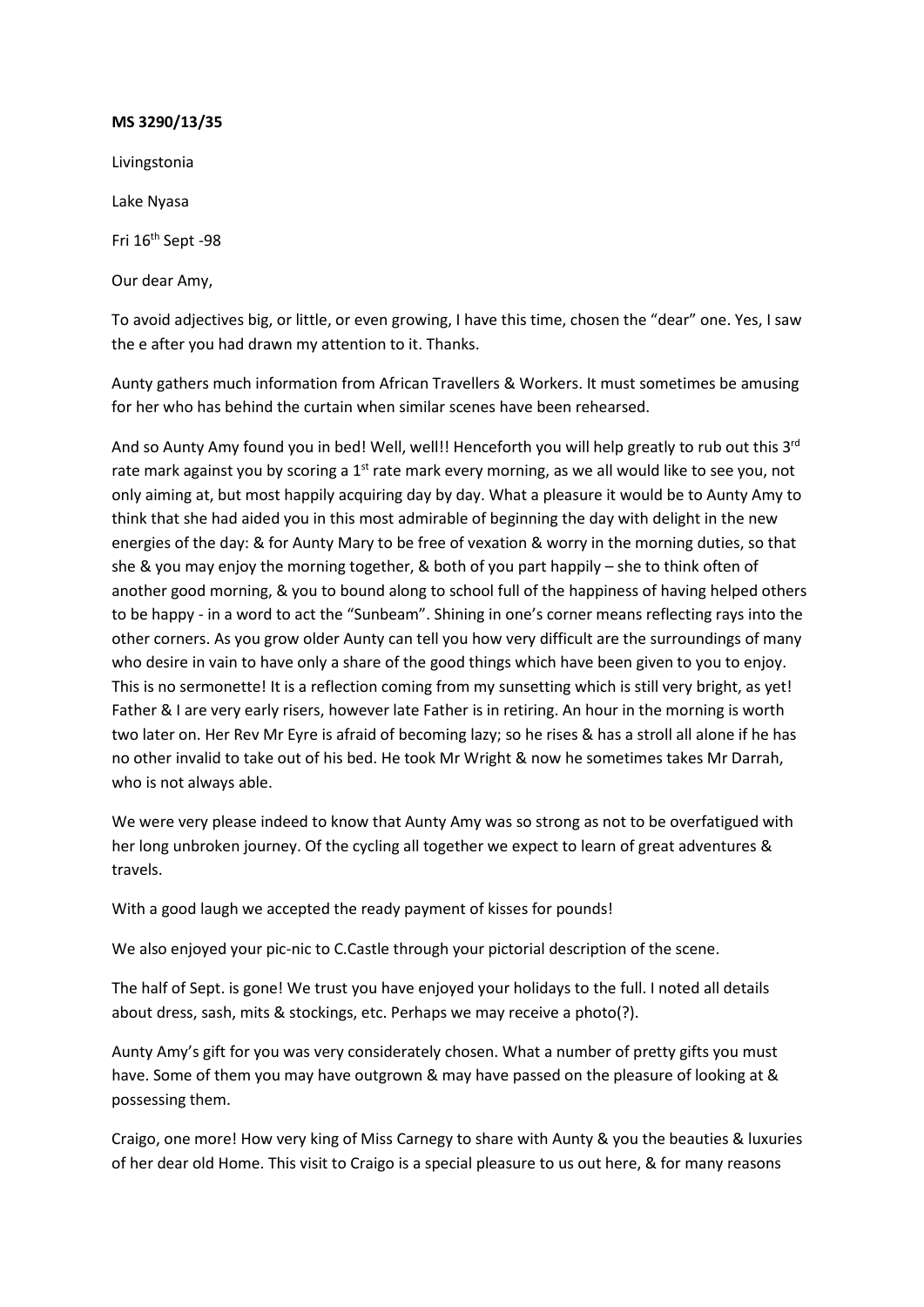which Aunty can explain to you e.g. the associations – the surroundings - & the effects are splendid Object Lessons when learned & carried away steadily & well. Of the Abdn visit by & by.

Mr & Mrs Daly may have had a very good time in Switzerland. We are hoping so. They work hard in Glasgow, & out of it, too! Uncle James may be enjoying golfing these days; & you, too! You surprised me by mentioning the large number of eggs Dickie had laid – 17!!!

26<sup>th</sup> Sept (Mon.) Sab 2 weeks past your july (prize!) letter arrived & we are very pleased with the happy, happy results of your past year's work. Steady work deserves success & should bear no strain with it as you advance. Your special letter brought a special surprise & pleasure. What a splendid record for the Camerons. The names of your books are strange to me. After this mail leaves I hope to have more time for writing. With much love & with every good wish for you to enjoy every day I am your loving mother M.Laws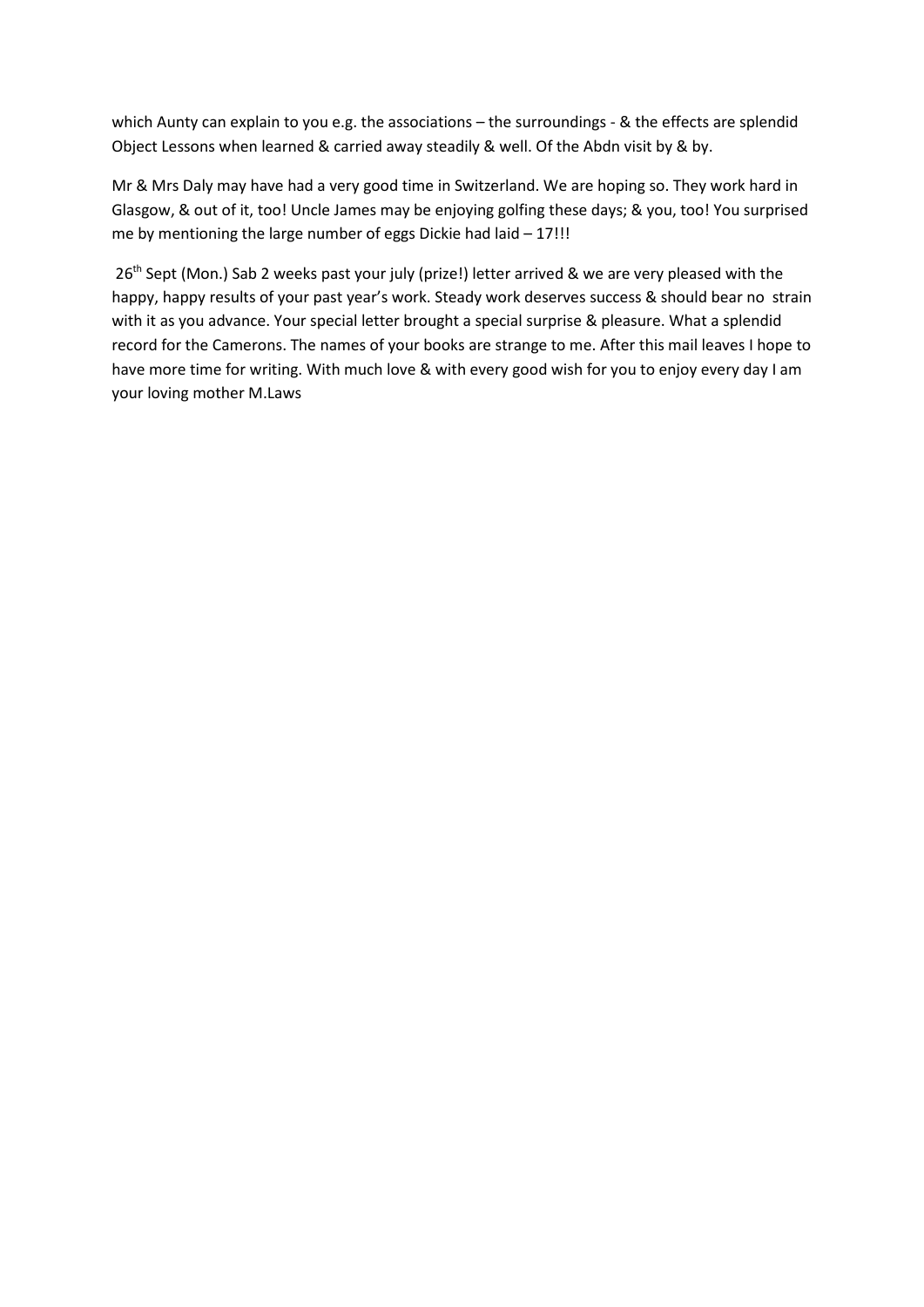Livingstonia

Lake Nyasa

2<sup>nd</sup> Dec 1898

Our dear Amy,

Your nice, chatty letter of Sept was much enjoyed. It was very, very kind of Uncle James to arrange for these happy outings before you settled down to the winter's work. How quickly & happily your time must fly! It seems no time at all since you all enjoyed West Linton so much: & yet there have been many changes since then. These months (& which months so not?) bring dates & memories along with them!

We are very glad that Dr R is looking well & able to look forward to work somewhere? Mrs Thomson had observed the death of his Father & told us last mail.

We were much interested in your reading aloud alternately, & I was more so in the title of one bookviz; "Probable Sons". As to "Chess" Father shook his head & said "She'll be in for her work"; but it is neither improbable nor impossible for him to learn it.

By & by, per mail we'll see you & your 'bike'. Could you see us face to face you would not press for our coming Home next year. We are so very well, & it is so hard to find workers for what is simply lying to hand to be doing. When we do come we would like you to be a little older to appreciate a little travelling we hope you may enjoy & benefit by. Meantime it seems out of place to refer to such plans with the far-reaching sounds of war per telegrams which we pray may be averted. We do not expect another Dr out to relieve Father for furlough. Dr Elmslie himself, as  $2^{nd}$  in seniority, takes the place - & all it means & is known to Dr Elmslie. It is a great pleasure to us that Etta has been allowed to cycle so young - & so successfully too, in the time.

The needles arrived in perfect order!!! Thanks.

How pleased we were to learn that Miss Carnegy was able to receive Uncles James & to enjoy a chat about their work. Her kindness is like the oft recurring dews which visited & favoured the beautiful flowers & fruits exhibited. How graciously considerate of her Majesty to have fruits sent so far – first for exhibition & then for distribution in the hospitals. Of honey I could have spared thie week, for four posts or gourds were brought from the Nyika plateau behind us by men who were specially sent out by Mr Moffat to hunt for & bring in for us all – each household had a similar supply & we pay as agreed upon by Mr M. It took me a good part of 2 days to see & to help in it – the honey- being extracted from the marrow mouthed vessels – to gently heat what would come out – to strain – to wipe bottles & jars, & to find places for the same where I can watch the small ants attacking my goodly stores. What would our Friends at home think of all the insects that best our food & belongings here? At present I dare not sue my 2 large cupbords (safes?).They are overrun with wyerere.

One morning recently a hyena was trying our foulhouse door. It was most probably heard that same night by Mr Bradshaw who hastened to get into the house.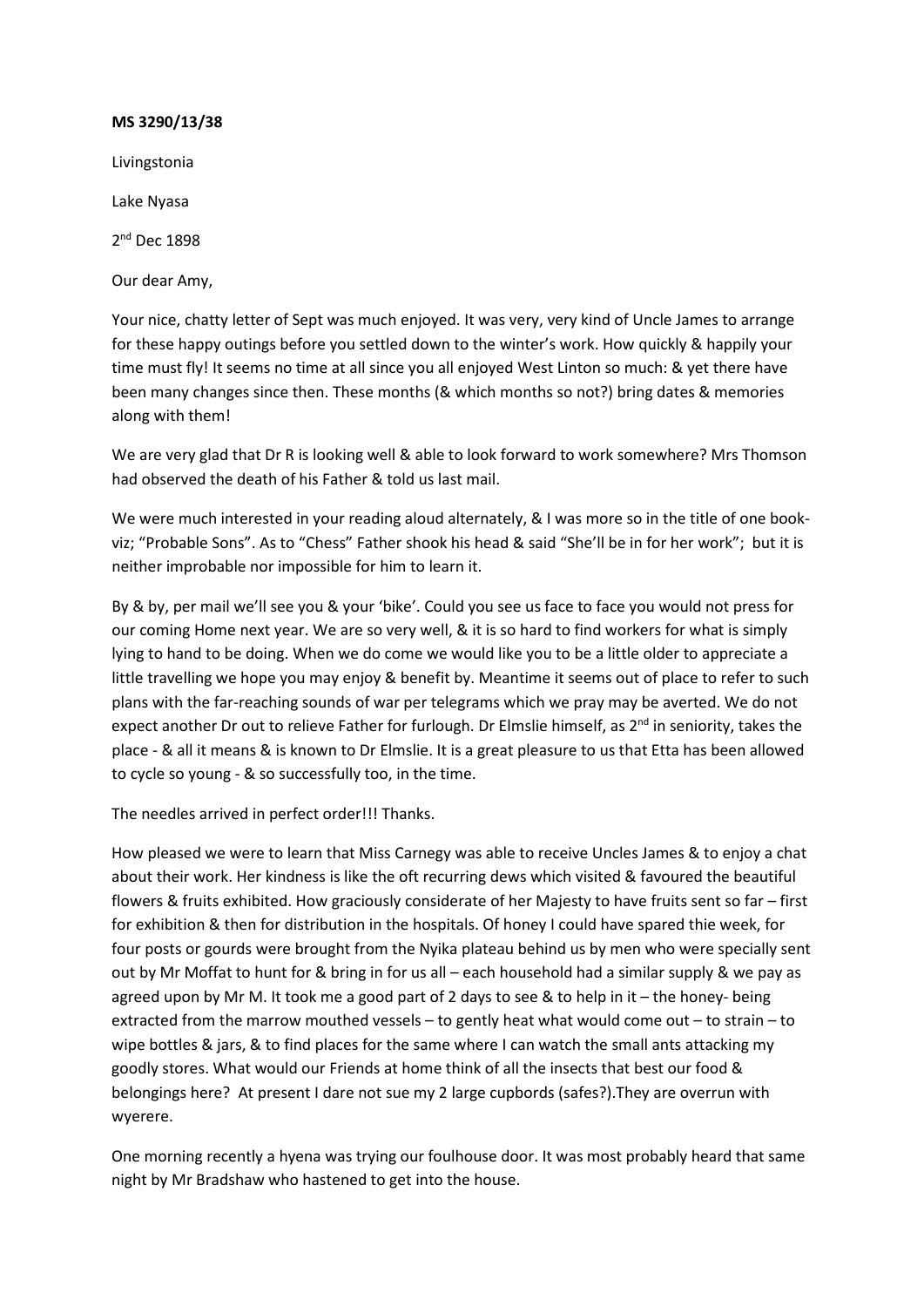Two nights ago a lion ate the greater part of the 3 wild pigs down below this plateau, near the village of Ruatiz, & poison was sent down by a trustworthy man to find out remains which he was to prepare against the lion's return to his feast, but we have heard nothing to-day. It is well to be warned of their being in the neighbourhood again. Your canary amazes me with its numbers of eggs.

How very kind of Miss Kemp to bring roses. Sorry her sister has been ill.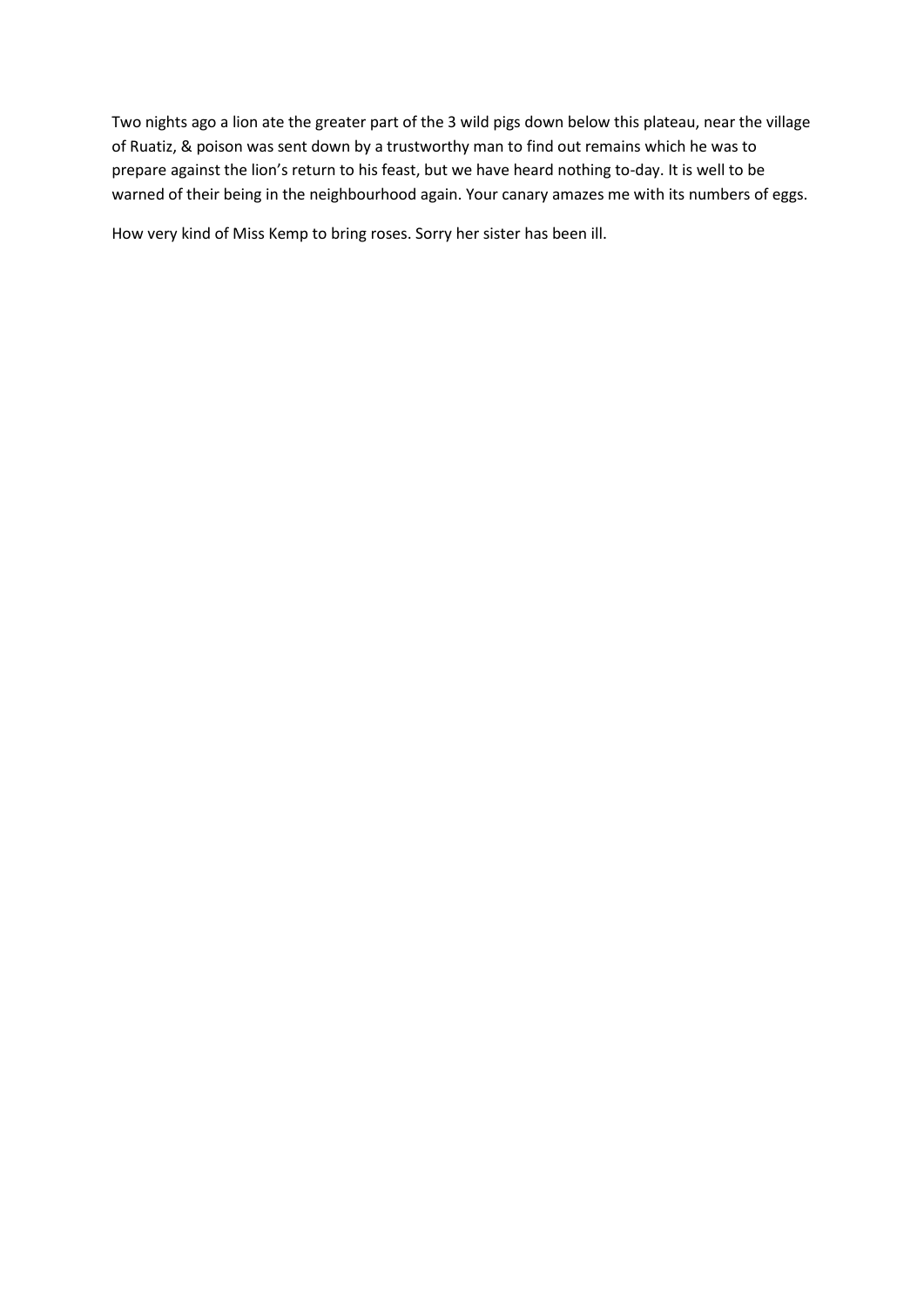Livingstonia British Central Africa Thurs. 5:1:99 Our dear Amy,

When planning for taking advantage of a little time for writing this afternoon, my 1st thought was to write Miss Kemp; but, as Father may send for me any time to see boxes opened my  $2^{nd}$  thought was to write Aunty Mary, re – some of the parcels minus names of senders: lastly, just as I was dating my letter, I decided to write you the  $1<sup>st</sup>$  for the New Year which, I know well, Aunty will not object to.

Our united and hearty good wishes for you & Aunty, & for all at Home & not at Home, were wafted with the approach of the year. We had been asleep, but were awakened by sounds of chanting by the Boys, as usual. On this occasion they were preceded by Mr Stuart & Miss McCallum. Mr Moffat & Miss Jackson brought up the rear. Of Mr S it is laughingly told that, when Mr Moffat went into his bedroom to awake him, he was well heard exclaiming "You Beggars!" The Rev. Henderson used to enjoy keeping the Boys up to Time, music & marching. Mr S was new to all this & he must have been astonished at the noisy singing & shouting & even a little shooting. Even my 2 boys knew not to come in until the great fun was over. All were very happy. Father opened the window & wished all "A Happy New Year". Next day I was chaffed for not being seen or heard; but I could afford to laugh over all as I had had dinner to prepare for seven the previous day, & later in the evening three more joined us at tea, just as on Xmas Eve when those who were not dining came up at 6.30 to have a chat altogether. Friends at home may think it a small matter to prepare for such a small party – in some ways it would have been as easy to prepare for fourteen (had I space!); but here brad & cake cannot be bought & boys cannot be responsible for such extra times. Over all I had been feverish for some 10 days. Not much. Something within our system answers to the great amount of rain & mist of these times.

My rheumatics are very rare as yet. There is one in my right wrist which puzzles me a little. My knees are cosy & quiet, & only occasionally a thigh gives way suddenly & awkwardly. This house is very comfortable. It is far too small for all our goods & stores. We ourselves could make it sufficient for ourselves only, but we have to be ready for emergencies, & to have stock for more than food for others. Father is to try to have part of our permanent house built this year which we may occupy, & so allow Mr & Mrs MacGregor, perhaps to settle down in this one. The season for hastening forward the one-storied part of the proposed house is that Offices – mission, Telegraph, Telephone & Post may all be at one place. What a boon it will be to have all the above working - & working happily & to purpose!

Evening. Father has written Jon & now I close to take the opportunity of an early mail. With every good wish for the New Year & many kisses I am your loving mother M Laws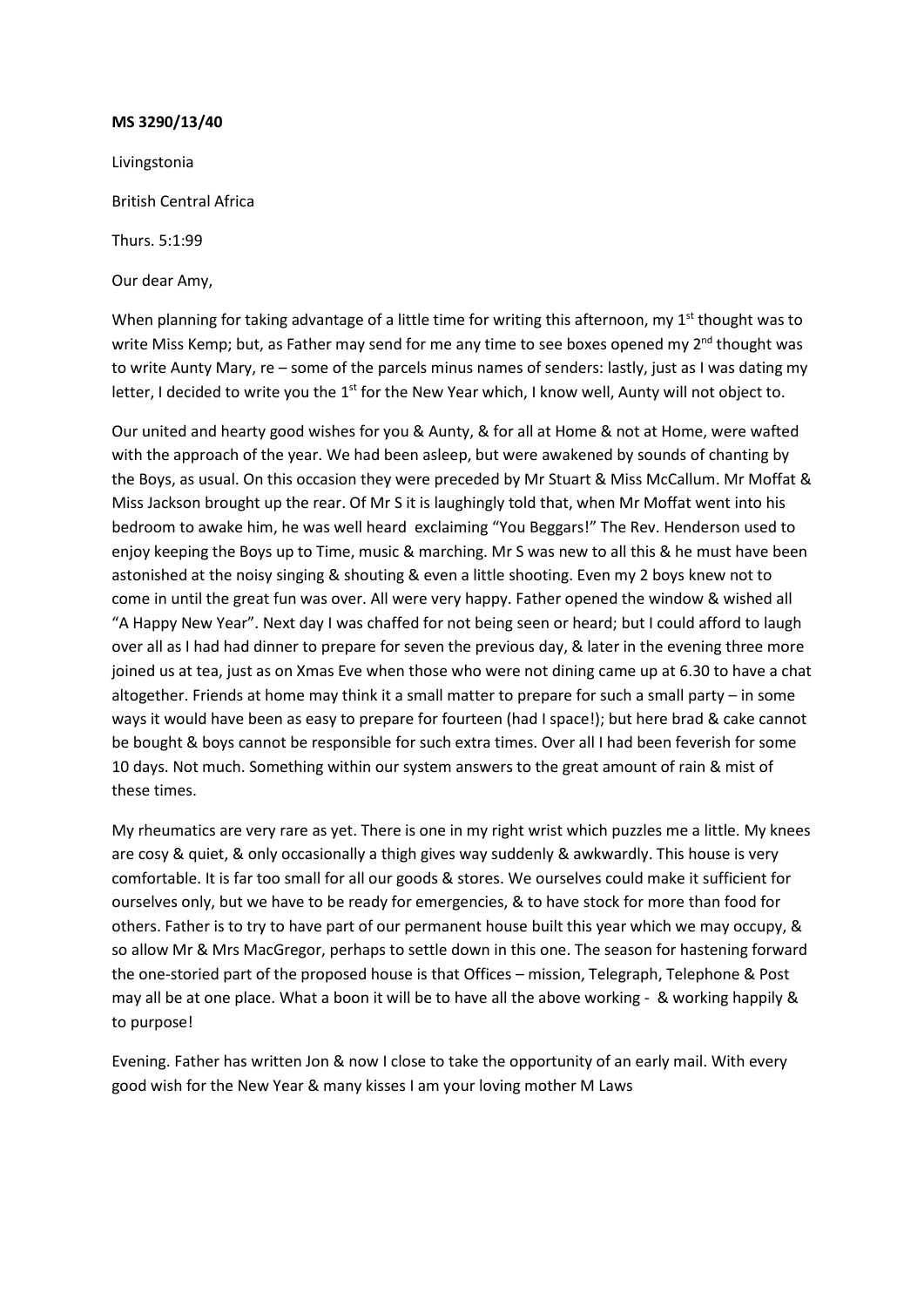Livingstonia

British Central Africa

11:1:-99 9.P.M.

Our dear Amy,

Aunty's letter showed us the dark shadow of the cloud that had flitted across the bright horizon of love that has glowed above & around you these 5 years & more. I use the word 'flitted' purposely because we, in our sorrow, are still hopeful that such shadows have not been, & are not to be thrown between you & your best friend in this world.

We regret that you have been so unreasonable about the carrying of your waterproof. I think I was more than twice your age before I had the pleasure of carrying one. How grieved Aunty must be to see your pretty dress spoiled after all her care of you & your clothes, of which latter she gives an account as we desire her to do. Here Father & I wear old clothes at our work that we may have you nicely clothed, & that we may help on our work all the more.

It will be a great pleasure to us, when we meet to find you adorned by that extremely rare jewel of good sense in the little things that go to make the loving & beloved woman – both at Home & Abroad.

Scene No.2 – Aunty's letter also shone behind the cloud when the flowers of honesty raised their head & reflected the rays of righteousness in your school surroundings. Many such little acts tell in the formation of the character of other girls who have not had the training you have been blessed with. All are acting & reacting on each other: & hence our daily prayer for you is that you may live unspotted in this life.

The lives of all of us are made up of little things. More & more do I find it is so in my life out here. Always remember that you have Father's, Aunty's & my sympathy - & above all Christ's! in your young trials; but try also to remember not to add to ours. Had Uncle James been still at Home with you – also Aunty Amy – what unhappy times might have arisen all from a withering look in return for love & care. May Aunty be enabled to help you prevent a repetition of that deep offense or anything approaching it. And may both of you continue to rejoice in your loves.

What would not Miss Carnegy give to have all Aunty's love & care for herself? Do, please, be kind & grateful to Aunty & cause to shine forth the love of your young heart to Miss Carnegy in the days of her sunset. Father has read Aunty's letter & is waiting to read this one.

With loving forgiveness I am your affectionate mother M.Laws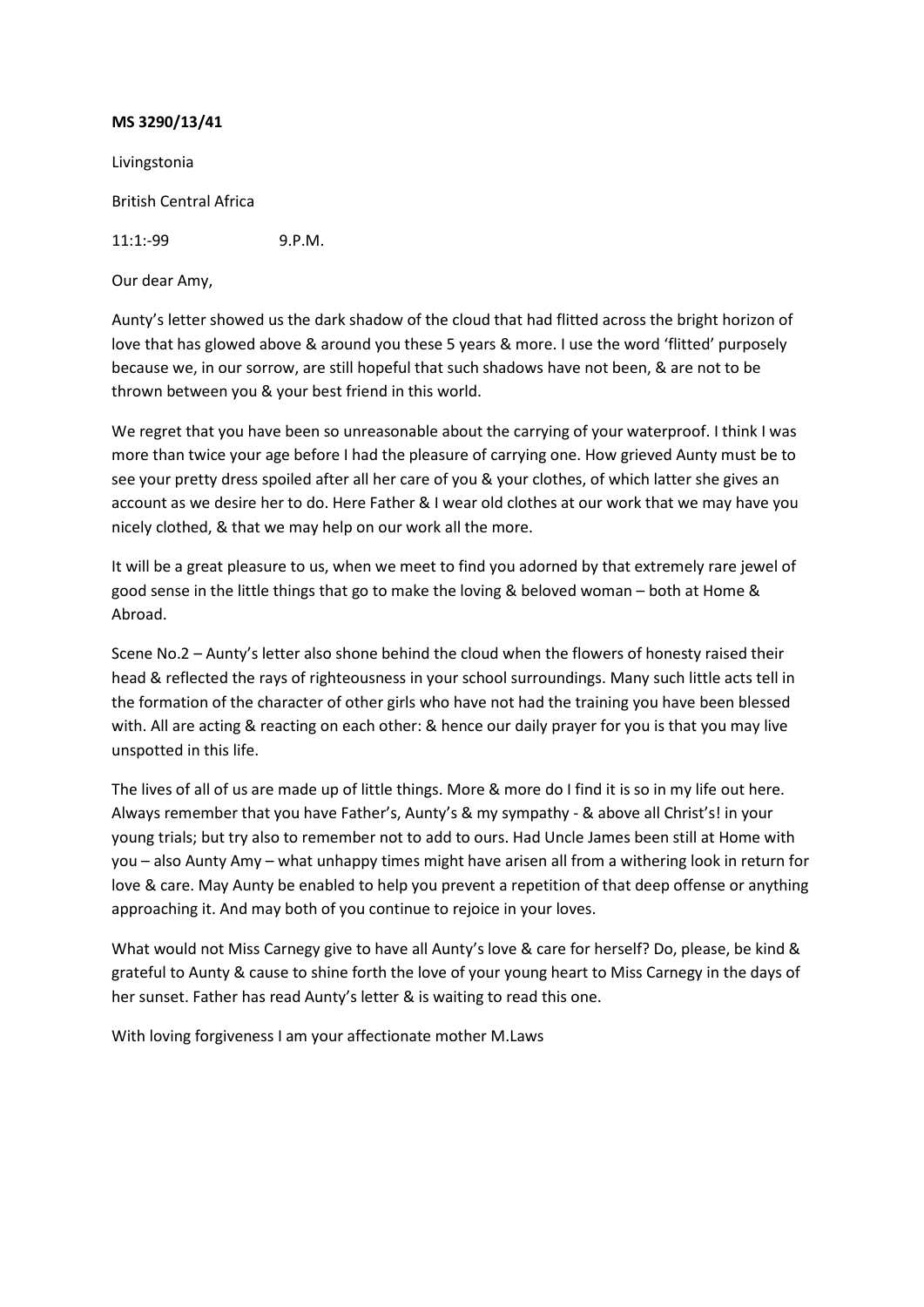Livingstonia British Central Africa Tues. 17:1:-99 Our dear little daughter,

This evening I begin a letter to you lest there be interruptions later on.

Mr Murray most decidedly says that your photo does not flatter you. He is even disappointed that it has not come up to some ideal picture in his own mind. All here were surprised at his remark, for we, & all the other friends who have seen it, were highly pleased with both yourself & your bike.

Mr Bradshaw when here did remark that your gloves – the gauntlets- seemed large! – all the more so, doubtless, because hands & feet have always to be kept well in even when not grasping a bike well in front. All have been most interested to learn how the bike is secured.

Out like black kitten (not a white hair in it!) is the personification of mischief when playing its pranks. On Sab evening it appeared in time to walk up to father just before commencing the evening service. There was not help for it but for me to call softly in approaching to secure it & then hand it over to my boy & send him back to the house here with it. In the forenoon Nimo, the dog which Mrs Morgan had given to Miss McCallum, had been tied up but we very easily heard it howling to escape & follow his mistress. Fancy our mutual smiles when it walked in & straight up to Miss McCallum trailing a long string – a ream, I think behind him. Poor dog, just now it is to be pitied for it has had a jigger or two to lame it & the worms of a fly in its back to discomfort & disfigure it & fleas innumerable to torment it - & all these troubles altho' so well liked & cared for.

Last week a strange bird was brought for sale & the nurses bought it. It may be a heron? It is very fond of frogs & tadpoles & gobbles up any number in a very short time. The girls are sometimes sent out to the clay pools to find tadpoles & the boys go for frogs – for which they receive a little salt. Soon it is expected to eat maize just as the crested crane now does: & it is a marsh bird.

The granadillas are in fruit just now. The other day we had a telegram from Karonga requesting 50 lbs flour, 1 doz. melons & 100 granadillas. How we laughed at the \_\_\_\_\_\_ of such a telegram! The order was fulfilled the following day & as the "Adventure" (which is one in the service of the A.J.J.Coy) took them up they were free of freight at Karonga.

20/1/99. Many thanks for your chatty letter. How that 3 pence piece must continue to shine in the M.Box. If the rays of your happy times fail to wake you in the morning the disagreeable darkness of not being awakened for school may cure the ugly fast gripping habit in a way you may regret & yet be grateful for.

The little boat in the seascape was well done. The next time you draw the moon please do not draw a circle – only shade round an imaginary one.